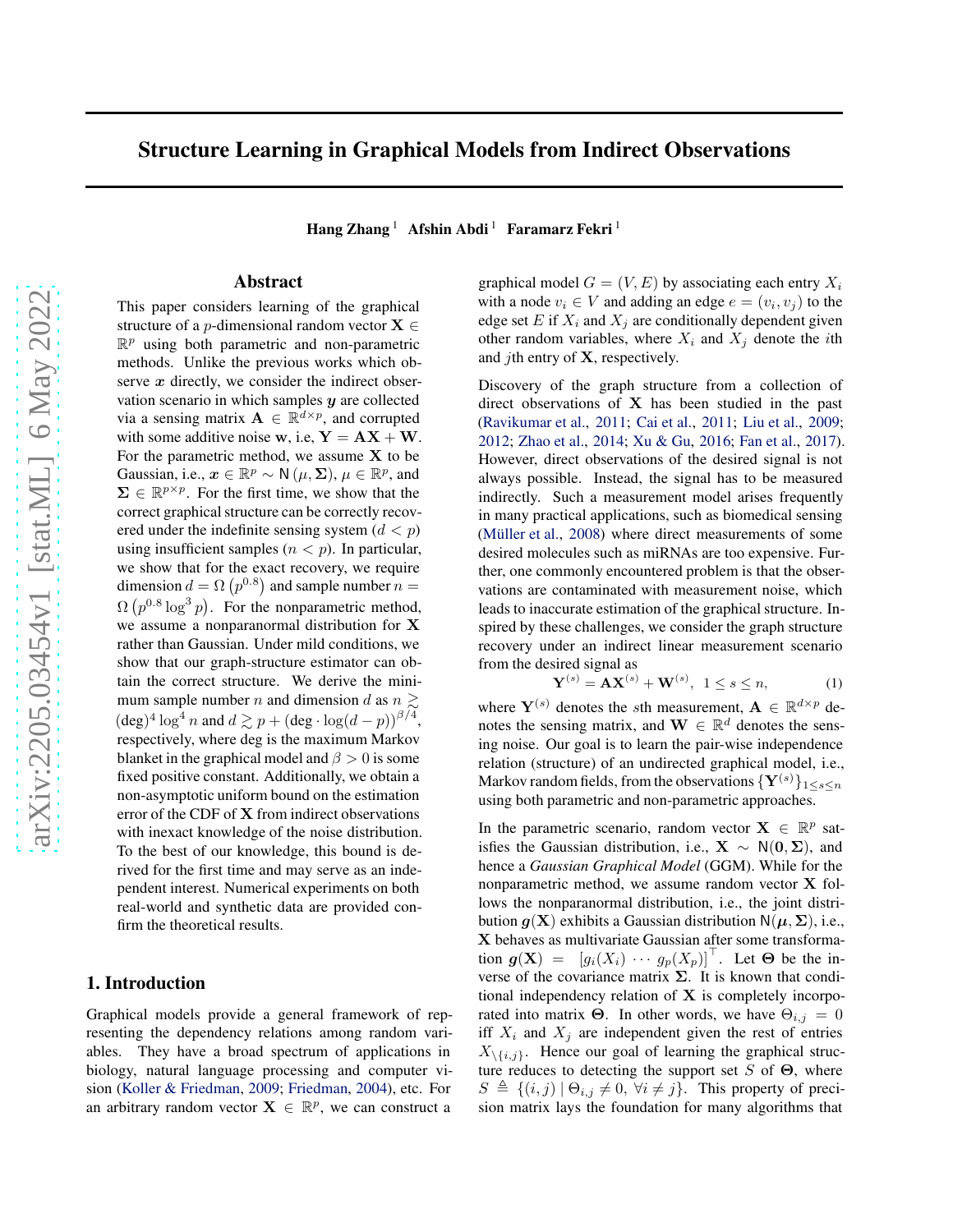learn the graphical structure.

# 1.1. Related Works.

To the best of our knowledge, our work is the first to consider learning the undirected graphical model structure of a high dimensional signal X from possibly low dimensional indirect observations of  $X$ . In the following, we separately review the related work regarding the parametric and nonparametric scenarios.

Parametric Scenario. Learning GGM when the data samples are *directly* observed has been extensively studied in the literature, e.g., [\(Ravikumar et al.,](#page-9-0) [2011;](#page-9-0) [Cai et al.](#page-8-2), [2011\)](#page-8-2). Both works assumed an sparse precision matrix  $\Theta$  and propose to recover its support set with  $\ell_1$ relaxation. In [\(Ravikumar et al.,](#page-9-0) [2011](#page-9-0)), the authors proposed gLasso, which can be regarded as an M-estimator [\(Wainwright](#page-9-3), [2019](#page-9-3)) (Chap. 9). The basic assumption is that the ground-truth signal lies within a certain lowdimensional space. By minimizing the negative loglikelihood plus some specific regularizers, one can reconstruct the signal from insufficient samples. Different from [\(Ravikumar et al.](#page-9-0), [2011\)](#page-9-0), [\(Cai et al.,](#page-8-2) [2011\)](#page-8-2) proposed CLIME, a constrained convex optimization framework to estimate sparse precision matrix Θ. Instead of maximizing the likelihood, the authors first obtain an empirical covariance matrix  $\hat{\Sigma}_n$  and then force  $\Theta$  to approximate its inverse. Other variations of GGM-learning such as GGM with hidden variables [\(Chandrasekaran et al.,](#page-8-7) [2010;](#page-8-7) [Mazumder & Hastie,](#page-8-8) [2012\)](#page-8-8), and GGM with an unknown block structure [\(Marlin & Murphy,](#page-8-9) [2009](#page-8-9)) have been proposed when some prior information or constraints on the structure exist. For detailed discussions, please refer to [\(Tibshirani et al.,](#page-9-4) [2015;](#page-9-4) [Wainwright,](#page-9-3) [2019\)](#page-9-3).

Non-parametric Scenario. The most related works on the nonparametric learning of graphical models are [\(Liu et al.](#page-8-3), [2009;](#page-8-3) [2011](#page-8-10); [2012](#page-8-4); [Zhao et al.](#page-9-1), [2014;](#page-9-1) [Xu & Gu,](#page-9-2) [2016;](#page-9-2) [Fan et al.](#page-8-5), [2017](#page-8-5)).

The works by [\(Liu et al.,](#page-8-3) [2009](#page-8-3); [2012;](#page-8-4) [Xue et al.](#page-9-5), [2012;](#page-9-5) [Zhao et al.,](#page-9-1) [2014\)](#page-9-1) considered a similar problem as ours, that is the discovery of the graphical structure with nonparanormal distributed random vector X. However, they assumed direct observations of X and without any measurement noise. The differences across the above works lie in the estimation method of the covariance matrix. In [\(Liu et al.](#page-8-3), [2009\)](#page-8-3), the covariance matrix is estimated via the CDF estimator; while in [\(Xue et al.](#page-9-5), [2012\)](#page-9-5), it is estimated by the Spearman's rho estimator. In an independent work, [\(Liu et al.](#page-8-4), [2012](#page-8-4)) pointed out the covariance matrix can be estimated by Kendall's tau estimator as well. Later, [\(Zhao et al.,](#page-9-1) [2014\)](#page-9-1) proposed a projection based algorithm to accelerate the estimator in [\(Liu et al.](#page-8-4), [2012](#page-8-4)). Apart from the graphical models following the nonparanormal distribution, other types of works include the graph with forest structure [\(Liu et al.,](#page-8-4) [2012\)](#page-8-4), the graph with the elliptical distribution [\(Xu & Gu,](#page-9-2) [2016\)](#page-9-2), and latent Gaussian copula model [\(Fan et al.,](#page-8-5) [2017\)](#page-8-5), etc.

Another line of research is the density deconvolution which dates at least back to [\(Zhang,](#page-9-6) [1990;](#page-9-6) [Fan,](#page-8-11) [1991;](#page-8-11) [Masry](#page-8-12), [1991\)](#page-8-12), where kernel-based estimators are proposed for the noise with infinite support set. To improve the performance for the noise with finite support, a ridge-parameter method is proposed in [\(Hall & Meister,](#page-8-13) [2007\)](#page-8-13). Similar work includes [\(Dattner et al.](#page-8-14), [2011;](#page-8-14) [Trong & Phuong](#page-9-7), [2019\)](#page-9-7). The work by (Youndjé  $&$  Wells, [2008](#page-9-8)) generalized [\(Masry,](#page-8-12) [1991](#page-8-12)) and gave a data-driven method to select the optimal bandwidth. Apart from the kernel-based methods, [\(Pensky & Vidakovic,](#page-8-15) [1999\)](#page-8-15) presented a projectionbased method based on the Meyer-type wavelets, which adapts to the super-smooth noise. Notice that the above works all assume perfect knowledge of the noise distribution. Later, [\(Dattner & Reiser,](#page-8-16) [2013;](#page-8-16) [Kappus & Mabon](#page-8-17), [2014\)](#page-8-17) and [\(Phuong,](#page-9-9) [2020\)](#page-9-9) studied the unknown noisy case but required repeated measurements to estimate the distribution of the noise. In contrast, our setting assumes inexact knowledge of the noise and requires no extra step for the noise estimation. More importantly, our setting is focused on indirect measurements.

### 1.2. Contributions

To the best of our knowledge, our work is the first on estimating the graphical structure under an indirect measurement scenario. We also provide the theoretical analysis of our estimation.

- For the parametric scenario, we show the correct graphical structure can be recovered under the indefinite sensing system  $(d < p)$  using insufficient samples  $(n <$ p). Specifically, we require the sample number  $n =$  $\Omega(p^{0.8} \log^3 p)$  and the dimension  $d = \Omega(p^{0.8})$ , which suggests with fewer samples than signal length  $p$ , we can still recover the graph structure of a high dimensional signal from its low dimensional observations  $(d < p)$ .
- For the non-parametric scenario, we propose an estimator for the graphical structure together with the sufficient conditions for the correct recovery. We show that the sample number *n* must be at least  $n \gg (\text{deg})^4 \log^4 n$ , where deg denotes the maximum Markov blanket in the graph. Further, we obtain a lower bound on the dimension as  $d \gg p + (\deg)^{\beta/4} \log^{\beta/4} (d-p)$ , where  $\beta > 0$  is some fixed positive constant to be defined.
- Additionally, our work is the first to consider the deconvolution estimator for the CDF with limited knowledge of the noise distribution. Compared with the previous work [\(Dattner & Reiser](#page-8-16), [2013;](#page-8-16) [Kappus & Mabon](#page-8-17), [2014;](#page-8-17) [Phuong,](#page-9-9) [2020\)](#page-9-9), our work does not assume per-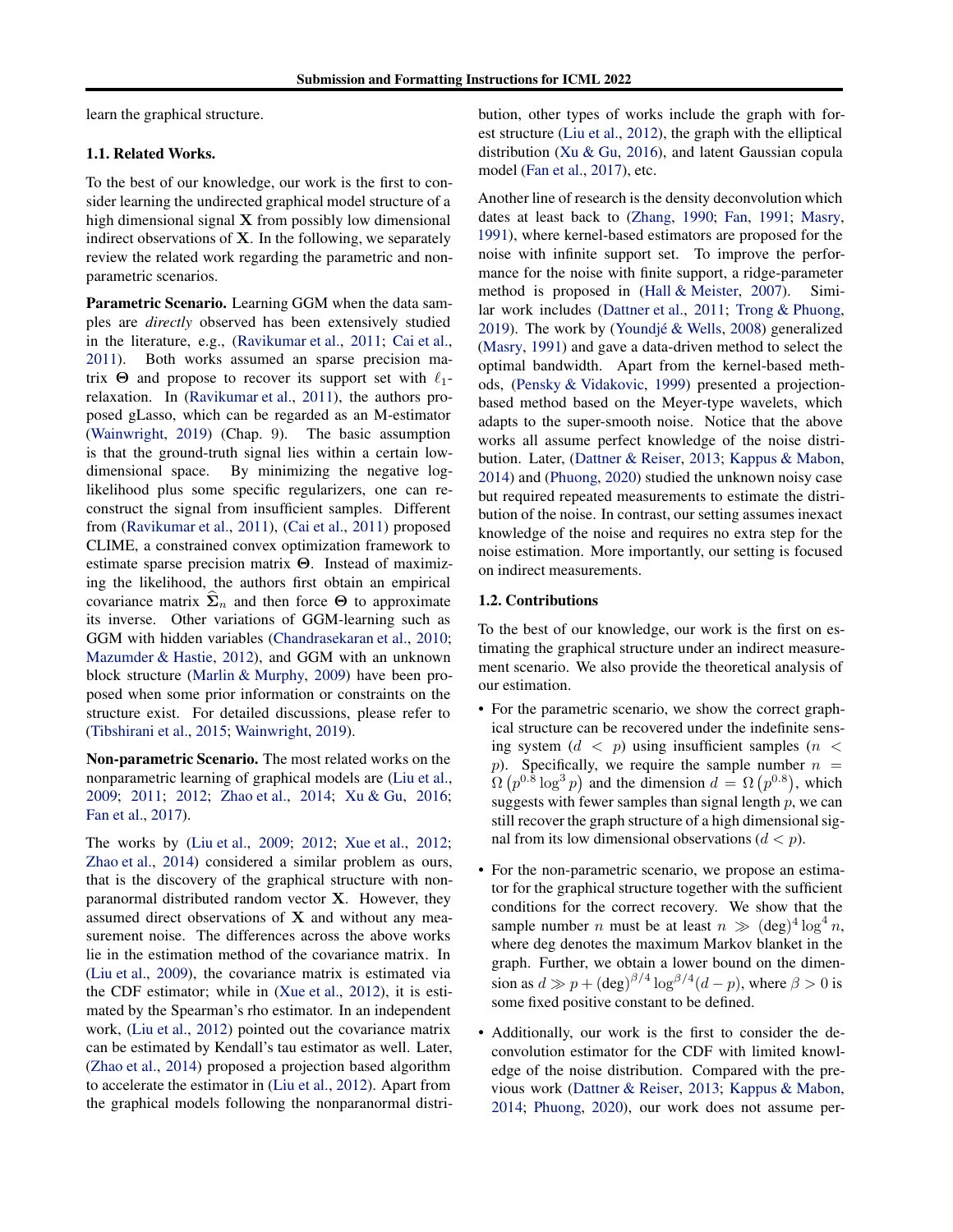fect knowledge of noise distribution, and our estimator requires no additional steps to estimate the noise distribution. Moreover, we give a non-asymptotic uniform bound on the estimation error, that is,  $\sup_x \left| \widehat{F}(x) - F(x) \right| \lesssim$  $\frac{\log^2(np)}{(d-p)^{\beta/2}} + \frac{1}{\sqrt{n}}$  (cf. Thm. [4\)](#page-5-0), where  $\widehat{F}(\cdot)$  and  $F(\cdot)$  denote the estimated marginal CDF and ground-truth marginal CDF, respectively. These analytical results might be of interest to some other areas of statistics.

### <span id="page-2-0"></span>2. Problem Formulation

We start with a formal restatement of the sensing relation reading as

 $\mathbf{Y}^{(s)} = \mathbf{A}\mathbf{X}^{(s)} + \mathbf{W}^{(s)}, \ \ 1 \leq s \leq n,$  (2) where  $\mathbf{Y}^{(s)} \in \mathbb{R}^d$  denotes the sth reading,  $\mathbf{A} \in \mathbb{R}^{d \times p}$  is the sensing matrix with each entry  $A_{ij}$  being a standard normal RV, i.e.,  $A_{ij} \sim N(0, 1)$ , and  $\mathbf{W}^{(s)}$  denotes the measurement noise with each entry  $W_i$  being a Gaussian RV with zero mean and variance  $\sigma^2$ , i.e.,  $\mathbf{W}_i \sim N(0, \sigma^2)$ .

We assume that most entries of  $X$  are pair-wise conditionally independent, which is widely used in previous works such as [\(Ravikumar et al.](#page-9-0), [2011](#page-9-0); [Cai et al.](#page-8-2), [2011](#page-8-2); [Liu et al.](#page-8-3), [2009\)](#page-8-3). Our goal is to uncover the undirected graphical structure (or pair-wise independence) of  $X$  from the samples  $\{ \mathbf{Y}^{(s)} \}$  $_{1\leq s\leq n}$ . Before proceeding, we first introduce the notations.

**Notations.** We denote  $c, c_0, c_i > 0$  as arbitrary fixed positive constants. Notice that the specific values may not be necessarily identical even if they share the same name. For arbitrary real numbers a and b, we denote  $a \lesssim b$  if there exists some  $c_0 > 0$  such that  $a \leq c_0 b$ . Similarly we define  $a \gtrsim b$ . We write  $a \asymp b$  when  $a \lesssim b$  and  $a \gtrsim b$  hold simultaneously. The maximum of a and b is denoted as  $a \vee b$ ; while the minimum is denoted as  $a \wedge b$ .

For an arbitrary matrix  $\mathbf{M} \in \mathbb{R}^{m_1 \times m_2}$ , we denote  $\mathbf{M}_i$ as its *i*-th column and  $M_{ij}$  as the  $(i, j)$ -th entry. Its Frobenious norm  ${|\!|\!|} M{|\!|\!|} _F$  is defined as  $\sqrt{\sum_{i,j} M_{i,j}^2}$  and the operator norm  $||M||_{OP}$  is defined as  $\max_{||u||_2=1} ||Mu||_2$ . Furthermore, we define  $||M||_{a,b}$  as  $\max_{||z||_a=1}^{||z||_a=1} ||Mz||_b$ . Two special cases are  $\|\mathbf{M}\|_{1,1}^{\infty}$  and  $\|\mathbf{M}\|_{\infty,\infty}^{\infty}$ , which can be written as  $||M||_{1,1} \triangleq \max_j \sum_i |M_{i,j}|$ , and  $|\!|\!|\mathbf{M}|\!|\!|_{\infty,\infty} \triangleq \max_i \sum_j |M_{i,j}|$ , respectively. Moreover, we define  $|\!|\!|{\bf M}|\!|\!|_{1,\text{off}}\triangleq\sum_{i\neq j}|M_{i,j}|,|\!|\!|{\bf M}|\!|\!|_{\text{off},\text{F}}\triangleq\sqrt{\sum_{i\neq j}M_{i,j}^2},$ and  $\|\mathbf{M}\|_{\infty} \triangleq \max_{i,j} |M_{i,j}|$ , respectively.

For the covariance matrix  $\Sigma$ , we denote its inverse as  $\Theta$ . The support set S is defined as  $\{(i, j) | \Theta_{i,j} \neq 0, \forall i \neq j\}$ and its complement is denoted as  $S<sup>c</sup>$ . Moreover, we define the maximum Markov blanket in the graphical model as deg, or equivalently the maximum of the non-zero entries among columns of  $\Theta$ , i.e., deg  $\triangleq \max_i \|\Theta_i\|_0$ , where

Θ<sub>i</sub> denotes the *i*th column of Θ. The parameter  $\kappa_{\mathbf{\Sigma}}$  is defined as  $\max_i \sum_j |\mathbf{\Sigma}_{i,j}|$ . Furthermore, we define the Fisher information matrix of  $\Sigma$  as  $\Gamma \triangleq \Sigma \otimes \Sigma$ , where  $\otimes$  is the kronecker product [\(Golub & Van Loan](#page-8-18), [2012](#page-8-18)). The parameter  $\kappa_{\Gamma}$  is defined as  $\Vert(\Gamma_{SS})^{-1}\Vert_{\infty,\infty}$ , where S is the support set and  $\Gamma_{SS}$  is the sub-matrix of  $\Gamma$  such that its rows and columns lie within the set S.

### 3. Parametric Method

<span id="page-2-2"></span>For the parametric scenario, we assume random vector  $X \in \mathbb{R}^p$  follows the Gaussian distribution with zero mean and covariance  $\Sigma^{\natural}$ , i.e.,  $X \sim N(0, \Sigma^{\natural})$ . We focus on the scenario where the sensing matrix  $\mathbf{A} \in \mathbb{R}^{d \times p}$  is underdetermined, namely,  $d < p$ . In other words, we wish to recover the graphical model of a high dimensional  $X$  from its low dimensional observations Y. To avoid measurements being dominated by one or a small group of  $X_i$ 's, we assume that  $Var(X_i) = 1, 1 \le i \le p$ . Our proposed estimator to reconstruct the graphical structure is illustrated in Alg. [1.](#page-3-0) The analysis of the estimator is given in the following.

### 3.1. Properties of Graphical Structure Estimator: Parametric Case

We will show that a correct graphical structure can be obtained when the penalty coefficient  $\lambda_{\text{param}}$  in [\(5\)](#page-3-1) is properly chosen. The core of the analysis lies in the following lemma.

**Lemma 1.** *The property*  $\|\widehat{\boldsymbol{\Sigma}}^{\text{param}}_{n_{\frown} \text{param}} - \boldsymbol{\Sigma}^{\natural}\|_{\infty} \leq \tau_{\infty}$  holds with *probability*  $1 - o(1)$ *, where*  $\hat{\Sigma}_n^{\text{param}}$ n *is defined in* [\(4\)](#page-3-2)*, and the threshold parameter*  $\tau_{\infty}$  *is written as* 

$$
\tau_{\infty} \triangleq \frac{c_0 \sqrt{d \log p}}{d+1} \max_{i} \left\| \mathbf{\Sigma}_{i}^{\natural} \right\|_{2} + \frac{c_1 \log p}{d+1} \left( 1 + \frac{c_2 p}{d} \right) \left\| \mathbf{\Sigma}^{\natural} \right\|_{\text{off},F}
$$

$$
+ \frac{c_3 \log p \sqrt{dp}}{\sqrt{n}(d+1)} + \frac{c_4 p (\log p)^{3/2}}{\sqrt{n}(d+1)} \left( 1 + \frac{c_2 p}{d} \right) + \frac{c_5 p \sqrt{\log p}}{\sqrt{d}(d+1)}
$$

$$
+ \frac{c_6 \sigma^2 \log p}{d} \left[ 1 + c_7 \left( \sqrt{\frac{d}{n}} \vee \frac{d}{n} \right) \right]. \tag{3}
$$

<span id="page-2-3"></span>Having obtained the covariance matrix  $\widehat{\Sigma}_n^{\text{param}}$ , we estimate the graphical structure of **X** by plugging  $\hat{\Sigma}_n^{\text{param}}$  $\sum_{n=1}^{\infty}$  into the graphical lasso estimator [\(Tibshirani et al.,](#page-9-4) [2015](#page-9-4)) as in [\(5\)](#page-3-1). To analyze the properties of the graphical structure estimator, we assume the *irrepresentable condition*, a widely-used assumption in the previous works (cf. [\(Ravikumar et al.](#page-9-0), [2011;](#page-9-0) [Liu et al.,](#page-8-3) [2009\)](#page-8-3)), which control the influence of the non-edge terms, i.e.,  $\Gamma_{S^cS}$ , on the edge terms, i.e.,  $\Gamma_{SS}$ (see Section [2](#page-2-0) for definitions of these matrices).

<span id="page-2-1"></span>Assumption 1 (irrepresentable condition). *Let the support set* S *and matrix* Γ *be defined in Section [2.](#page-2-0) Then, there exists a positive constant*  $\theta \in (0,1]$  *such that*  $\|\mathbf{\Gamma}_{S^cS}(\mathbf{\Gamma}_{SS})^{-1}\|_{1,1} \leq 1-\theta.$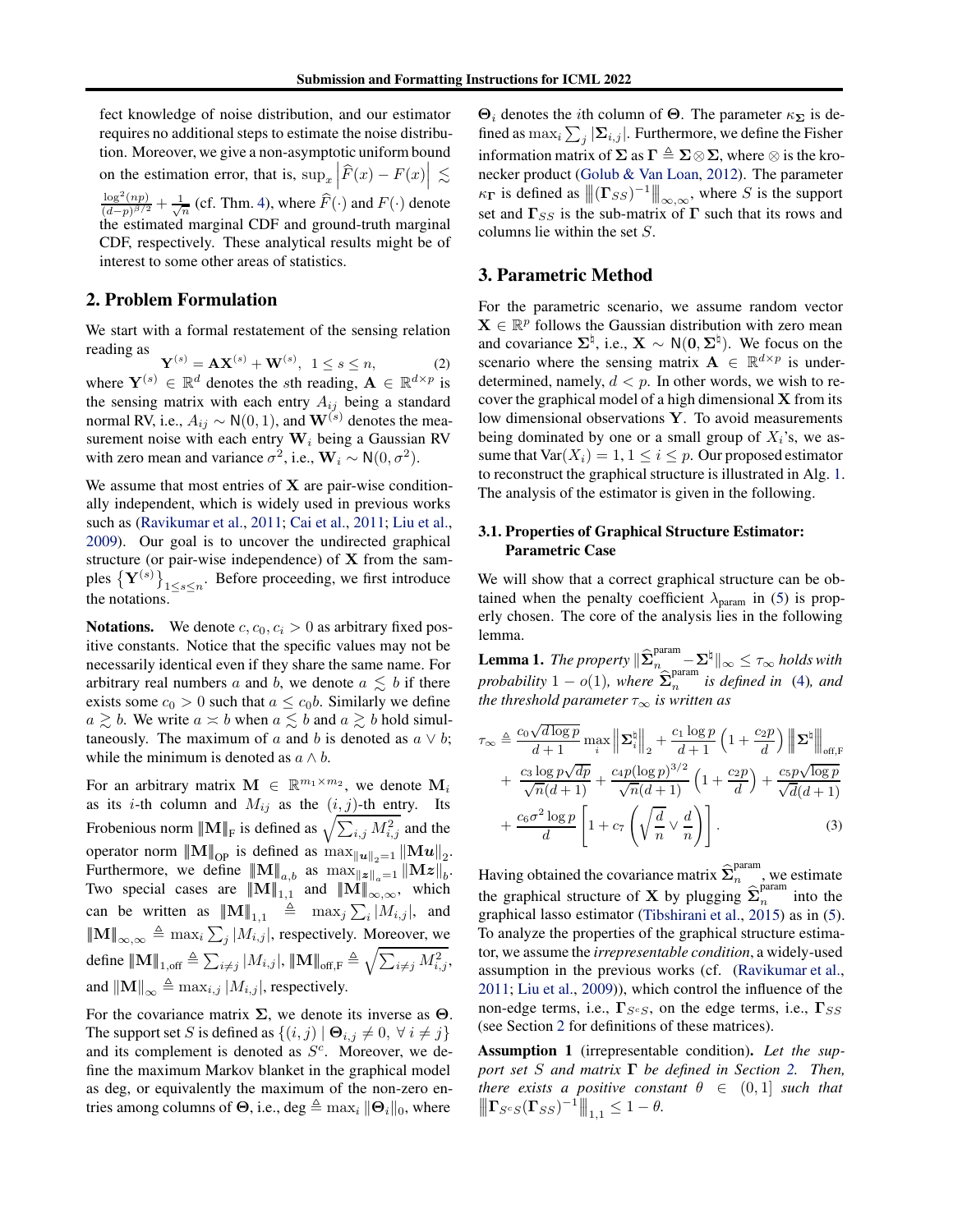Adopting a similar proof method as in [\(Ravikumar et al.](#page-9-0), [2011\)](#page-9-0), we can obtain the conditions (cf. Thm. [1\)](#page-3-3) for the correct recovery of graphical structure under Assumption [1.](#page-2-1) For the conciseness of presentation, we refer the details to [\(Ravikumar et al.](#page-9-0), [2011\)](#page-9-0) and omit them in this work.

Algorithm 1 Estimation of the Graphical Structure via the Parametric Method.

<span id="page-3-0"></span>**Input:** Samples  ${\{\mathbf{Y}^{(i)}\}}_{i=1}^n \in \mathbb{R}^p$  and sensing matrix  $\mathbf{A} \in \mathbb{R}^{d \times p}$ .

**Stage I:** Estimate the covariance matrix  $\widehat{\Sigma}_n^{\text{param}}$  $\frac{1}{n}$  as

$$
\widehat{\boldsymbol{\Sigma}}_{n}^{\text{param}} = \mathbf{I} + \frac{1}{d+1} \left[ \mathbf{A}^{\top} \left( \frac{1}{n} \sum_{i=1}^{n} \mathbf{Y}^{(i)} \mathbf{Y}^{(i)\top} \right) \mathbf{A} \right]_{\text{off}}, \tag{4}
$$

where  $[\cdot]_{\text{off}}$  denotes the operation of picking nondiagonal entries,

**Stage II:** Obtain  $\widehat{\Theta}^{\text{param}}$  as

$$
\widehat{\Theta}^{\text{param}} = \underset{\Theta \succ 0}{\operatorname{argmin}} - \log \det(\Theta) + \operatorname{Tr}(\widehat{\Sigma}_n^{\text{param}} \Theta)
$$
  
+  $\lambda_{\text{param}} \|\Theta\|_{1,\text{off}}$ , (5)

where  $\lambda_{\text{param}} > 0$  is some positive constants. **Output:** Estimated precision matrix  $\Theta_{\text{param}}$ .

<span id="page-3-3"></span>**Theorem 1.** Let  $\tau_{\infty} \leq \frac{\theta}{(\theta+8)(\deg) \cdot \kappa_{\Sigma}^3 \kappa_{\Gamma}}$ , and set  $\lambda_{\text{param}} =$  $8\tau_{\infty}/\theta$ . Then the property  $(\widehat{\Theta}^{\text{param}})_{i,j} = 0$  holds for all  $(i, j)$  *outside the support set*  $S$ , *i.e.*,  $(i, j) \in S^c$ , *with probability*  $1 - o(1)$ *. Furthermore, if*  $\min_{(i,j) \in S} |\Theta_{i,j}^{\natural}| \geq$  $2\kappa_{\mathbf{\Gamma}}(1 + 8\theta^{-1})\tau_{\infty}$ , then sign( $\widehat{\mathbf{\Theta}}^{\text{param}}$ ) = sign( $\mathbf{\Theta}^{\natural}$ ) with *probability*  $1 - o(1)$ *.* 

This theorem proves that our proposed Alg. [1](#page-3-0) can detect all conditionally independent pairs (the graph edges) provided that the non-zero elements  $\Theta_{i,j}^{\natural}$ ,  $(i,j) \in S$ , are not too small, i.e., the absolute value of non-zero elements in  $\Theta^{\natural}$ are above some fixed threshold.

#### 3.2. Discussions

In the following, we provide more insights regarding:  $(i)$ the minimum sample size  $n$  and  $(ii)$  the minimum projection dimension d. An illustration of the infeasible region of  $n$  and  $d$  is plotted in Fig. [1,](#page-3-4) where the infeasible region is marked with color red.

**Minimum Sample Size**  $n$ **.** In the high-dimensional setting, it is desirable to reduce the sample number  $n$  to less than the dimension of signal p, i.e.,  $n < p$ .

Treating parameters  $\theta$ ,  $\kappa_{\Sigma}$ , and  $\kappa_{\Gamma}$  as some positive con-stants, Thm. [1](#page-3-3) requires that deg  $\cdot \tau_{\infty}$  to be some positive constant, from which we can obtain the minimum sample size  $n \gtrsim \sqrt{\deg^2 \cdot \log p}$ . For the case of indefinite sensing matrix  $\mathbf{A} \in \mathbb{R}^{\bar{d} \times p}$  ( $d < p$ ), we need to increase the sample



<span id="page-3-4"></span>Figure 1. Infeasible region w.r.t number  $n$  and dimension  $d$ .

<span id="page-3-2"></span>number *n* to the order of  $\Omega$  (deg<sup>2</sup> · (log *p*)<sup>3</sup>), which is obtained by setting  $d = cp$ , where  $0 < c < 1$  is some positive constant. When d reduces to  $\Omega(p^{0.8})$ , we need to further inflate the sample number *n* to be at least deg<sup>2</sup>(log  $p$ )<sup>3</sup> $p$ <sup>0.8</sup>, which is still less than the order  $p$ .

<span id="page-3-1"></span>**Minimum Projection Dimension d.** We investigate the minimum projection dimension  $d$  and proves the possibility of exact recovery of graph with an indefinite sensing matrix A. Under the high-dimensional setting where we require  $n \leq p$ , we need d to be at least

$$
d \gtrsim \sqrt{\deg \cdot p \log p \cdot \left\| \mathbf{\Sigma}^{\natural} \right\|_{\text{off},F}} \vee \sigma^2 \deg \cdot \log p
$$

$$
\vee p^{3/4} \left( \log p \right)^{1/3} \sqrt{\deg} \vee \deg^2 \cdot \log p \cdot \left( \max_i \left\| \mathbf{\Sigma}_i^{\natural} \right\|_2^2 \right).
$$

Using above, we can confirm that  $d$  is less than  $p$  given that  $\begin{array}{c} \begin{array}{c} \begin{array}{c} \end{array} \\ \begin{array}{c} \end{array} \end{array} \end{array}$  $\parallel$  $\blacksquare$  $\Sigma^\natural\Big[$ Ĭ  $\left\| \begin{matrix} 1 \ \text{off,F} \end{matrix} \right\|$  of  $(p)$  and  $\max_i \left\| \begin{matrix} 1 \ \end{matrix} \right\|$  $\boldsymbol{\Sigma}_i^\natural$  $\Big\|_2 = o(\sqrt{p}).$  If  $\Big\|$ Ĭ Í  $\Sigma^\natural\Big\Vert$   $\Big\|_{\text{off},\text{F}}$ is some fixed positive constant, we can reduce the dimension d to  $\sqrt{\deg} \cdot p^{3/4} (\log p)^{1/3}$ , approximately of the order  $(\text{deg})^{1/2} p^{3/4}.$ 

# 4. Non-parametric Method

We begin the discussion with some background knowledge on the nonparanormal distribution.

#### 4.1. Background

<span id="page-3-5"></span>Definition 1 (Nonparanormal). *We call a set of random variables*  $\mathbf{X} = \begin{bmatrix} X_i & \cdots & X_p \end{bmatrix}^\top$  *follows the* nonparanomral distribution*, namely,* <sup>X</sup> <sup>∼</sup> NPN(g, <sup>µ</sup>, <sup>Σ</sup>)*, if there exists a set of functions*  ${g_j}_{1 \leq j \leq p}$  *such that*  $\mathbf{Z}$  =  $\left[g_1(X_1)\; \cdots \; g_p(X_p)\right]^{\top}$  has Gaussian distribution, i.e.,  $\mathbf{Z} \sim$  $N(\mu, \Sigma)$ .

Assume that X satisfies the nonparanormal assumption, i.e.,  $X \sim \text{NPN}(\mathbf{g}, \mu, \Sigma)$ . Let  $\Theta$  be the inverse matrix of the covariance matrix  $\Sigma$ .

Lemma 2 (Lemma 3 in [\(Liu et al.,](#page-8-3) [2009\)](#page-8-3)). *Random variables*  $X_i$  *and*  $X_j$  *are pairwise conditionally independent,*  $i.e., X_i \perp X_j \big| X_{\setminus i,j}, \text{ iff } \Theta_{ij} = 0.$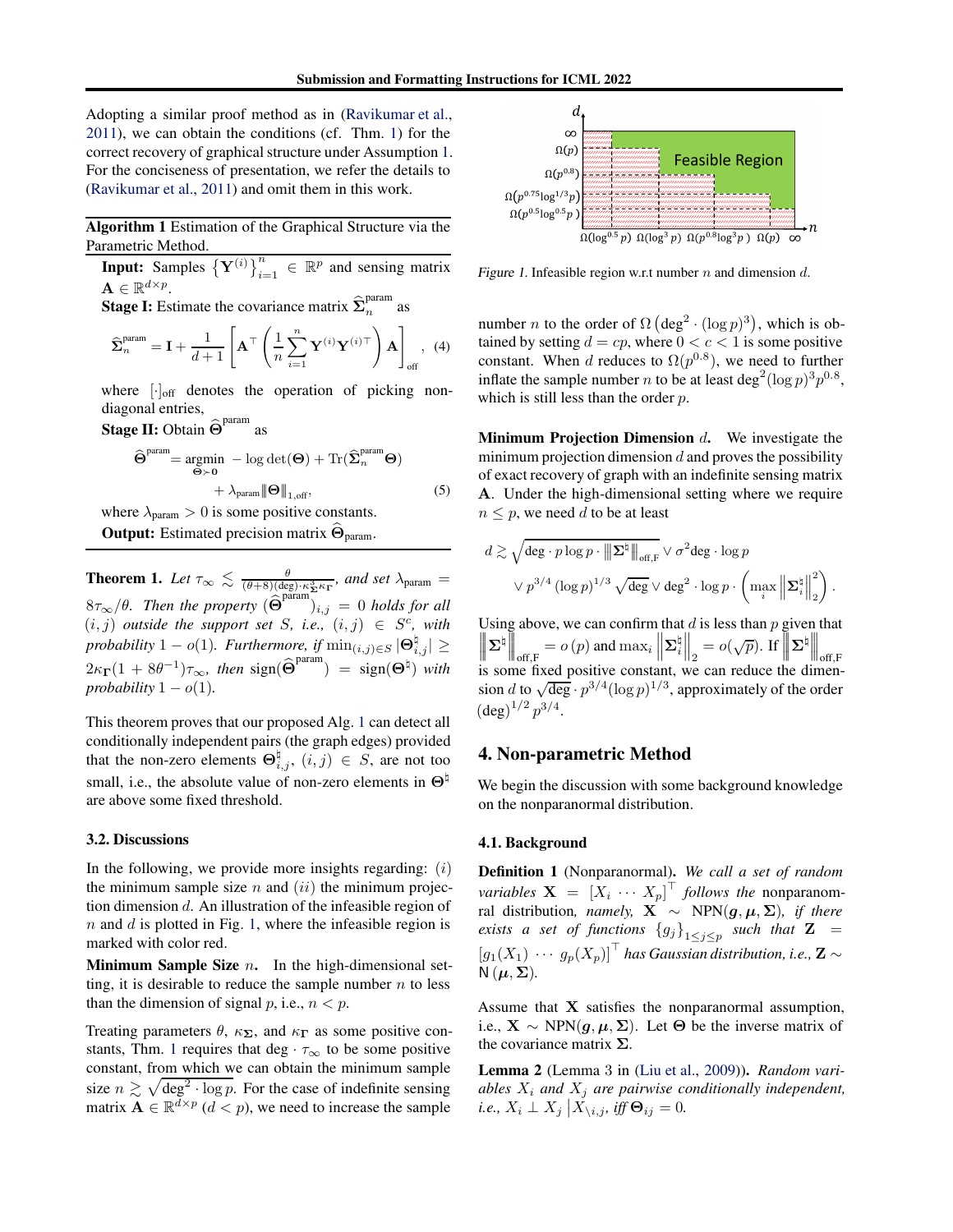Thus, the pair-wise independence relation across the entries of **X** is fully incorporated into the matrix  $\Theta$ . Denote the marginal distribution function of the *i*th entry  $X_i$ as  $F_i(\cdot)$  and define the function  $h_i(x) = \Phi^{-1}(F_i(x)),$ where  $\Phi(\cdot)$  is the CDF of the standard normal RV, namely,  $\Phi(\cdot) = \frac{1}{\sqrt{2}}$  $\frac{1}{2\pi} \int_{-\infty}^{(\cdot)} e^{-t^2/2} dt$ . According to [\(Liu et al.](#page-8-3), [2009\)](#page-8-3), we can estimate function  $q_i(\cdot)$  by estimating function  $h_i(\cdot)$ , from which we can conclude the bottleneck in estimating the graphical structure lies in the estimation of the CDF functions, i.e.,  $F_i(\cdot)$ ,  $1 \leq i \leq p$ . Different from the previous work [\(Liu et al.,](#page-8-3) [2009\)](#page-8-3), our sensing relation assumes noisy indirect measurements instead of noiseless direct measurements, which bring extra difficulties.

#### 4.2. Estimator Design Intuition

Compared with the parametric learning method, we need to have a reliable estimation of the transform function  $q(\cdot)$ in the presence of the measurement noise W. To handle such an issue, we relax the constraint that sensing matrix A is under-determined, where extra measurements are conducted  $(d > p)$  to suppress the sensing noise.

Remark 2. *Consider the direct noisy measurement read-* $\int \mathbf{w} \cdot d\mathbf{w} = \mathbf{X}^{(s)} + \mathbf{W}^{(s)}$ . Previous works [\(Fan,](#page-8-11) *[1991;](#page-8-11) [Zhang,](#page-9-6) [1990\)](#page-9-6) suggest that the error of estimating the*  $CDF\ X_i\ from\ \{\widetilde{\mathbf{Y}}^{(s)}\}$  is at least  $\inf_{\widehat{F}}\left|\widehat{F}_i(x)-F_i(x)\right|\geq$ c0(log n) −c<sup>1</sup> *for a fixed point* x*, which means significant number of samples are required.*

Remark 3. *In fact, whether a compressive sensing system, i.e.,* d < p*, can be used to estimate the transform function* g(·) *still remains an open-problem.*

The basic idea of our estimator is to first transform the sensing relation in [\(2\)](#page-2-2) to the additive model such that  $\widehat{\mathbf{X}}^{(s)} = \mathbf{X}^{(s)} + \widehat{\mathbf{W}}^{(s)}$ , where  $\widehat{\mathbf{W}}^{(s)}$  is defined as  $(A^{\top}A)^{-1}A^{\top}W^{(s)}$ . Then our task reduces to estimating the marginal CDF from the samples  $\hat{\mathbf{X}}^{(s)}$ , which is contaminated by the noise  $\widehat{\mathbf{W}}^{(s)}$ . This problem can be broadly categorized as the *density deconvolution* problem in statistics. When comparing with the previous work, instead of relying on full knowledge, we only use some inexact knowledge of the distribution of  $\widehat{\mathbf{W}}^{(s)}$ . To put more specifically, we can compute its mean and the approximated value of its variance as 2

$$
\mathbb{E}(\widehat{w}_i) = 0, \quad \text{Var}(\widehat{w}_i) \approx \frac{\sigma^2}{d - p}, \tag{11}
$$

where  $\hat{w}_i$  denotes the *i*th entry of the noise  $\hat{W}$ . Whereas the previous work such as [\(Zhang,](#page-9-6) [1990](#page-9-6); [Fan](#page-8-11), [1991;](#page-8-11) [Masry](#page-8-12), [1991;](#page-8-12) [Hall & Meister,](#page-8-13) [2007\)](#page-8-13) assumes perfect knowledge of the distributions of  $\hat{W}$ , and the work [\(Dattner & Reiser](#page-8-16), [2013;](#page-8-16) [Kappus & Mabon](#page-8-17), [2014](#page-8-17); [Phuong,](#page-9-9) [2020\)](#page-9-9) disregards the distribution but requires extra steps to estimate the variance of noise  $\{\widehat{\mathbf{W}}^{(s)}\}_{1\leq s\leq n}$ . The computation procedure

Algorithm 2 Estimation of the Graphical Structure via the Non-parametric Method.

<span id="page-4-1"></span>**Input:** Samples  $\{Y^{(i)}\}_{i=1}^n \in \mathbb{R}^p$  and sensing matrix  $\mathbf{A} \in \mathbb{R}^{d \times p}$ .

**Stage I.** We reconstruct the values  $\hat{\mathbf{X}}^{(s)}$  via the *leastsquare* (LS) estimator as

$$
\widehat{\mathbf{X}}^{(s)} = \operatorname{argmin}_{\mathbf{X}} \left\| \mathbf{Y}^{(s)} - \mathbf{A}\mathbf{X} \right\|_2.
$$
 (6)

Stage II. We estimate the marginal distribution function  $\widehat{F}_i(\cdot)$  for the *i*th entry from the samples  $\{\widehat{X}_i^{(s)}\}_{1 \le s \le n}$  as

<span id="page-4-2"></span>
$$
\widehat{F}_i(x) = \frac{1}{2} - \frac{1}{n\pi} \sum_{s=1}^n \int_0^\infty \frac{\sin\left[t(\widehat{X}_i^{(s)} - x)\right]}{t}
$$
\n
$$
\times \frac{\exp\left(-\frac{\sigma^2 t^2}{2(d-p)}\right)}{\exp\left(-\frac{\sigma^2 t^2}{d-p}\right) \vee \gamma t^a} dt,\tag{7}
$$

where  $\gamma > 0$  and  $a > 1$  are some fixed positive constants. Then we truncate the estimated CDF function as

$$
\widehat{F}_i^{\text{tr}}(x) = \begin{cases}\n\delta_{n,d,p}, & \widehat{F}_i(x) \le \delta_{n,d,p}; \\
\widehat{F}_i(x), & \delta_{n,d,p} \le \widehat{F}_i(x) \le 1 - \delta_{n,d,p}; \\
1 - \delta_{n,d,p}, & \widehat{F}_i(x) \ge 1 - \delta_{n,d,p},\n\end{cases}
$$
\n(8)

where  $\delta_{n,d,p} > 0$  is some pre-determined parameter. **Stage III.** First, we estimate the mean  $\hat{m}_i$  and the variance  $\hat{v}_i$  as

$$
\widehat{m}_i = \frac{1}{n} \sum_{s=1}^n \widehat{X}_i^{(s)};
$$
\n
$$
\widehat{v}_i = \sqrt{\frac{1}{n-1} \sum_{s=1}^n \left(\widehat{X}_i^{(s)} - \widehat{m}_i\right)^2 - \frac{n}{n-1} \frac{\sigma^2}{d-p}}
$$
\n
$$
\widehat{v}_i^{(0)}
$$

<span id="page-4-4"></span><span id="page-4-3"></span>.

Then we estimate the covariance matrix  $\hat{\Sigma}_n^{\text{non-param}}$  $\frac{n}{n}$  as

$$
\widehat{\boldsymbol{\Sigma}}_{n}^{\text{non-param}} = \frac{1}{n} \sum_{s=1}^{n} (\widehat{\boldsymbol{h}}(\widehat{X}^{(s)}) - \widehat{\boldsymbol{\mu}}) (\widehat{\boldsymbol{h}}(\widehat{X}^{(s)}) - \widehat{\boldsymbol{\mu}})^{\top}, \quad (9)
$$

where the *i*th entry of  $\hat{h}$  is defined as  $\hat{h}_i(x) = \hat{m}_i + \hat{h}_i(x)$  $\widehat{v}_i \Phi^{-1}(\widehat{F}_i^{\text{tr}}(x))$ , and  $\widehat{\mu}$  is the estimated mean of  $\widehat{h}(\cdot)$ , namely,  $n^{-1} \sum_{s=1}^{n} \widehat{h}(\mathbf{X}^{(s)})$ .

<span id="page-4-0"></span>Stage IV. We reconstruct the matrix  $\Theta$  as

$$
\widehat{\Theta}^{\text{non-param}} = \operatorname{argmin}_{\Theta} - \log \det(\Theta) + \operatorname{Tr} \left( \Theta \widehat{\Sigma}_n^{\text{non-param}} \right) + \lambda_{\text{non-param}} \|\Theta\|_{1,\text{off}}, \tag{10}
$$

where  $\lambda_{\text{non-param}} > 0$  is some positive constant for the regularizer  $\|\Theta\|_1$ .

<span id="page-4-5"></span>.

**Output:** Estimated matrix  $\widehat{\Theta}^{\text{non-param}}$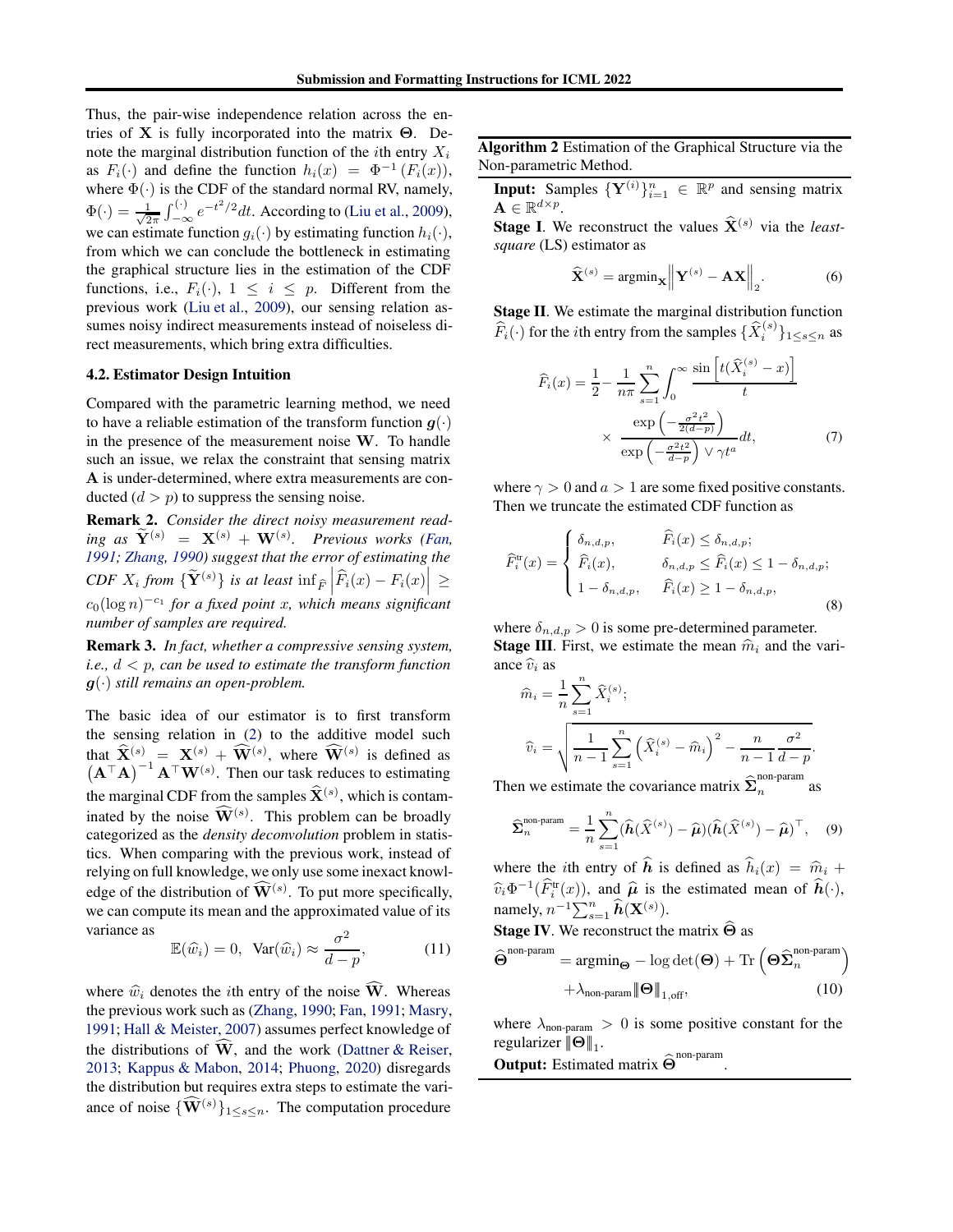of [\(11\)](#page-4-0) is deferred to the supplementary material and the details of the estimator is summarized in Alg. [2.](#page-4-1)

### 4.3. Properties of CDF Estimator

This subsection investigates the properties of the marginal CDF estimator in [\(7\)](#page-4-2) where each entry  $X_i$  is within the region  $[0, 1]$ . We begin the discussion by presenting the assumptions.

**Definition 2** (Density family  $\mathcal{F}_{\alpha,L}$ ). *The density family*  $\mathcal{F}_{\alpha,L}$  *is defined as the set of all distributions whose density functions*  $f(\cdot)$  *and characteristic functions*  $\phi(\cdot)$  *possess the following properties:*

- *The functions*  $f(\cdot)$  *satisfy*  $\int_{-\infty}^{\infty} x^2 f(x) dx < \infty$ *;*
- *The characteristic functions*  $\phi(\cdot)$  *satisfy*  $\int_{-\infty}^{\infty} |\phi(t)|^2 (1 +$  $(t^2)^\alpha dt \leq L$ , where  $\alpha$  is a positive constant controlling *the smoothness of the corresponding PDF.*

Notice that these assumptions may have been widely used in previous work [\(Trong & Phuong,](#page-9-7) [2019;](#page-9-7) [Phuong,](#page-9-9) [2020\)](#page-9-9). Many usual distributions belong to this density family, e.g., Cauchy distribution, Gaussian distribution, etc. In addition, we need the following two assumptions.

<span id="page-5-1"></span>**Assumption 2.** For an arbitrary entry  $X_i$ , we assume its *distribution belongs to the density family*  $\mathcal{F}_{\alpha,L}$  *such that*  $\alpha > -\frac{1}{2}$ .

<span id="page-5-2"></span>**Assumption 3.** For an arbitrary entry  $X_i$ , we assume its *density function*  $f_i(\cdot)$  *is bounded by some constant*  $L_f$ *, i.e.,*  $|f_i(\cdot)| \leq L_f$ .

Setting the parameter  $a$  as some fixed positive constant and using  $\gamma \asymp \log(np) \left( \frac{\sigma^2}{d-p} \right)$ d−p  $a^{4}$ , we can prove that the estimation error of the CDF estimator converges to zero with high probability, which is formally stated in the following theorem.

<span id="page-5-0"></span>Theorem 4. *Under the Assumptions [2](#page-5-1) and [3,](#page-5-2) the estimator error can be bounded as*

$$
\sup_{x \in [0,1]} \left| F_i(x) - \widehat{F}_i(x) \right| \le (\log n) \varepsilon_x + c_1 \sqrt{\varepsilon_x} + \frac{c_2}{\sqrt{n}}, \quad (12)
$$

*for*  $1 \leq i \leq p$  *with probability exceeding*  $1 - o(1)$  *when setting*  $\gamma \asymp \log(np) \left( \frac{\sigma^2}{d-p} \right)$ d−p  $\int_{0}^{\frac{a}{4}}$ . The parameter  $\varepsilon_x$  is defined *as*

$$
\varepsilon_x \triangleq \frac{\log^{2/a}(np)\sigma}{\sqrt{d-p}} + \frac{\log^2(np)}{(d-p)^{\frac{a}{4}}} + \left(\frac{\sigma^2}{d-p}\right)^{\frac{2\alpha+1}{4}} + \frac{1}{n}, \tag{13}
$$

*where* a > 1 *is some pre-determined positive constant.*

To the best of our knowledge, this is the first nonasymptotic uniform bound on the estimation error of a CDF deconvolution estimator with inexact knowledge of the noise variance.

### 4.4. Properties of the Graphical Structure Estimator: Non-Parametric Case

The technical challenges of this analysis can be divided as two parts:  $(i)$  choosing the appropriate truncation parameter  $\delta_{n,d,p}$  in [\(8\)](#page-4-3); and (ii) estimating the covariance matrix with the noisy samples  $\left\{ \mathbf{Y}^{(s)} \right\}_{1 \leq s \leq n}$ .

Denote the oracle empirical covariance matrix  $\Sigma_n^{\text{non-param}}$  as

<span id="page-5-4"></span>
$$
\Sigma_n^{\text{non-param}} \triangleq \frac{1}{n} \sum_{s=1}^n h(\mathbf{X}^{(s)}) h(\mathbf{X}^{(s)})^\top
$$

$$
- \left( n^{-1} \sum_{s=1}^n h(\mathbf{X}^{(s)}) \right) \left( n^{-1} \sum_{s=1}^n h(\mathbf{X}^{(s)}) \right)^\top, \quad (14)
$$

where  $h(\cdot)$  denotes the oracle estimator of the transform functions in Def. [1.](#page-3-5) The core of the analysis lies on bounding the estimation error of the covariance matrix in terms of the  $\ell_{\infty}$ . In comparison with the previous work [\(Liu et al.](#page-8-3), [2009\)](#page-8-3), we cannot directly access the samples  $\{X^{(s)}\}_{1\leq s\leq n}$ . Instead, we have to use the perturbed samples  $\{\widehat{\mathbf{X}}^{(s)}\}_{1\leq s\leq n}$ , which will lead to additional errors in the estimation of the covariance matrix. How to bound these errors constitutes the technical bottleneck.

<span id="page-5-3"></span>Define 
$$
\beta
$$
 as  $\frac{1}{2} \wedge \frac{a}{4} \wedge \frac{2\alpha+1}{4}$  and set  $\delta_{n,d,p}$  in (8) as  

$$
\delta_{n,d,p} = \frac{c_0}{(\log n)n^{1/4}} + \frac{c_1 \log^2(np)}{\sqrt{\log(d-p)}(d-p)^{\beta/4}}.
$$
(15)

Then we conclude

Theorem 5. *Under the Assumptions [2](#page-5-1) and [3,](#page-5-2) the following bound*

$$
\left\|\mathbf{\Sigma}_n^{\text{non-param}} - \widehat{\mathbf{\Sigma}}_n^{\text{non-param}}\right\|_\infty \lesssim \sqrt{\log n \vee \log(d-p)} \\ \cdot \left(\frac{\sqrt{\log n}}{n^{1/4}} \vee \frac{\sqrt{\log(d-p)}}{(d-p)^{\beta/4}}\right)
$$

*holds with probability exceeding*  $1 - o(1)$ *, where*  $\delta_{n,d,p}$  *is set as* [\(15\)](#page-5-3),  $\beta$  *is defined as*  $\frac{1}{2} \wedge \frac{a}{4} \wedge \frac{2\alpha+1}{4}$ *, and*  $\sum_{n=1}^{\infty}$  *n*<sup>000</sup>-param  $\sum_{n=1}^{\infty}$  (15),  $\beta$  is defined as  $\frac{1}{2}$  /  $\frac{1}{4}$  /  $\frac{1}{4}$  , and  $\sum_{n=1}^{\infty}$  and  $\sum_{n=1}^{\infty}$  are defined in [\(14\)](#page-5-4) and [\(9\)](#page-4-4), respectively.

Having obtained the covariance matrix  $\hat{\Sigma}_n^{\text{non-param}}$  $\frac{n}{n}$ , we esti-<br> $\frac{1}{n}$  non-param mate the graphical structure of **X** by plugging  $\widehat{\Sigma}_n^{\text{m}}$ into the graphical lasso estimator [\(Tibshirani et al.](#page-9-4), [2015\)](#page-9-4), which is put in  $(10)$ . Adopting the same strategy as in Thm. [1,](#page-3-3) we can obtain the conditions for the correct recovery of graphical structure under Assumptions [1,](#page-2-1) [2,](#page-5-1) and [3.](#page-5-2) With a slight abuse of notations, we redefine the support set S, the parameters deg,  $\kappa_{\Gamma}$ , and  $\kappa_{\Sigma}$  w.r.t the covariance matrix  $\Sigma^{\natural}$  and matrix  $\Theta^{\natural}$  that are correspond to the nonparanormal distribution. Then we can show the following results on the graph recovery.

<span id="page-5-5"></span>**Theorem 6.** Let  $\lambda_{\text{non-param}} \asymp \theta^{-1} \left( \frac{\log n}{n^{1/4}} \vee \frac{\log(d-p)}{(d-p)^{\beta/4}} \right)$ *\*<sub>*(d−p)*<sup>β/4</sup></sub>  $\Big)$ *. Provided that*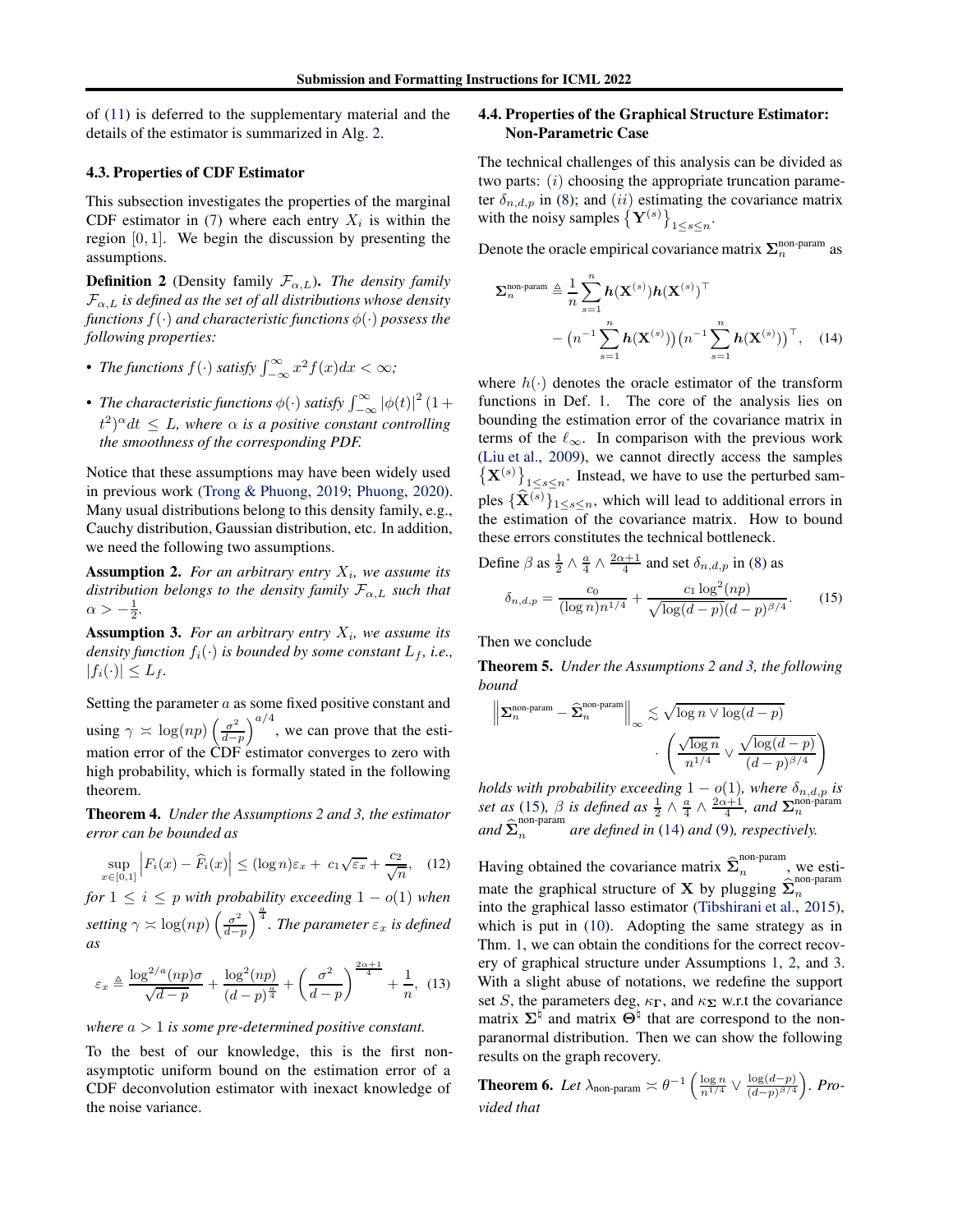$$
\sqrt{\log n \vee \log(d-p)} \left( \frac{\sqrt{\log n}}{n^{1/4}} \vee \frac{\sqrt{\log(d-p)}}{(d-p)^{\beta/4}} \right)
$$

$$
\lesssim \frac{\theta}{(\theta+8)(\text{deg}) \cdot \kappa_{\Sigma}^3 \kappa_{\Gamma}}, \tag{16}
$$

*the property*  $(\widehat{\Theta}^{\text{non-param}})_{i,j} = 0$  *for all*  $(i, j)$  *outside the support set S*, *i.e.*,  $(i, j) \in S^c$ , *holds with probability* 1 –  $o(1)$ , where  $\beta \triangleq \frac{1}{2} \wedge \frac{a}{4} \wedge \frac{2\alpha+1}{4}$ . *Furthermore*, *if* 

$$
\min_{(i,j)\in S} \left| \mathbf{\Theta}_{i,j}^{\natural} \right| \geq 2\kappa_{\Gamma}(1 + 8\theta^{-1})\sqrt{\log n \vee \log(d - p)}
$$

$$
\times \left( \frac{\sqrt{\log n}}{n^{1/4}} \vee \frac{\sqrt{\log(d - p)}}{(d - p)^{\beta/4}} \right),
$$
  
then 
$$
\text{sign}(\widehat{\mathbf{\Theta}}^{\text{non-param}}) = \text{sign}(\mathbf{\Theta}^{\natural}) \text{ with probability } 1 - o(1).
$$

### 4.5. Discussions

Following the same logic as in the discussion of the parametric method, we can obtain the minimum sample number  $n$  in terms of dimension  $d$ , and length  $p$  from [\(16\)](#page-6-0). Treating parameters  $\theta$ , deg,  $\kappa_{\Sigma}$ , and  $\kappa_{\Gamma}$  as some constants, the condition [\(16\)](#page-6-0) requires the left-hand side to be constant.

**Minimum Sample Size**  $n$ **.** We can show that

$$
n \gtrsim (\deg)^4 \log^2 n (\log^2 n \vee \log^2 (d-p)).
$$

In contrast, the previous work [\(Liu et al.](#page-8-3), [2009\)](#page-8-3) only requires the sample number *n* to satisfy  $n \gtrsim (\deg)^4 \log^4(n)$ . Hence our result experience a loss of up to  $\frac{\log^2((d-p))}{\log^2(n)} \vee 1$ . Since this inflation is closely related to the dimension  $d$ , we conclude the loss is due to the indirect measurement scheme.

**Minimum Projection Dimension d.** For the dimension d, we require

$$
d \ge p + (\deg)^{\beta/4} \log^{\beta/8} (d-p) \left( \log^{\beta/8} n \vee \log^{\beta/8} (d-p) \right),
$$

which is a slightly larger than the dimension  $p$ . To the best of our knowledge, this is the first condition involving the dimension d for the nonparametric learning of the graphical structure. Whether we can use a compressive sensing system, namely,  $d < p$ , for the nonparametric method still remains an open-problem.

Having showed that the correct graphical structure can be obtained under mild conditions, next we will present some numerical experiments to validate our theoretical analysis.

### 5. Simulation Results

This section presents the numerical results, which applies to both the synthetic and the real-world data. Due to the space limit, we only put a subset of our numerical experiments and leave the rest to the supplementary material.

#### 5.1. Synthetic Data

<span id="page-6-0"></span>We adopt the classical setting as [\(Tibshirani et al.](#page-9-4), [2015\)](#page-9-4) (9.5, P 252), where the ground-truth matrix  $\Theta^{\dagger}$  is set as (*i*)  $\mathbf{\Theta}_{ij}^{\natural} = \rho_1 \text{ if } i = j; (ii) \mathbf{\Theta}_{ij}^{\natural} = \rho_2 \text{ if } |i - j| = 1; \text{ and } (iii)$  $\Theta_{ij}^{\natural} = 0$  otherwise. The corresponding edge set is denoted as  $E^{\natural}$ . Simulations with other types of graphs are referred to the supplementary material.

**Parametric Method.** We set  $\rho_1 = 1$  and  $\rho_2 = 0.4$ . First we create samples  $X^{(i)}$  and then mask it by the sensing relation  $\mathbf{Y}^{(i)} = \mathbf{A} \mathbf{X}^{(i)} + \mathbf{W}^{(i)}$ , where  $A_{ij} \stackrel{\text{i.i.d}}{\sim} \mathsf{N}(0, 1)$ and  $W^{(i)} \sim N(0, \sigma^2 \mathbf{I}_{n \times n})$ . <sup>[1](#page-6-1)</sup> Using Alg. [1,](#page-3-0) we reconstruct  $\widehat{\Theta}^{param}$  and evaluate it with the recall rate and precision rate with the results being put in Fig. [5.](#page-39-0)



Figure 2. The signal dimension  $p$  is fixed as 2000. We study the impact of sample size  $n$  on the recall rate (Left) on the precision rate (Right).

We confirm that the edge of graphical model can be selected correctly with high probability even when the dimension of the projection space is much lower than the dimension of the signal. In addition, we notice a threshold effect on *n* when  $\sigma^2 = 1$ . This can be explained by the parameter  $\tau_{\infty}$  in [\(3\)](#page-2-3), which contains the term  $\frac{c_6 \sigma^2 \log p}{d}$  (1 +  $c_7(\sqrt{\frac{d}{n}} \vee \frac{d}{n})$ ). If d is not high enough, this term is still lower-bounded by  $c_6\sigma^2 \log p/d$  even as  $n \to \infty$ , which means a large  $\tau_{\infty}$  and further the violation of the conditions in Thm. [1.](#page-3-3)

From Fig. [5,](#page-39-0) we confirm that the edge of graphical model can be selected correctly with high probability even when the dimension of the projection space is much lower than the dimension of the signal. In addition, we notice a threshold effect on *n* when  $\sigma^2 = 1$  in [5.](#page-39-0) This can be explained by the parameter  $\tau_{\infty}$  in [\(3\)](#page-2-3), which contains the term  $\frac{\cos \sigma^2 \log p}{d} (1 + c_9(\sqrt{\frac{d}{n}} \vee \frac{d}{n}))$ . If d is not high enough, this term is still lower-bounded by  $c_8\sigma^2 \log p/d$  even as  $n \to \infty$ , which means a large  $\tau_{\infty}$  and further the violation of the assumption in Thm. [1.](#page-3-3)

Generally speaking, we find larger sample size  $n$ , higher

<span id="page-6-1"></span><sup>&</sup>lt;sup>1</sup>Notice that  $\Sigma_{ii}^{\natural} \neq 1$  in this setting. Hence we need to adapt the estimation of the diagonal elements of  $\widehat{\Sigma}$ .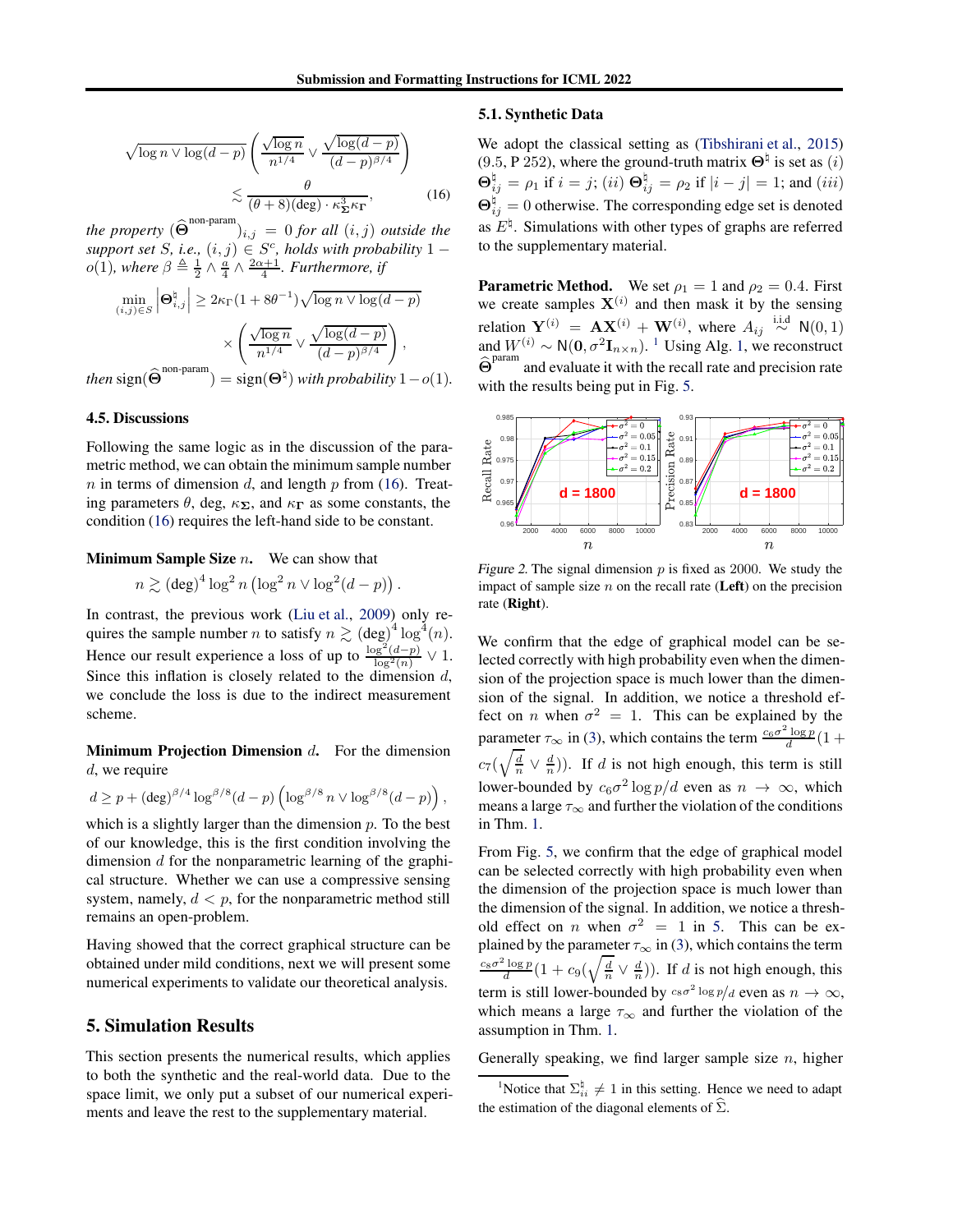dimension d, and lower noise variance  $\sigma^2$  contribute to the more accurate edge selection, which is consistent with our intuition and verifies Thm. [1.](#page-3-3)

Non-Parametric Method. In Fig. [3,](#page-7-0) we compare the algorithms for the uniform distribution where the marginal distribution of each entry is uniformly within the region  $[0, 1]$ . We can see that our method has a significant improvement when comparing with the method in [\(Liu et al.](#page-8-3), [2009\)](#page-8-3) (a widely-used baseline).



<span id="page-7-0"></span>Figure 3. We study the impact of noise with  $p = 50$  and  $d =$ 200. Liu refers to the method in [\(Liu et al.,](#page-8-3) [2009](#page-8-3)); Liu + LS refers to first performing denoising with our method (i.e. least square) followed by [\(Liu et al.](#page-8-3), [2009](#page-8-3)), which estimates the CDF without density deconvolution. We believe the performance gap will increase with a larger noise variance.

In addition, we evaluate the performance with the following three types of marginal distribution for the RV X:

- uniform distribution within the region  $[0, 1]$ ;
- exponential distribution, i.e.,  $e^{-z}$  for  $z \ge 0$ ;
- Gaussian mixture, i.e.,  $0.25 \sum_{i=1}^{4} N(\mu_i, 10^{-2})$ , where  $\mu_i \in \{\pm 0.25, \pm 0.5\}.$

Due to the spatial limit, we leave the numerical results to the supplementary material, which suggests our algorithm has an improvement in both the recall rate and precision rate.

### 5.2. Real-World Data

We now consider the real-world databases, which consists of 5 databases: Carolina Breast Cancer (GSE148426) with 2497 samples (patients) [\(Bhattacharya et al.](#page-8-19), [2020\)](#page-8-19), Lung Cancer (GSE137140) with 3924 samples [\(Asakura et al.](#page-8-20), [2020\)](#page-8-20), Ovarian Cancer (GSE106817) with 4046 samples [\(Yokoi et al.](#page-9-10), [2018](#page-9-10)), Colorectal Cancer (GSE115513) with 1513 samples [\(Slattery et al.,](#page-9-11) [2016\)](#page-9-11), and Esophageal Squamous Cell Carcinoma (GSE122497) with 5531 samples [\(Sudo et al.,](#page-9-12) [2019](#page-9-12)). Each database is divided into two categories, i.e., Healthy group and Patients, where the measurements are given as the concentration of miRNAs. The miRNAs are known to have dependency among each other, i.e., a non-diagonal precision matrix, and hence there is an underlying graphical model describing these dependency structure based on the associated precision matrix.

The sensing matrix  $\mathbf{A} \in \mathbb{R}^{d \times p}$  is assumed to be  $A_{ij} \stackrel{\text{i.i.d}}{\sim}$  $N(0, 1)$  and the variance of the measurement noise is set to

one,  $W_i \stackrel{\text{i.i.d}}{\sim} \mathsf{N}(0, 1)$ . The goal is to reconstruct the underlying dependency graph among miRNAs.

Evaluation. We adopt the nonparametric method for the evaluation due to its wider applications. The precision matrix Θ learned with noiseless direct measurements using the method in [\(Liu et al.](#page-8-3), [2009\)](#page-8-3) is assumed to be the groundtruth. We evaluate the performance of our estimator in both the recall rate and precision rate of the edge selection. The results are shown in Tab. [4.](#page-41-0)  $<sup>2</sup>$  $<sup>2</sup>$  $<sup>2</sup>$  These experiments confirm</sup> that our estimator can obtain the correct dependency relation with high-probability.

Table 1. Recall rate and precision rate of edge selection on realworld databases, namely, GSE148426 [\(Bhattacharya et al.,](#page-8-19) [2020](#page-8-19)) and GSE137140 [\(Asakura et al.,](#page-8-20) [2020\)](#page-8-20). The precision matrix Θ learned by direct observations is assumed to be the ground-truth. For more results, please refer to the supplementary material.

|                       |               | Healthy group        | Unhealthy group |                      |
|-----------------------|---------------|----------------------|-----------------|----------------------|
| d/p                   | GSE<br>148426 | <b>GSE</b><br>137140 | GSE<br>148426   | <b>GSE</b><br>137140 |
| <b>Recall Rate</b>    |               |                      |                 |                      |
| 2                     | 0.9494        | 0.8892               | 0.9424          | 0.9692               |
| 5                     |               | 0.9950               | 1               | 0.9692               |
| 10                    |               |                      | 1               |                      |
| 12                    | 1             |                      | 1               |                      |
| 15                    | 1             |                      | 1               |                      |
| 20                    |               |                      | 1               |                      |
| <b>Precision Rate</b> |               |                      |                 |                      |
| 2                     |               |                      | 0.9704          | 0.9692               |
| 5                     | 0.9080        | 0.9900               | 0.9205          | 0.9692               |
| 10                    | 0.9080        | 0.9341               | 0.9205          | 0.9420               |
| 12                    | 0.9080        | 0.9475               | 0.9329          | 0.9420               |
| 15                    | 0.9080        | 0.9566               | 0.9456          | 0.9420               |
| 20                    | 0.9518        | 0.9613               | 0.9586          | 0.9420               |

# 6. Conclusions

This is the first work on learning of the graphical structure with noisy indirect measurements, where both the parametric and non-parametric methods are investigated. For the parametric method, we considered the Gaussian graphical model and learned the graphical structure by using only indirect low-dimensional observations, i.e., the observations obtained via compressive sensing of the desired signal. For the non-parametric method, we relaxed the gaussian distribution to the nonparanormal distribution. We established a non-asymptotic uniform bound on the errors of the CDF estimation. To the best of our knowledge, this is the first such results on the CDF error bounds when only limited information exists regarding the noise distribution. For both scenarios, we showed our estimator can generate the correct graphical structure under mild conditions, from which the relation between the sample number  $n$ , the signal dimension  $p$ , and the projection dimension  $d$  are obtained. In

<span id="page-7-1"></span> $2$ Only a part of the results are put here and the rest results are left to the supplementary due to the spatial limit.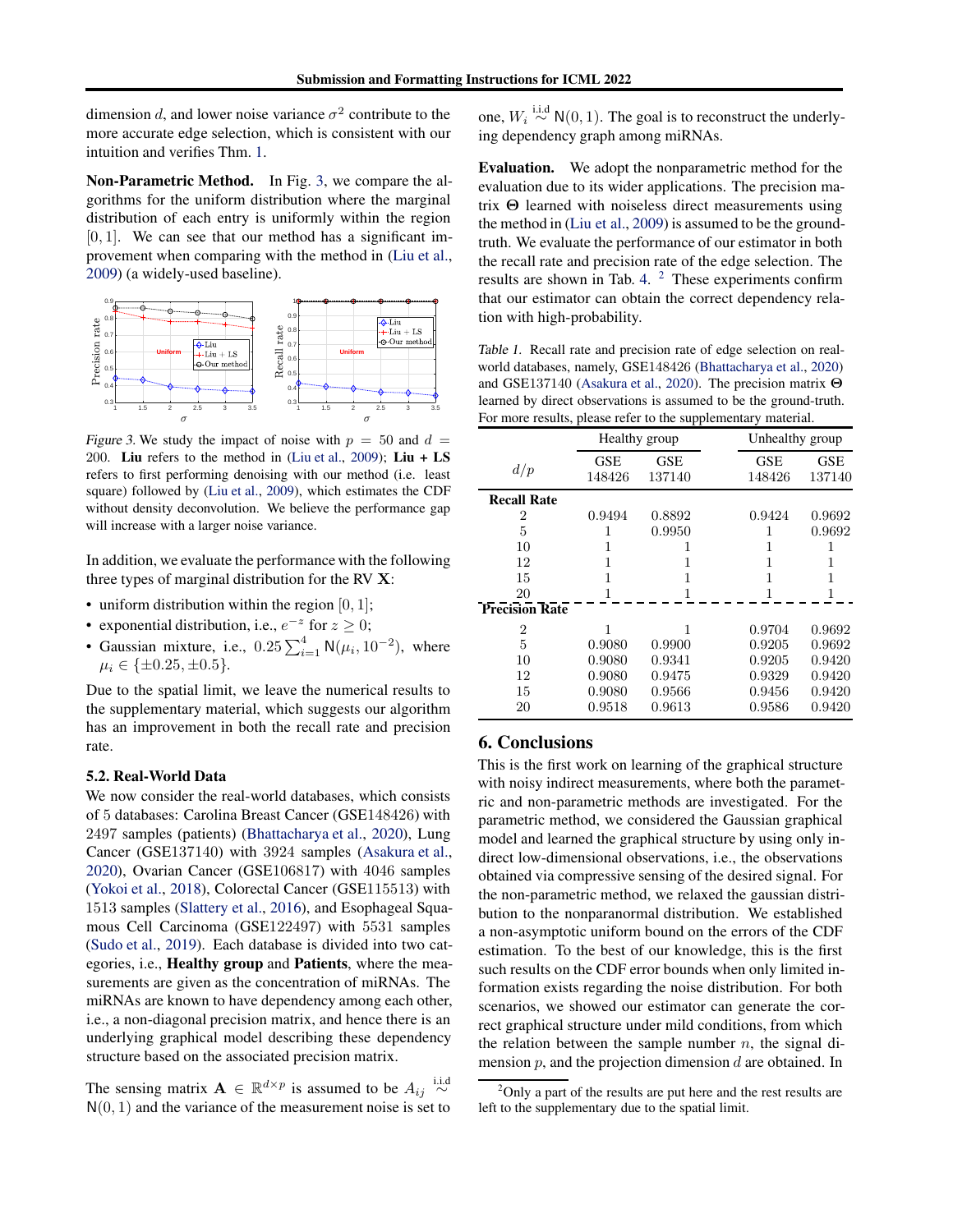addition, we provided numerical experiments, using both synthetic and real world miRNA data, to corroborate the correctness of our theoretical results.

# References

- <span id="page-8-20"></span>Asakura, K., Kadota, T., Matsuzaki, J., Yoshida, Y., Yamamoto, Y., Nakagawa, K., Takizawa, S., Aoki, Y., Nakamura, E., Miura, J., et al. A mirna-based diagnostic model predicts resectable lung cancer in humans with high accuracy. *Communications biology*, 3(1):1–9, 2020.
- <span id="page-8-19"></span>Bhattacharya, A., Hamilton, A. M., Troester, M. A., and Love, M. I. Decompress: tissue compartment deconvolution of targeted mrna expression panels using compressed sensing. *bioRxiv*, 2020. doi: 10.1101/2020.08.14.250902. URL
- <span id="page-8-22"></span>Boucheron, S., Lugosi, G., and Massart, P. *Concentration Inequalities: A Nonasymptotic Theory of Independence*. Oxford University Press, 2013.
- <span id="page-8-2"></span>Cai, T., Liu, W., and Luo, X. A constrained  $\ell_1$  minimization approach to sparse precision matrix estimation. *Journal of the American Statistical Association*, 106(494):594– 607, 2011.
- <span id="page-8-7"></span>Chandrasekaran, V., Parrilo, P. A., and Willsky, A. S. Latent variable graphical model selection via convex optimization. In *2010 48th Annual Allerton Conference on Communication, Control, and Computing (Allerton)*, pp. 1610–1613. IEEE, 2010.
- <span id="page-8-16"></span>Dattner, I. and Reiser, B. Estimation of distribution functions in measurement error models. *Journal of Statistical Planning and Inference*, 143(3):479–493, 2013.
- <span id="page-8-14"></span><span id="page-8-9"></span>Dattner, I., Goldenshluger, A., and Juditsky, A. On deconvolution of distribution functions. *The Annals of Statistics*, pp. 2477–2501, 2011.
- <span id="page-8-12"></span><span id="page-8-11"></span>Fan, J. On the optimal rates of convergence for nonparametric deconvolution problems. *The Annals of Statistics*, pp. 1257–1272, 1991.
- <span id="page-8-8"></span><span id="page-8-5"></span>Fan, J., Liu, H., Ning, Y., and Zou, H. High dimensional semiparametric latent graphical model for mixed data. *Journal of the Royal Statistical Society: Series B (Statistical Methodology)*, 79(2):405–421, 2017.
- <span id="page-8-6"></span><span id="page-8-1"></span>Friedman, N. Inferring cellular networks using probabilistic graphical models. *Science*, 303(5659):799–805, 2004.
- <span id="page-8-18"></span><span id="page-8-15"></span>Golub, G. H. and Van Loan, C. F. *Matrix computations*, volume 3. JHU Press, 2012.
- <span id="page-8-13"></span>Hall, P. and Meister, A. A ridge-parameter approach to deconvolution. *The Annals of Statistics*, 35(4):1535–1558, 2007.
- <span id="page-8-23"></span>Hastie, T., Tibshirani, R., and Friedman, J. *The elements of statistical learning: data mining, inference, and prediction*. Springer Science & Business Media, 2009.
- <span id="page-8-24"></span>Janson, S. et al. *Gaussian hilbert spaces*, volume 129. Cambridge university press, 1997.
- <span id="page-8-17"></span>Kappus, J. and Mabon, G. Adaptive density estimation in deconvolution problems with unknown error distribution. *Electronic journal of statistics*, 8(2):2879–2904, 2014.
- <span id="page-8-21"></span><span id="page-8-10"></span><span id="page-8-4"></span><span id="page-8-3"></span><span id="page-8-0"></span>Koller, D. and Friedman, N. *Probabilistic graphical models: principles and techniques*. 2009.
- https://www.biorxiv.org/content/early/2020dolchinskii, V. *Oracle Inequalities in Empirical Risk Minimization and Sparse Recovery Problems: Ecole d'Ete´ de Probabilites de Saint-Flour XXXVIII-2008 ´* , volume 2033. Springer Science & Business Media, 2011.
	- Liu, H., Lafferty, J., and Wasserman, L. The nonparanormal: Semiparametric estimation of high dimensional undirected graphs. *Journal of Machine Learning Research*, 10(10), 2009.
	- Liu, H., Xu, M., Gu, H., Gupta, A., Lafferty, J., and Wasserman, L. Forest density estimation. *Journal of Machine Learning Research*, 12(Mar):907–951, 2011.
	- Liu, H., Han, F., Yuan, M., Lafferty, J., Wasserman, L., et al. High-dimensional semiparametric gaussian copula graphical models. *The Annals of Statistics*, 40(4):2293– 2326, 2012.
	- Marlin, B. M. and Murphy, K. P. Sparse gaussian graphical models with unknown block structure. In *Proceedings of the 26th Annual International Conference on Machine Learning*, pp. 705–712, 2009.
	- Masry, E. Multivariate probability density deconvolution for stationary random processes. *IEEE Transactions on Information Theory*, 37(4):1105–1115, 1991.
	- Mazumder, R. and Hastie, T. The graphical lasso: New insights and alternatives. *Electronic journal of statistics*, 6:2125, 2012.
	- Müller, J., Kuttler, C., and Hense, B. A. Sensitivity of the quorum sensing system is achieved by low pass filtering. *Biosystems*, 92(1):76–81, 2008.
	- Pensky, M. and Vidakovic, B. Adaptive wavelet estimator for nonparametric density deconvolution. *The Annals of Statistics*, 27(6):2033–2053, 1999.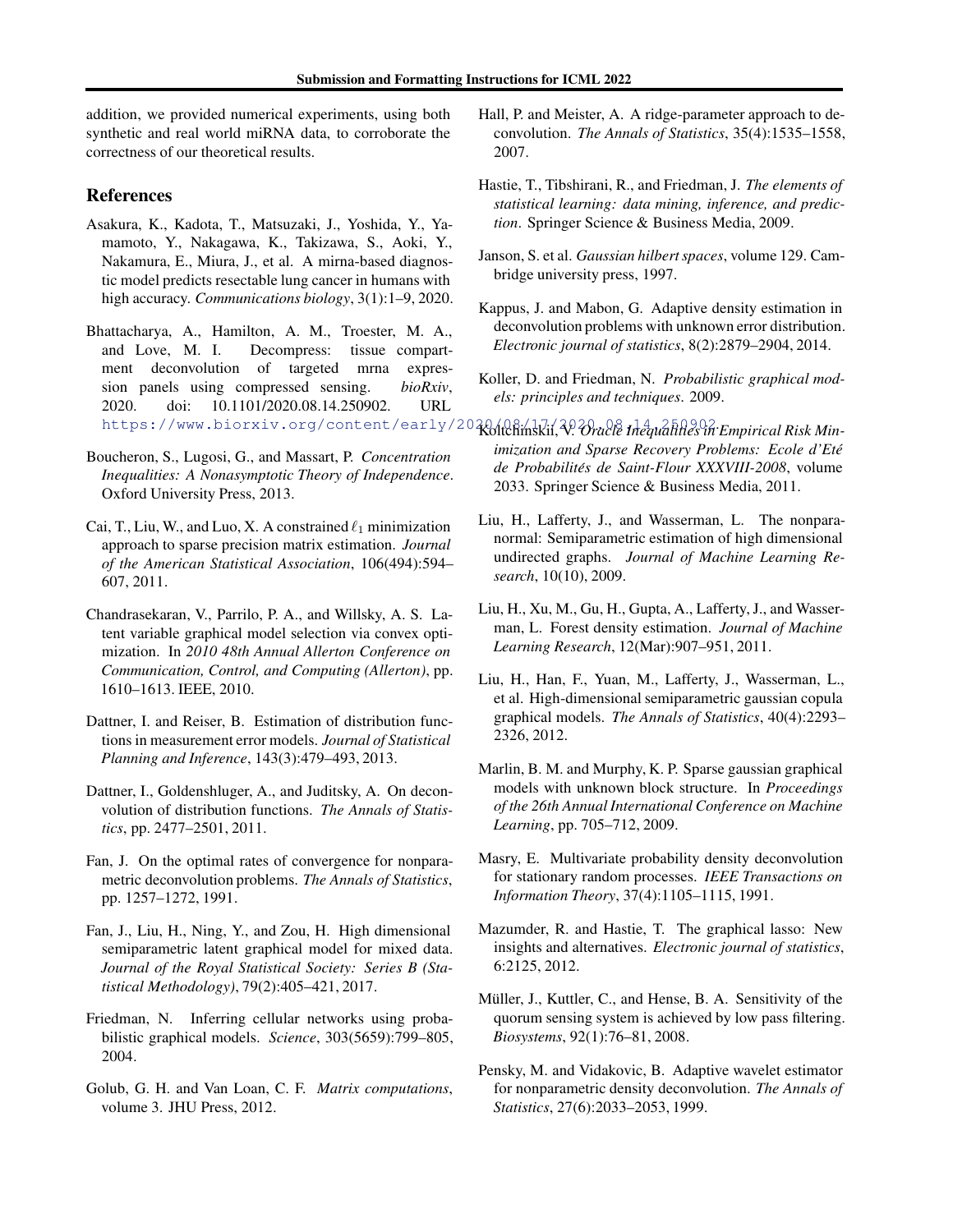- <span id="page-9-9"></span>Phuong, C. X. Deconvolution of cumulative distribution function with unknown noise distribution. *Acta Applicandae Mathematicae*, 170(1):483–514, 2020.
- <span id="page-9-0"></span>Ravikumar, P., Wainwright, M. J., Raskutti, G., Yu, B., et al. High-dimensional covariance estimation by minimizing ℓ1-penalized log-determinant divergence. *Electronic Journal of Statistics*, 5:935–980, 2011.
- <span id="page-9-15"></span>Rockafellar, R. T. *Convex analysis*. Number 28. Princeton university press, 1970.
- <span id="page-9-11"></span>Slattery, M. L., Herrick, J. S., Pellatt, D. F., Stevens, J. R., Mullany, L. E., Wolff, E., Hoffman, M. D., Samowitz, W. S., and Wolff, R. K. Microrna profiles in colorectal carcinomas, adenomas and normal colonic mucosa: variations in mirna expression and disease progression. *Carcinogenesis*, 37(3):245–261, 2016.
- <span id="page-9-12"></span>Sudo, K., Kato, K., Matsuzaki, J., Boku, N., Abe, S., Saito, Y., Daiko, H., Takizawa, S., Aoki, Y., Sakamoto, H., et al. Development and validation of an esophageal squamous cell carcinoma detection model by large-scale microrna profiling. *JAMA network open*, 2(5):e194573–e194573, 2019.
- <span id="page-9-13"></span>Talagrand, M. *Upper and lower bounds for stochastic processes: modern methods and classical problems*, volume 60. Springer Science & Business Media, 2014.
- <span id="page-9-4"></span>Tibshirani, R., Wainwright, M., and Hastie, T. *Statistical learning with sparsity: the lasso and generalizations*. Chapman and Hall/CRC, 2015.
- <span id="page-9-7"></span>Trong, D. D. and Phuong, C. X. Deconvolution of a cumulative distribution function with some non-standard noise densities. *Vietnam Journal of Mathematics*, 47(2): 327–353, 2019.
- <span id="page-9-16"></span>Tulino, A. M., Verdú, S., and Verdu, S. *Random matrix theory and wireless communications*. Now Publishers Inc, 2004.
- <span id="page-9-14"></span>Vershynin, R. High dimensional probability, 2016.
- <span id="page-9-3"></span>Wainwright, M. J. *High-Dimensional Statistics: A Non-Asymptotic Viewpoint*. Cambridge Series in Statistical and Probabilistic Mathematics. Cambridge University Press, 2019.
- <span id="page-9-2"></span>Xu, P. and Gu, Q. Semiparametric differential graph models. In *Proceedings of the 30th International Conference on Neural Information Processing Systems*, pp. 1072– 1080, 2016.
- <span id="page-9-5"></span>Xue, L., Zou, H., et al. Regularized rank-based estimation of high-dimensional nonparanormal graphical models. *The Annals of Statistics*, 40(5):2541–2571, 2012.
- <span id="page-9-10"></span>Yokoi, A., Matsuzaki, J., Yamamoto, Y., Yoneoka, Y., Takahashi, K., Shimizu, H., Uehara, T., Ishikawa, M., Ikeda, S.-i., Sonoda, T., et al. Integrated extracellular microrna profiling for ovarian cancer screening. *Nature communications*, 9(1):1–10, 2018.
- <span id="page-9-8"></span>Youndjé, É. and Wells, M. T. Optimal bandwidth selection for multivariate kernel deconvolution density estimation. *Test*, 17(1):138–162, 2008.
- <span id="page-9-6"></span>Zhang, C.-H. Fourier methods for estimating mixing densities and distributions. *The Annals of Statistics*, pp. 806– 831, 1990.
- <span id="page-9-1"></span>Zhao, T., Roeder, K., and Liu, H. Positive semidefinite rank-based correlation matrix estimation with application to semiparametric graph estimation. *Journal of Computational and Graphical Statistics*, 23(4):895–922, 2014.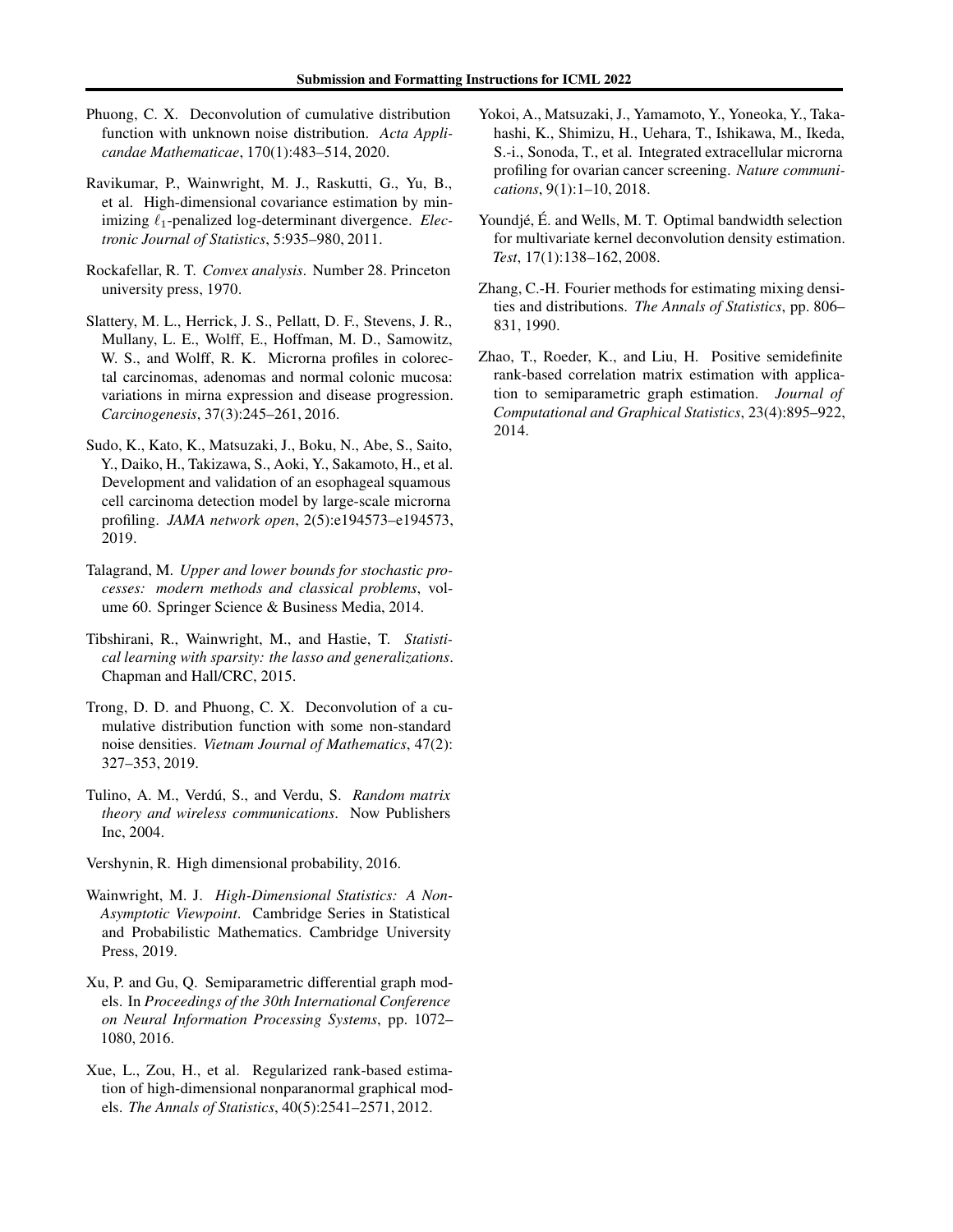# 7. Analysis of Covariance Matrix Estimation via Parametric Method

<span id="page-10-0"></span>For the convenience of analysis, we rescale the sensing matrix  $\widetilde{A}$  such that  $\widetilde{A}_{ij} \sim N(0, d^{-1})$ . **Lemma 3.** *Consider the covariance estimator*  $\widehat{\Sigma}_n^{\text{param}}$  *which reads* 

$$
\widehat{\Sigma}_n^{\text{param}} = \mathbf{I} + \frac{d}{d+1} \left[ \widetilde{\mathbf{A}}^{\top} \left( \frac{1}{n} \sum_{i=1}^n \mathbf{Y}^{(i)} \mathbf{Y}^{(i)\top} \right) \widetilde{\mathbf{A}} \right]_{\text{off}}, \tag{17}
$$

where  $(\cdot)_{\text{off}}$  denotes the operation of picking non-diagonal entries. We then have  $\left\| \hat{\Sigma}_n^{\text{param}} - \Sigma^{\natural} \right\|_{\infty} \leq \tau_{\infty}$  holding with *probability at least*  $1 - c_0 p^{-1} - c_1 p^2 e^{-c_2 d} - c_3 p^2 e^{-c_4 p}$ .

We begin the analysis by redefining the following events,

$$
\mathcal{E}_1 \triangleq \left\{ 1 - c_0 \sqrt{\frac{\log p}{d}} \le \left\| \widetilde{\mathbf{A}}_i \right\|_2 \le 1 + c_0 \sqrt{\frac{\log p}{d}}, \ \forall i \right\};
$$
\n
$$
\mathcal{E}_2 \triangleq \left\{ \left| \left\langle \widetilde{\mathbf{A}}_i, \widetilde{\mathbf{A}}_j \right\rangle \right| \lesssim \sqrt{\frac{\log p}{d}} \vee \frac{\log p}{d}, \ \forall i \ne j \right\};
$$
\n
$$
\mathcal{E}_3 \triangleq \left\{ \left\| \widehat{\mathbf{\Sigma}}_n^{\text{param}} - \mathbf{\Sigma}^\text{h} \right\|_\infty \lesssim \sqrt{\frac{\log p}{n}} \right\};
$$
\n
$$
\mathcal{E}_4(\mathbf{B}) \triangleq \left\{ \left\| \sum_{\ell \ne 1} B_\ell \widetilde{\mathbf{A}}_\ell \right\|_2 \lesssim \sqrt{\sum_{\ell \ne 1} B_\ell^2} \right\}, \ \text{where } \mathbf{B} \in \mathbb{R}^p \text{ is a fixed vector.}
$$

Additionally, we define  $\Psi(\mathcal{E})$  as  $\mathbb{E} \mathbb{1}(\mathcal{E})$ . Moreover, our analysis focuses on the region when  $d \gg \log p$ .

### 7.1. Main Structure

Having collected all the lemmas, we turn to the proof of Lemma 1. Notice that by the definition of our estimator,  $\left\|\widehat{\boldsymbol{\Sigma}}_{n}^{\text{param}}-\boldsymbol{\Sigma}^{\natural}\right\|_{\infty}=\max_{i\neq j}$   $\left(\widehat{\boldsymbol{\Sigma}}^{\text{param}}_{n}\right)$  $\binom{param}{n}$  $\sum_{i,j}^{\natural} - \mathbf{\Sigma}_{i,j}^{\natural}$  . Hence, we only consider the off-diagonal entries, which gives

$$
\begin{split} &\left\|\widehat{\boldsymbol{\Sigma}}^{\text{param}}_{n}-\boldsymbol{\Sigma}^{\natural}\right\|_{\text{off},\infty}=\left\|\frac{d}{d+1}\widetilde{\mathbf{A}}^{\top}\left(\sum_{\ell=1}^{n}\mathbf{Y}^{(\ell)}\mathbf{Y}^{(\ell)\top}\right)\widetilde{\mathbf{A}}-\boldsymbol{\Sigma}^{\natural}\right\|_{\text{off},\infty} \\ &\le 2\left\|\frac{d}{d+1}\widetilde{\mathbf{A}}^{\top}\widetilde{\mathbf{A}}\boldsymbol{\Sigma}^{\text{param}}_{n}\widetilde{\mathbf{A}}^{\top}\widetilde{\mathbf{A}}-\boldsymbol{\Sigma}^{\natural}\right\|_{\text{off},\infty}+\frac{2d}{n(d+1)}\left\|\widetilde{\mathbf{A}}^{\top}\left(\sum_{\ell=1}^{n}\mathbf{W}^{(\ell)}\mathbf{W}^{(\ell)\top}\right)\widetilde{\mathbf{A}}\right\|_{\text{off},\infty} \\ &\stackrel{\bigoplus}{=} \frac{2d}{d+1}\underbrace{\left\|\widetilde{\mathbf{A}}^{\top}\widetilde{\mathbf{A}}\boldsymbol{\Sigma}^{\text{param}}_{n}\widetilde{\mathbf{A}}^{\top}\widetilde{\mathbf{A}}-\mathbb{E}_{\widetilde{\mathbf{A}}}\left(\widetilde{\mathbf{A}}^{\top}\widetilde{\mathbf{A}}\boldsymbol{\Sigma}^{\text{param}}_{n}\widetilde{\mathbf{A}}^{\top}\widetilde{\mathbf{A}}\right)\right\|_{\text{off},\infty}}_{\vartheta_{1}} \\ &+\frac{2d}{d+1}\underbrace{\left\|\mathbb{E}_{\widetilde{\mathbf{A}}}\left(\widetilde{\mathbf{A}}^{\top}\widetilde{\mathbf{A}}\boldsymbol{\Sigma}^{\text{param}}_{n}\widetilde{\mathbf{A}}^{\top}\widetilde{\mathbf{A}}\right)-\mathbb{E}_{\widetilde{\mathbf{A}},\mathbf{X}}\left(\widetilde{\mathbf{A}}^{\top}\widetilde{\mathbf{A}}\boldsymbol{\Sigma}^{\text{param}}_{n}\widetilde{\mathbf{A}}^{\top}\widetilde{\mathbf{A}}\right)\right\|_{\text{off},\infty}}_{\vartheta_{2}} \\ &+\frac{2d}{n(d+1)}\underbrace{\left\|\widetilde{\mathbf{A}}^{\top}\left(\sum_{\ell=
$$

where  $\Sigma_n^{\text{param}}$  is defined as  $n^{-1} \left( \sum_{\ell=1}^n \mathbf{X}^{(\ell)} \mathbf{X}^{(\ell)\top} \right)$ , and in ① we use  $d/(d+1) \mathbb{E}_{\widetilde{\mathbf{A}}, \mathbf{X}} \left( \widetilde{\mathbf{A}}^\top \widetilde{\mathbf{A}} \mathbf{\Sigma}_n^{\text{param}} \widetilde{\mathbf{A}}^\top \widetilde{\mathbf{A}} \right) = \Sigma^{\natural}$ . Then we separately upper-bound  $\vartheta_1$ ,  $\vartheta_2$ , and  $\vartheta_3$  conditional on the event  $\bigcap_{i=1}^3 \mathcal{E}_i$ . For the conciseness in notations, define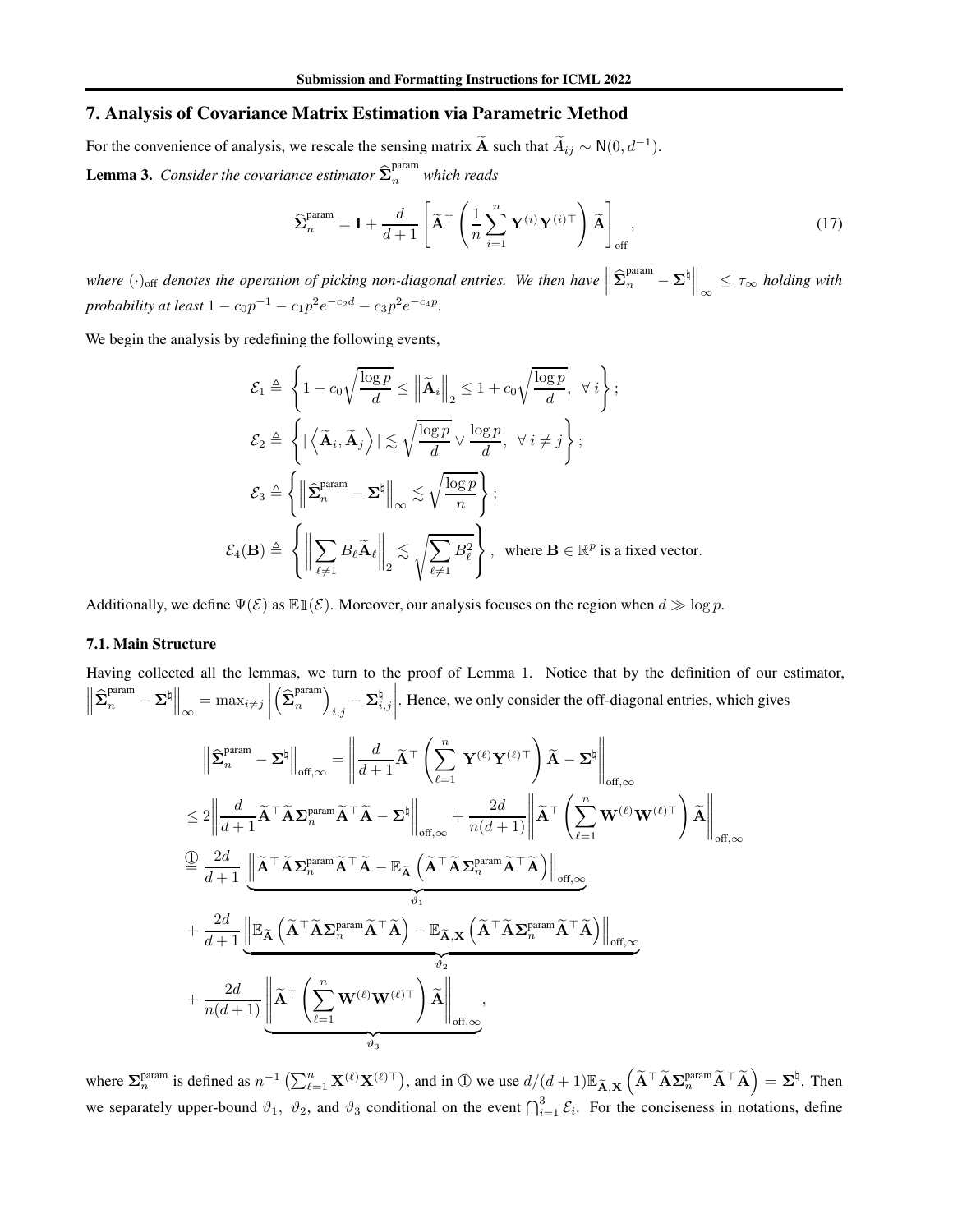$\mathbf{Z} = \widetilde{\mathbf{A}}^\top \widetilde{\mathbf{A}} \mathbf{\Sigma}_n^{\text{param}} \widetilde{\mathbf{A}}^\top \widetilde{\mathbf{A}}$ . Therefore  $\vartheta_1 = ||\mathbf{Z} - \mathbb{E} \mathbf{Z}||_{\text{off},\infty}$ . For an arbitrary entry  $Z_{i,j}$ , we can expand it as

<span id="page-11-2"></span>
$$
Z_{i,j} = \sum_{\ell_1,\ell_2} (\mathbf{\Sigma}_n^{\text{param}})_{\ell_1,\ell_2} \left\langle \widetilde{\mathbf{A}}_i, \widetilde{\mathbf{A}}_{\ell_1} \right\rangle \left\langle \widetilde{\mathbf{A}}_j, \widetilde{\mathbf{A}}_{\ell_2} \right\rangle, \quad i \neq j.
$$

Compared to the existing work [\(Ravikumar et al.,](#page-9-0) [2011\)](#page-9-0), our analysis of  $Z_{ij}$  involves fourth-order Gaussian chaos [\(Talagrand](#page-9-13), [2014\)](#page-9-13), which exhibits heavy tails, and constructs the major obstacle.

**Stage I: Bounding**  $\vartheta_1$ . To obtain upper bound on  $\vartheta_1$ , we first adopt the union bound and obtain

$$
\mathbb{P}\left(\vartheta_{1}\geq\delta\right)=\mathbb{P}\left(\max_{i\neq j}|Z_{i,j}-\mathbb{E}Z_{i,j}|\geq\delta\right)\leq\sum_{i\neq j}\mathbb{P}\left(|Z_{i,j}-\mathbb{E}Z_{i,j}|\geq\delta,\ i\neq j\right).
$$
\n(18)

Then our focus is to bound the probability  $\mathbb{P}(|Z_{i,j} - \mathbb{E}Z_{i,j}| \geq \delta, i \neq j)$ . Without loss of generality, assume that  $i = 1$  and  $j = 2$  and expand  $Z_{1,2}$  as  $\sum_{i=1}^{5} T_i$ , which reads

$$
\begin{aligned} &T_1 \triangleq (\boldsymbol{\Sigma}_n^{\text{param}})_{1,2}\left\|\tilde{\mathbf{A}}_1\right\|_2^2\left\|\tilde{\mathbf{A}}_2\right\|_2^2;\\ &T_2 \triangleq (\boldsymbol{\Sigma}_n^{\text{param}})_{2,1}\left(\left\langle\tilde{\mathbf{A}}_1,\tilde{\mathbf{A}}_2\right\rangle\right)^2;\\ &T_3 \triangleq \sum_{\ell\neq 1}(\boldsymbol{\Sigma}_n^{\text{param}})_{2,\ell}\left\|\tilde{\mathbf{A}}_2\right\|_2^2\left\langle\tilde{\mathbf{A}}_1,\tilde{\mathbf{A}}_\ell\right\rangle + \sum_{\ell\neq 2}(\boldsymbol{\Sigma}_n^{\text{param}})_{\ell,1}\left\|\tilde{\mathbf{A}}_1\right\|_2^2\left\langle\tilde{\mathbf{A}}_2,\tilde{\mathbf{A}}_\ell\right\rangle;\\ &T_4 \triangleq \sum_{\ell\neq 1,2}(\boldsymbol{\Sigma}_n^{\text{param}})_{\ell,\ell}\left\langle\tilde{\mathbf{A}}_1,\tilde{\mathbf{A}}_\ell\right\rangle\left\langle\tilde{\mathbf{A}}_2,\tilde{\mathbf{A}}_\ell\right\rangle;\\ &T_5 \triangleq \sum_{\ell_1,\ell_2\neq 1,2}(\boldsymbol{\Sigma}_n^{\text{param}})_{\ell_1,\ell_2}\left\langle\tilde{\mathbf{A}}_1,\tilde{\mathbf{A}}_{\ell_1}\right\rangle\left\langle\tilde{\mathbf{A}}_2,\tilde{\mathbf{A}}_{\ell_2}\right\rangle.\end{aligned}
$$

Now, we separately bound the deviations  $|T_i - \mathbb{E}T_i|, 1 \le i \le 5$ . First, we have

$$
|T_1 - \mathbb{E}T_1| = |(\mathbf{\Sigma}_n^{\text{param}})_{1,2}| \times ||\mathbf{\tilde{A}}_1||_2^2 ||\mathbf{\tilde{A}}_2||_2^2 - 1|
$$
  
\n
$$
= |(\mathbf{\Sigma}_n^{\text{param}})_{1,2}| \times ||\mathbf{\tilde{A}}_1||_2 ||\mathbf{\tilde{A}}_2||_2 - 1 | \times (||\mathbf{\tilde{A}}_1||_2 ||\mathbf{\tilde{A}}_2||_2 + 1)
$$
  
\n
$$
\overset{\textcircled{2}}{\leq} |(\mathbf{\Sigma}_n^{\text{param}})_{1,2}| \times (||\mathbf{\tilde{A}}_1||_2 - 1 ||\mathbf{\tilde{A}}_2||_2 + ||\mathbf{\tilde{A}}_2||_2 - 1 |) \times ((1 + c_0 \sqrt{\log p/d})^2 + 1)
$$
  
\n
$$
\overset{\textcircled{3}}{\leq} |(\mathbf{\Sigma}_n^{\text{param}})_{1,2}| \times c_0 \sqrt{\log p/d} (2 + c_0 \sqrt{\log p/d}) \times ((1 + c_0 \sqrt{\log p/d})^2 + 1)
$$
  
\n
$$
\overset{\textcircled{4}}{\leq} |(\mathbf{\Sigma}_n^{\text{param}})_{1,2}| \sqrt{\log p/d} \overset{\textcircled{5}}{\leq} \sqrt{\frac{\log p}{d}} (|\mathbf{\Sigma}_{1,2}^{\natural}| + \sqrt{\frac{\log p}{n}}), \qquad (19)
$$

where in  $\mathcal{D}$  and  $\mathcal{D}$  we condition on event  $\mathcal{E}_1$ ,  $\mathcal{D}$  is due to  $d \gg \log p$ , and  $\mathcal{D}$  is by the definition of event  $\mathcal{E}_3$ . For  $|T_2 - \mathbb{E}T_2|$ , by invoking Lemma [8,](#page-13-0)

<span id="page-11-1"></span><span id="page-11-0"></span>
$$
|T_2 - \mathbb{E}T_2| \lesssim |(\mathbf{\Sigma}_n^{\text{param}})_{2,1}| \times \left(\frac{\log p}{d} + \frac{\sqrt{\log p}}{d^{3/2}}\right) \stackrel{\textcircled{\bigcirc}}{\lesssim} |(\mathbf{\Sigma}_n^{\text{param}})_{2,1}| \frac{\log p}{d}
$$
  

$$
\stackrel{\textcircled{\bigcirc}}{\lesssim} \frac{\log p}{d} \left(|\mathbf{\Sigma}_{2,1}^{\text{L}}| + \sqrt{\frac{\log p}{n}}\right), \tag{20}
$$

holds with probability exceeding  $1 - 2p^{-3}$ , where  $\circledcirc$  is because  $d \gg \log p$ , and  $\circledcirc$  is due to event  $\mathcal{E}_3$ .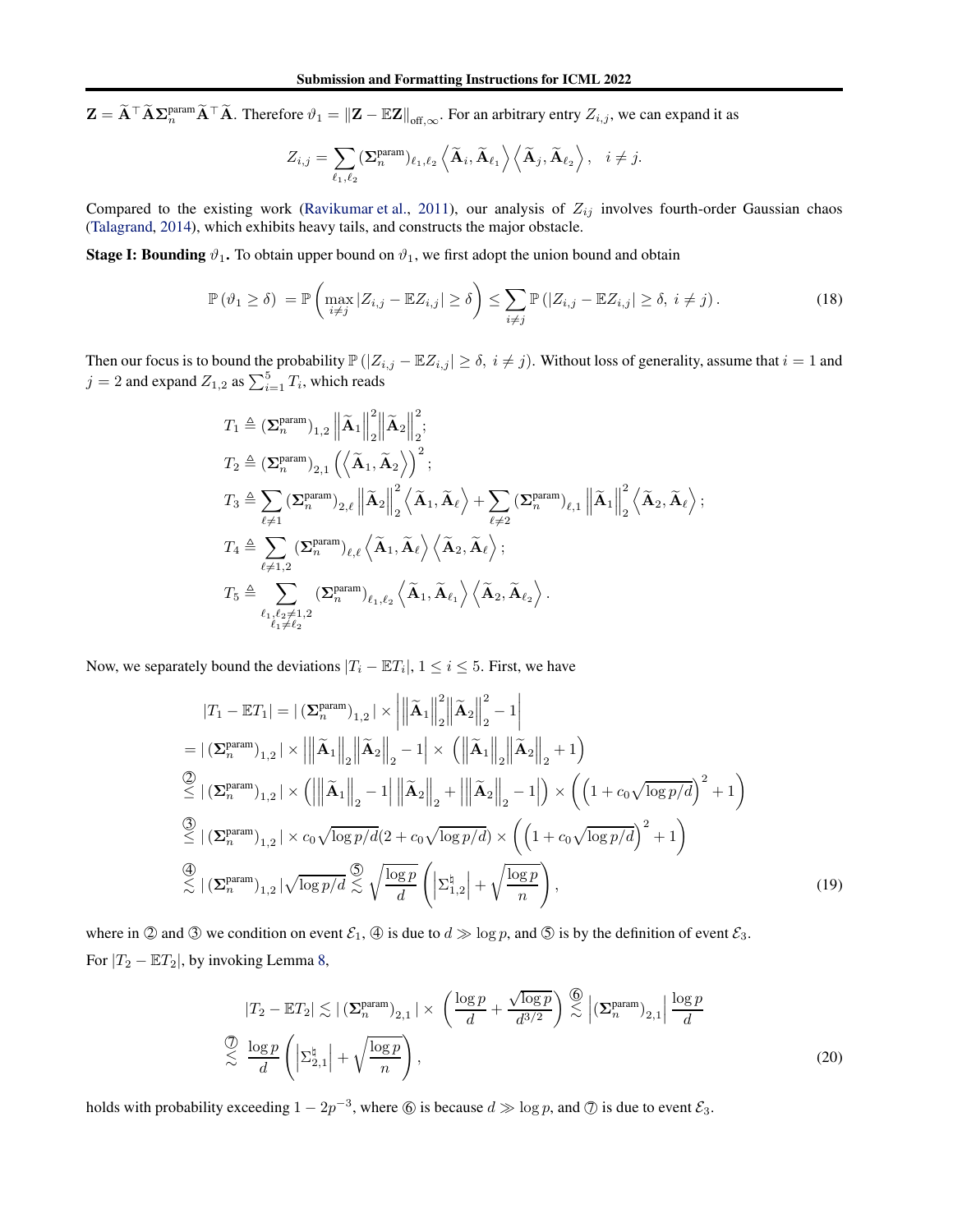We continue to bound  $|T_3 - \mathbb{E}T_3|$  by

<span id="page-12-0"></span>
$$
|T_3 - \mathbb{E}T_3| \leq \left\|\tilde{A}_1\right\|_2^2 \times \left|\sum_{\ell \neq 2} (\Sigma_n^{\text{param}})_{1,\ell} \left\langle \tilde{A}_2, \tilde{A}_\ell \right\rangle \right| + \left\|\tilde{A}_2\right\|_2^2 \times \left|\sum_{\ell \neq 1} (\Sigma_n^{\text{param}})_{\ell,2} \left\langle \tilde{A}_1, \tilde{A}_\ell \right\rangle \right|
$$
  
\n
$$
\leq \left(1 + c_0 \sqrt{\frac{\log p}{d}}\right)^2 \left|\sum_{\ell \neq 2} (\Sigma_n^{\text{param}})_{1,\ell} \left\langle \tilde{A}_2, \tilde{A}_\ell \right\rangle \right| + \left(1 + c_0 \sqrt{\frac{\log p}{d}}\right)^2 \left|\sum_{\ell \neq 1} (\Sigma_n^{\text{param}})_{\ell,2} \left\langle \tilde{A}_1, \tilde{A}_\ell \right\rangle \right|
$$
  
\n
$$
\stackrel{\textcircled{\textrm{8}}}{\lesssim} \left(1 + c_0 \sqrt{\frac{\log p}{d}}\right)^2 \times \sqrt{\frac{\log p}{d}} \left(\sqrt{\sum_{\ell \neq 2} (\Sigma_n^{\text{param}})_{1,\ell}^2} + \sqrt{\sum_{\ell \neq 1} (\Sigma_n^{\text{param}})_{\ell,2}^2}\right)
$$
  
\n
$$
\stackrel{\textcircled{\textrm{9}}}{\lesssim} \sqrt{\frac{\log p}{d}} \left(\sqrt{\sum_{\ell \neq 2} (\Sigma_n^{\text{param}})_{1,\ell}^2} + \sqrt{\sum_{\ell \neq 1} (\Sigma_n^{\text{param}})_{\ell,2}^2}\right) \stackrel{\textcircled{\textrm{9}}}{\lesssim} \sqrt{\frac{\log p}{d}} \left(\left\|\Sigma_1^{\natural}\right\|_2 + \left\|\Sigma_2^{\natural}\right\|_2 + \sqrt{\frac{p \log p}{n}}\right) \tag{21}
$$

which holds for probability exceeding  $1 - c_0 p^{-3} - c_1 e^{-c_2 d}$ , where in  $\circled{8}$  we invoke Lemma [9,](#page-14-0) in  $\circled{9}$  we use that  $\Sigma_n^{\text{param}}$  is symmetric and  $d \gg \log p$ , and  $\Theta$  is due to event  $\mathcal{E}_3$ .

To bound  $|T_4 - \mathbb{E}T_4|$ , we invoke Lemma [10,](#page-15-0)

$$
|T_4 - \mathbb{E}T_4| \lesssim \frac{\left|\sum_{\ell>2} \left(\sum_{n=1}^{\text{param}}\right)_{\ell,\ell}\right|}{d} \sqrt{\frac{\log p}{d}} + \frac{\sqrt{\log p}}{d} \left[\sqrt{\sum_{\ell>2} \left(\sum_{n=1}^{\text{param}}\right)_{\ell,\ell}} \vee \left(\sqrt{\log p} \left(\max_{\ell} |\left(\sum_{n=1}^{\text{param}}\right)_{\ell,\ell}|\right)\right)\right]
$$
  

$$
\lesssim \frac{p\sqrt{\log p}}{d^{3/2}} \left(1 + c_0 \sqrt{\frac{\log p}{n}}\right) + \frac{\sqrt{p \log p}}{d} \left[\left(1 + c_0 \sqrt{\frac{\log p}{n}}\right) \vee \sqrt{\frac{\log p}{p}} \left(1 + c_0 \sqrt{\frac{\log p}{n}}\right)\right],\tag{22}
$$

holds with probability exceeding  $1 - 2p^{-3}$ , where  $\circledB$  is by definition of event  $\mathcal{E}_3$ .

The deviation  $|T_5 - \mathbb{E}T_5|$  is bounded via Lemma [11,](#page-16-0) which gives

$$
|T_5 - \mathbb{E}T_5| \lesssim \frac{\log p}{d} \left( 1 + c_0 \sqrt{\frac{p}{d}} \right)^2 \left\| \Sigma^{\natural} \right\|_{\text{off},F} \lesssim \frac{\log p}{d} \left( 1 + \frac{c_1 p}{d} \right) \left( \left\| \Sigma^{\natural} \right\|_{\text{off},F} + p \sqrt{\frac{\log p}{n}} \right),\tag{23}
$$

with probability exceeding  $1 - 4p^{-3} - e^{-c_0p}$ , where in  $\mathbb{O}$  we condition on event  $\mathcal{E}_3$ .

Combining [\(19\)](#page-11-0), [\(20\)](#page-11-1), [\(21\)](#page-12-0), [\(22\)](#page-12-1), and [\(23\)](#page-12-2), we conclude that

<span id="page-12-2"></span><span id="page-12-1"></span>
$$
\begin{split} |Z_{i,j} - \mathbb{E} Z_{i,j}| &\lesssim \sqrt{\frac{\log p}{d}} \left(\left\|\mathbf{\Sigma}_i^{\natural}\right\|_2 + \left\|\mathbf{\Sigma}_j^{\natural}\right\|_2\right) + \frac{\log p}{d} \left(1 + \frac{c_1 p}{d}\right) \left\|\mathbf{\Sigma}^{\natural}\right\|_{\text{off},\mathrm{F}} \\ &+ \frac{\log p\sqrt{p}}{\sqrt{nd}} + \frac{c_0 p (\log p)^{3/2}}{n^{1/2}d} \left(1 + \frac{c_1 p}{d}\right) + \frac{\sqrt{p \log p}}{d} + \frac{p\sqrt{\log p}}{d^{3/2}}, \end{split}
$$

with probability  $1 - c_0 p^{-3} - c_1 e^{-c_2 d} - c_3 e^{-c_4 p}$ . We conclude the proof by plugging into [\(18\)](#page-11-2) and  $\parallel$  $\parallel$  $\blacksquare$  $\boldsymbol{\Sigma}_n^{\text{param}} - \boldsymbol{\Sigma}^\natural \Big\|$   $\Big\|_{\text{off},\infty}$  ≤  $\biggl\} \biggl[$  $\left\Vert \mathbf{\Sigma}_{n}^{\text{param}}-\mathbf{\Sigma}^{\natural}\right\Vert _{\infty}$  $\lesssim \sqrt{\log p/n}$  according to event  $\mathcal{E}_3$ .

**Stage II: Bounding**  $\vartheta_2$ . We rewrite  $\vartheta_2$  as  $\parallel$  $\sum_{n}^{\text{param}} - \sum^{\natural} \Big\|_{\text{off},\infty}$  and invoke event  $\mathcal{E}_3$ .

**Stage III: Bounding**  $\vartheta_3$ . This stage is completed by invoking Lemma [12.](#page-17-0) Combing the above three stages will then yield the proof.

### 7.2. Supporting Lemmas

We first compute the values of  $\Psi(\mathcal{E}_i)$ ,  $1 \leq i \leq 3$ .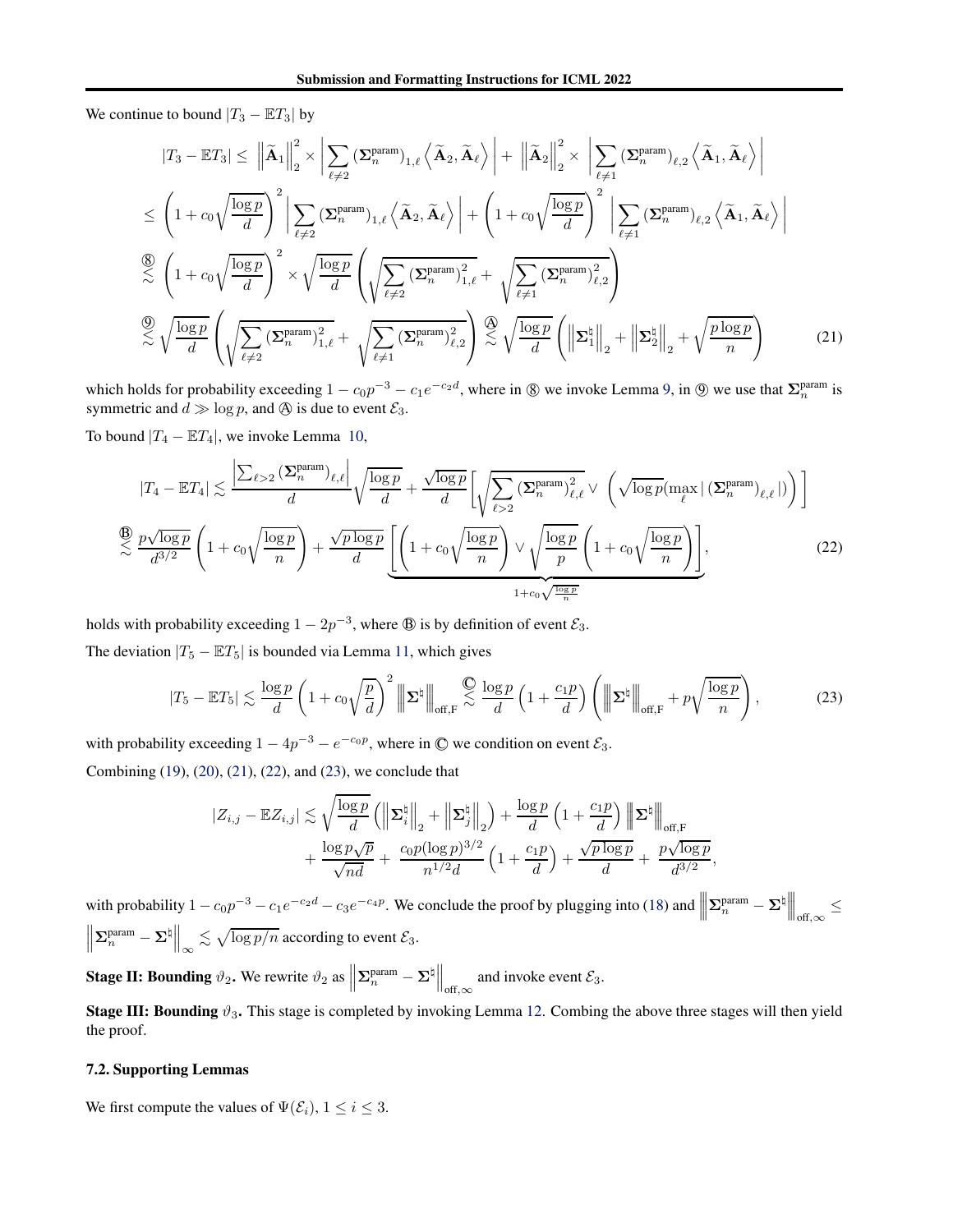**Lemma 4.**  $\Psi(\mathcal{E}_1) \geq 1 - 2p^{-1}$ .

*Proof.* We conclude that

$$
\mathbb{P}\left(\left|\left\|\widetilde{\mathbf{A}}_i\right\|_2 - 1\right| \geq c_0\sqrt{\frac{\log p}{d}},\ \exists 1\leq i\leq p\right) \leq p \mathbb{P}\left(\left|\left\|\widetilde{\mathbf{A}}_i\right\|_2 - 1\right| \geq c_0\sqrt{\frac{\log p}{d}}\right) \stackrel{\textcircled{\tiny 1}}{\leq} 4p\exp\left(-2d\times\frac{\log p}{d}\right) = 2p^{-1},
$$

where  $\Phi$  is due to the properties of  $\chi^2$  distribution.

**Lemma 5.** *Conditional on*  $\mathcal{E}_1$ *, we have*  $\Psi(\mathcal{E}_2) \geq 1 - 2p^{-1}$ *.* 

*Proof.* Due to the independence between  $\tilde{A}_i$  and  $\tilde{A}_j$ , where  $i \neq j$ . We can condition on  $\tilde{A}_i$  and view  $\langle \tilde{A}_i, \tilde{A}_j \rangle$  as a Gaussian RV with mean zero and variance  $d^{-1}$  $\left\|\tilde{A}_i\right\|$ 2  $\sum_{i=1}^{2}$ , namely, N  $\left(0, d^{-1} \middle\|\widetilde{A}_i\right\|$ 2 2  $\overline{\phantom{0}}$ . Then we conclude that

$$
\Psi\left(\overline{\mathcal{E}}_2 \mid \mathcal{E}_1\right) \stackrel{\text{(1)}}{\leq} p^2 \Psi\left(\left|\left\langle \widetilde{\mathbf{A}}_i, \widetilde{\mathbf{A}}_j \right\rangle\right| \geq \delta \mid \mathcal{E}_1\right) \stackrel{\text{(2)}}{\leq} 2p^2 \left(\Phi\left(-\frac{\sqrt{d}\delta}{\left\|\widetilde{\mathbf{A}}_i\right\|_2}\right) \times \Psi(\mathcal{E}_1)\right)
$$
\n
$$
\stackrel{\text{(3)}}{\leq} 2p^2 \left(\exp\left(-\frac{d\delta^2}{2\left\|\widetilde{\mathbf{A}}_i\right\|_2^2}\right) \times \Psi(\mathcal{E}_1)\right) \stackrel{\text{(4)}}{\leq} 2p^2 \exp\left(-\frac{d\delta^2}{2\left(1 + c_0\sqrt{\log p/d}\right)^2}\right),
$$

where  $\mathbb D$  is due to the union bound, in  $\mathbb D$  we denote  $\Phi(t) = 1/\sqrt{2\pi} \int_{-\infty}^t e^{-x^2/2} dx$ , the CDF of the normal distribution, (3) is because  $\Phi(x) \leq e^{-x^2/2}$ , and (4) is according to event  $\mathcal{E}_1$ .

In the end, we complete the proof by setting 
$$
\delta
$$
 as  $c_1 \left( \sqrt{\frac{\log p}{d}} \vee \frac{\log p}{d} \right)$ , which yields  $\Psi(\overline{\mathcal{E}}_2 | \mathcal{E}_1) \leq 2p^{-1}$ .

**Lemma 6.**  $\Psi(\mathcal{E}_3) \ge 1 - 4p^{-1}$ .

*Proof.* The proof can be found in the proof of Thm. 1 and Thm. 4 in [\(Cai et al.](#page-8-2), [2011\)](#page-8-2).

**Lemma 7.** *For an arbitrary fixed vector*  $\mathbf{B} \in \mathbb{R}^p$ , *we have*  $\Psi(\mathcal{E}_4(\mathbf{B})) \geq 1 - e^{-0.8d}$ .

*Proof.* Notice that  $\sum_{\ell \neq 1} B_{\ell} \widetilde{\mathbf{A}}_{\ell}$  is a vector satisfying  $N\left(0, d^{-1}\left(\sum_{\ell \neq 1} B_{\ell}^2\right) \mathbf{I}\right)$ . Hence,  $\frac{d}{\sum_{\ell \neq 1} B_{\ell}^2} \|\sum_{\ell \neq 1} B_{\ell} \widetilde{\mathbf{A}}_{\ell}\|_2^2$  is a  $\chi^2$ RV with freedom  $d$ , which suggests

$$
\mathbb{P}\left(\bigg\|\sum_{\ell\neq 1}B_\ell\widetilde{\mathbf{A}}_\ell\bigg\|_2^2\geq 4\bigg(\sum_{\ell\neq 1}B_\ell^2\bigg)\right)=\mathbb{P}\left(\frac{d}{\sum_{\ell\neq 1}B_\ell^2}\bigg\|\sum_{\ell\neq 1}B_\ell\widetilde{\mathbf{A}}_\ell\bigg\|_2^2\geq 4d\right)\overset{\text{(1)}}{\leq}\exp\left(\frac{d}{2}\left(\log 4-3\right)\right)\leq e^{-0.8d},
$$

where  $\Phi$  is due to the properties of  $\chi^2$  distribution.

<span id="page-13-0"></span>**Lemma 8.** *Conditional on event*  $\mathcal{E}_1$ *,* 

$$
\left|\sum_{\ell\neq 1}B_\ell\left<\widetilde{\mathbf{A}}_1,\widetilde{\mathbf{A}}_\ell\right>^2-d^{-1}\bigg(\sum_{\ell\neq 1}B_\ell\bigg)\right|\lesssim \frac{1}{d}\left(\sqrt{\log p}\sqrt{\sum_{\ell\neq 1}B_\ell^2}\vee(\log p)\left(\max_{\ell\neq 1}|B_\ell|\right)\right)+\frac{\sum_{\ell\neq 1}B_\ell}\sqrt{\frac{\log p}{d}}.
$$

*holds with probability exceeding*  $1 - 2p^{-3}$ *, for an arbitrary fixed vector*  $\mathbf{B} \in \mathbb{R}^p$ *.* 

 $\Box$ 

 $\Box$ 

 $\Box$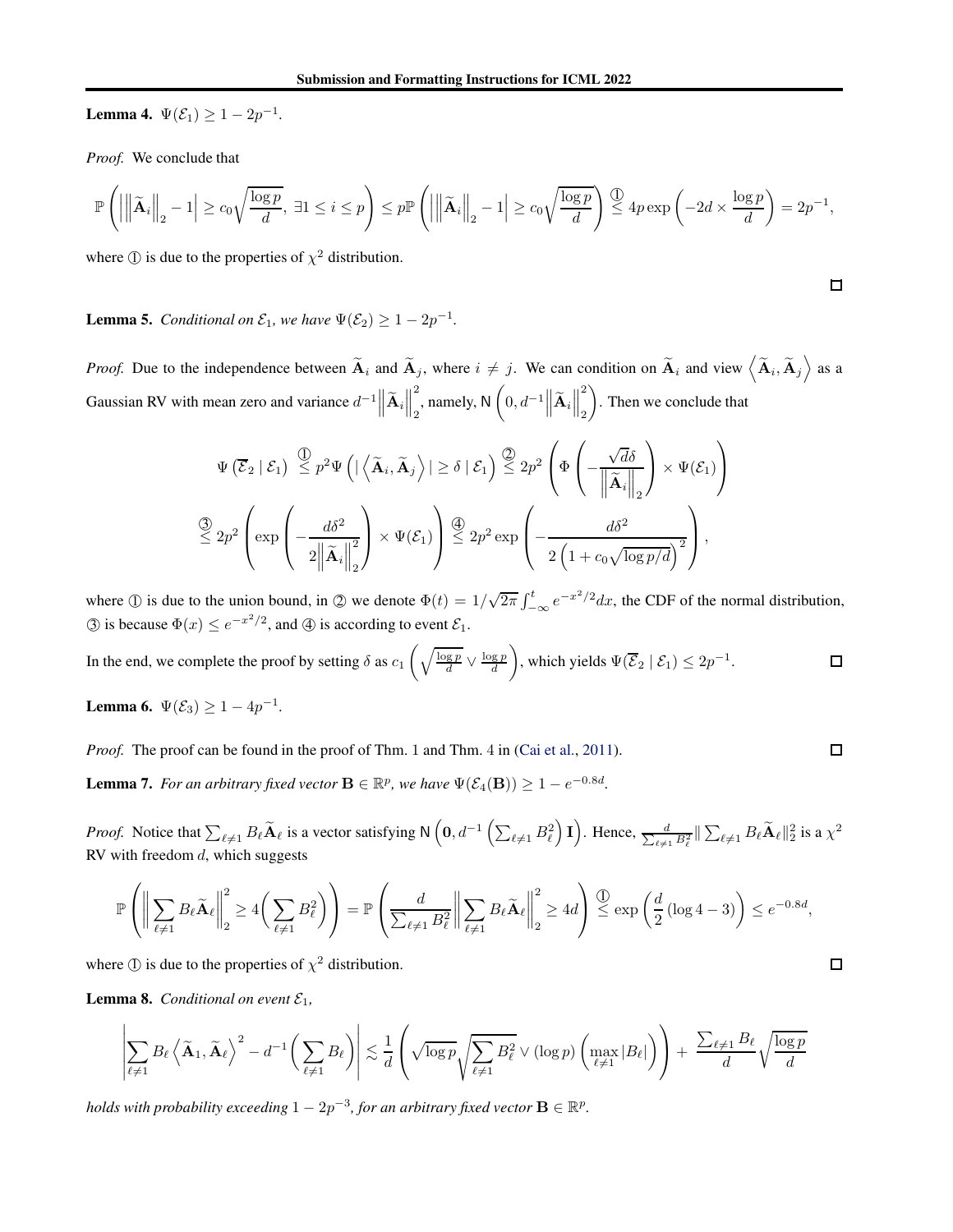$\overline{1}$ 

*Proof.* First, we decompose the above term as

$$
\begin{split} &\left|\sum_{\ell\neq 1}B_{\ell}\left<\widetilde{\mathbf{A}}_{1},\widetilde{\mathbf{A}}_{\ell}\right>^{2}-d^{-1}\left(\sum_{\ell\neq 1}B_{\ell}\right)\right| \\ &\leq \frac{\left\|\widetilde{\mathbf{A}}_{1}\right\|_{2}^{2}}{d}\left|\sum_{\ell\neq 1}B_{\ell}\left(\frac{\sqrt{d}\left<\widetilde{\mathbf{A}}_{1},\widetilde{\mathbf{A}}_{\ell}\right>}{\left\|\widetilde{\mathbf{A}}_{1}\right\|_{2}}\right)^{2}-\sum_{\ell\neq 1}B_{\ell}\right|+d^{-1}\left|\sum_{\ell\neq 1}B_{\ell}\right|\left\|\left\|\widetilde{\mathbf{A}}_{1}\right\|_{2}^{2}-1\right| \\ &\overset{\bigcirc}{\leq} \frac{1}{d}\left(1+c_{0}\sqrt{\frac{\log p}{d}}\right)\left|\sum_{\ell\neq 1}B_{\ell}\left(\frac{\sqrt{d}\left<\widetilde{\mathbf{A}}_{1},\widetilde{\mathbf{A}}_{\ell}\right>}{\left\|\widetilde{\mathbf{A}}_{1}\right\|_{2}}\right)^{2}-\sum_{\ell\neq 1}B_{\ell}\right|+\frac{\left|\sum_{\ell\neq 1}B_{\ell}\right|}{d}\sqrt{\frac{\log p}{d}} \\ &\overset{\bigcirc}{\lesssim} \frac{T}{d}+\frac{\left|\sum_{\ell\neq 1}B_{\ell}\right|}{d}\sqrt{\frac{\log p}{d}} \end{split}
$$

where  $\circled{1}$  is due to the definition of event  $\mathcal{E}_1$ , and  $\circled{2}$  is because  $d \gg \log p$ . Our following analysis focuses on upperbounding T. First we define  $\Lambda$  as  $\Lambda = [\Lambda_2 \cdots \Lambda_d]^\top$ , where  $\Lambda_i = \sqrt{d} \langle \tilde{\mathbf{A}}_1, \tilde{\mathbf{A}}_\ell \rangle / ||\tilde{\mathbf{A}}_1||_2$ . Then we can rewrite T as

$$
T = \sum_{\ell \neq 1} B_{\ell} \Lambda_i^2 = \mathbf{\Lambda}^\top \text{diag}(B_{\ell})_{\ell \neq 2} \mathbf{\Lambda}.
$$

Due to the independence between  $\widetilde{A}_1$  and  $\widetilde{A}_\ell$ ,  $\ell \neq 1$ , we can condition  $\widetilde{A}_1$  and can view  $\Lambda_i$  as a Gaussian RV satisfying N(0, 1). Invoking the Hanson-Wright inequality (Theorem 6.2.1 in [\(Vershynin,](#page-9-14) [2016\)](#page-9-14)), we conclude that

$$
\mathbb{P}(T \geq \delta) \leq 2 \exp \left(-c \left(\frac{\delta^2}{\|\text{diag}(B_{\ell})_{\ell \neq 1}\|_{\text{F}}^2} \wedge \frac{\delta}{\|\text{diag}(B_{\ell})_{\ell \neq 1}\|_{\text{OP}}}\right)\right).
$$

Setting  $\delta$  as  $\left( c_0 \sqrt{\log p} \sqrt{\sum_{\ell \neq 1} B_{\ell}^2} \right)$  $\Big) \vee c_1 (\log p \times \max_{\ell \neq 1} |B_{\ell}|)$ , we conclude that  $\mathbb{P}(T \ge \delta) \le 2p^{-3}$  and complete the proof.  $\Box$ 

<span id="page-14-0"></span>**Lemma 9.** *Given a fixed vector*  $\mathbf{B} \in \mathbb{R}^p$ *,* 

$$
\bigg|\sum_{\ell\neq 1}B_{\ell}\left\langle\widetilde{\mathbf{A}}_{1},\widetilde{\mathbf{A}}_{\ell}\right\rangle\bigg|\lesssim \sqrt{\frac{\log p}{d}}\sqrt{\sum_{\ell\neq 1}B_{\ell}^{2}},
$$

*holds with probability at least*  $1 - p^{-3} - e^{-0.8d}$ .

*Proof.* Due to the independence between  $\widetilde{A}_1$  and  $\widetilde{A}_\ell$ , where  $\ell \neq 1$ . We condition on  $\widetilde{A}_\ell$  and view  $\sum_{\ell \neq 1} B_\ell \left\langle \widetilde{A}_1, \widetilde{A}_\ell \right\rangle$  as a Gaussian distributed RV N  $\left(0, d^{-1} \| \sum_{\ell \neq 1} B_\ell \widetilde{\mathbf{A}}_\ell \|_2^2 \right)$ . Then we obtain

$$
\mathbb{P}\left(\left|\sum_{\ell\neq 1}B_{\ell}\left\langle\widetilde{\mathbf{A}}_{1},\widetilde{\mathbf{A}}_{\ell}\right\rangle\right|\gtrsim\sqrt{\frac{\log p}{d}}\sqrt{\sum_{\ell\neq 1}B_{\ell}^{2}}\right)
$$
\n
$$
=\mathbb{P}\left(\left|\sum_{\ell\neq 1}B_{\ell}\left\langle\widetilde{\mathbf{A}}_{1},\widetilde{\mathbf{A}}_{\ell}\right\rangle\right|\gtrsim\sqrt{\frac{\log p}{d}}\sqrt{\sum_{\ell\neq 1}B_{\ell}^{2}}\right)\times\Psi(\mathcal{E}_{4}(\mathbf{B}))
$$
\n
$$
+\mathbb{P}\left(\left|\sum_{\ell\neq 1}B_{\ell}\left\langle\widetilde{\mathbf{A}}_{1},\widetilde{\mathbf{A}}_{\ell}\right\rangle\right|\gtrsim\sqrt{\frac{\log p}{d}}\sqrt{\sum_{\ell\neq 1}B_{\ell}^{2}}\right)\times\Psi(\overline{\mathcal{E}}_{3}(\mathbf{B}))
$$

.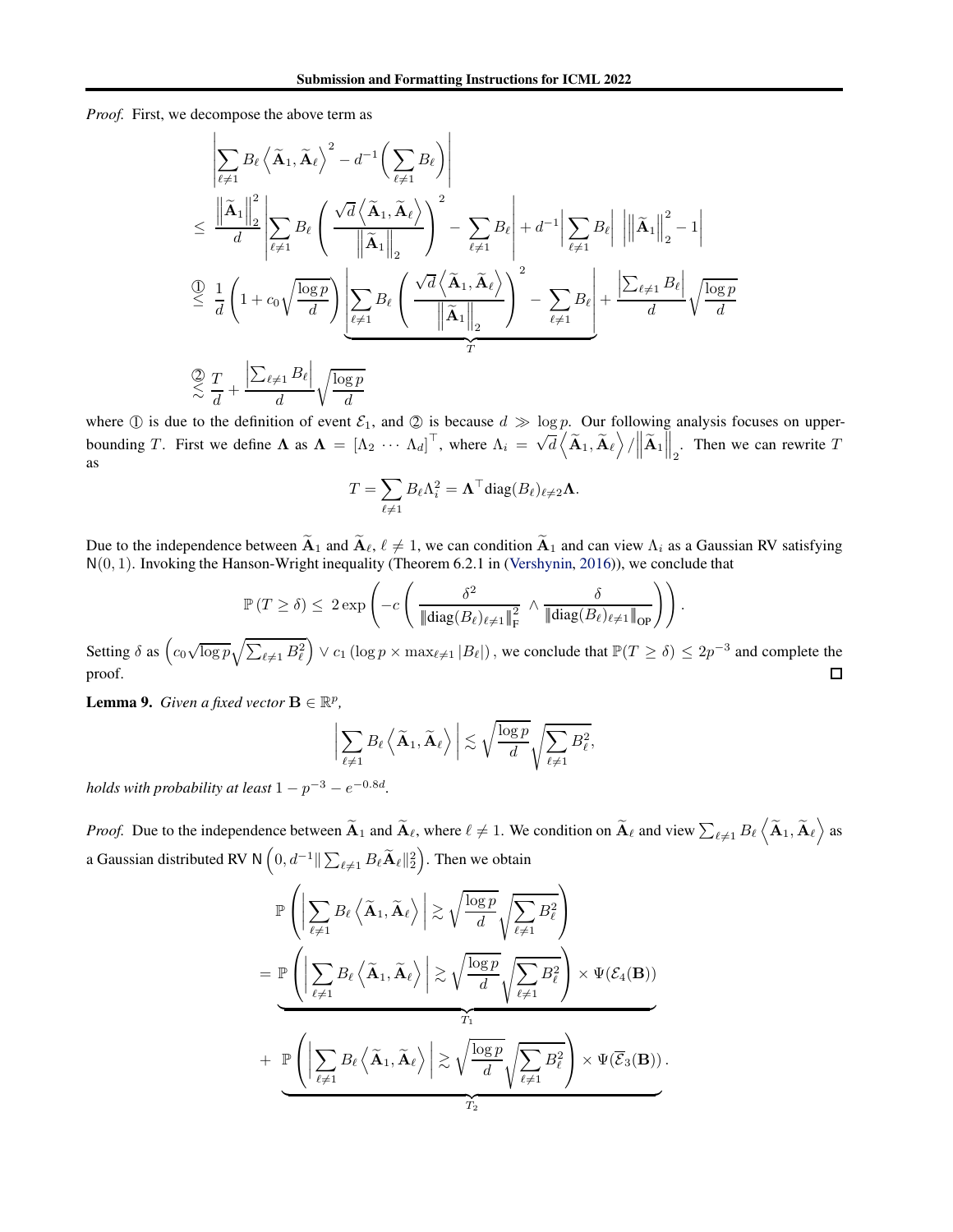The proof is then completed by separately bounding  $T_1$  and  $T_2$ . For term  $T_1$ , we have

$$
T_1 \overset{\text{(1)}}{\leq} \mathbb{E}_{\widetilde{\mathbf{A}}_{\ell}} \exp \left(-\frac{c \log p(\sum_{\ell \neq 1} B_{\ell}^2)}{\|\sum_{\ell \neq 1} B_{\ell} \widetilde{\mathbf{A}}_1\|_2^2}\right) \times \Psi(\mathcal{E}_4(\mathbf{B})) \overset{\text{(2)}}{\leq} \exp \left(-\frac{3 \log p(\sum_{\ell \neq 1} B_{\ell}^2)}{\sum_{\ell \neq 1} B_{\ell}^2}\right),
$$

where  $\circled{1}$  is due to the tail bound for the Gaussian RV  $\sum_{\ell \neq 1} B_{\ell} \langle \widetilde{\mathbf{A}}_1, \widetilde{\mathbf{A}}_{\ell} \rangle$  conditional on  $\widetilde{\mathbf{A}}_{\ell}$ , and  $\circled{2}$  is according to the definition of  $\mathcal{E}_4(\mathbf{B})$ . For term  $T_2$ , we have  $T_2 \leq \Psi(\overline{\mathcal{E}}_3(\mathbf{B})) \leq e^{-0.8d}$ . Summaring the above analysis finishes the proof.

 $\Box$ 

<span id="page-15-0"></span>**Lemma 10.** *Conditional on events*  $\mathcal{E}_1, \mathcal{E}_2$ *, we have* 

$$
\left|\sum_{\ell\neq 1,2}B_{\ell}\left<\widetilde{\mathbf{A}}_1,\widetilde{\mathbf{A}}_{\ell}\right>\left<\widetilde{\mathbf{A}}_2,\widetilde{\mathbf{A}}_{\ell}\right>\right|\lesssim \frac{\left|\sum_{\ell>2}B_{\ell}\right|}{d}\sqrt{\frac{\log p}{d}}+\frac{\sqrt{\log p}}{d}\bigg[\sqrt{\sum_{\ell>2}B_{\ell}^2}\vee\;\bigg(\sqrt{\log p}(\max_{\ell}|B_{\ell}|)\bigg)\bigg],
$$

*hold with probability at least*  $1 - 2p^{-3}$  *for an arbitrary fixed vector*  $\mathbf{B} \in \mathbb{R}^p$ *.* 

*Proof.* First we rewrite the term  $\sum_{\ell \neq 1,2} B_\ell \left\langle \widetilde{\mathbf{A}}_1, \widetilde{\mathbf{A}}_\ell \right\rangle \left\langle \widetilde{\mathbf{A}}_2, \widetilde{\mathbf{A}}_\ell \right\rangle$  as

$$
\sum_{\ell \neq 1,2} B_{\ell} \left\langle \widetilde{\mathbf{A}}_1, \widetilde{\mathbf{A}}_{\ell} \right\rangle \left\langle \widetilde{\mathbf{A}}_2, \widetilde{\mathbf{A}}_{\ell} \right\rangle = \sum_{\ell \neq 1,2} \widetilde{\mathbf{A}}_{\ell}^{\top} \left( B_{\ell} \widetilde{\mathbf{A}}_1 \widetilde{\mathbf{A}}_2^{\top} \right) \widetilde{\mathbf{A}}_{\ell}.
$$

Then we concatenate the vectors  $\widetilde{\mathbf{A}}_{\ell}, \ell \neq 1, 2$  to a vector of length  $d(p-2)$  and denote it as vec  $(\widetilde{\mathbf{A}})$ . Hence the summarization can be rewritten as

$$
\sum_{\ell \neq 1,2} \widetilde{\mathbf{A}}_{\ell}^{\top} \left( B_{\ell} \widetilde{\mathbf{A}}_1 \widetilde{\mathbf{A}}_2^{\top} \right) \widetilde{\mathbf{A}}_{\ell} = \text{vec} \left( \widetilde{\mathbf{A}} \right)^{\top} \Lambda \text{vec} \left( \widetilde{\mathbf{A}} \right),
$$

where  $\Lambda$  is a block-diagonal matrix whose *i*th block is  $B_{i+2} \widetilde{A}_1 \widetilde{A}_2^T$ ,  $1 \le i \le p-2$ . Due to the independence between  $\widetilde{A}_\ell$ ,  $1 \leq \ell \leq p$ , we first condition on  $\tilde{A}_1$ ,  $\tilde{A}_2$  and perform the following decomposition

$$
\left|\sum_{\ell\neq 1,2}B_{\ell}\left<\widetilde{\mathbf{A}}_1,\widetilde{\mathbf{A}}_{\ell}\right>\left<\widetilde{\mathbf{A}}_2,\widetilde{\mathbf{A}}_{\ell}\right>\right|\leq d^{-1}\bigg(\left|\widetilde{\mathbf{A}}_1^{\top}\widetilde{\mathbf{A}}_2\right|\left|\sum_{\ell\neq 1,2}B_{\ell}\right|+\left|d\text{vec}\left(\widetilde{\mathbf{A}}\right)^{\top}\mathbf{\Lambda}\text{vec}\left(\widetilde{\mathbf{A}}\right)-\sum_{\ell\neq 1,2}B_{\ell}\widetilde{\mathbf{A}}_1^{\top}\widetilde{\mathbf{A}}_2\right|\bigg).
$$

The upper-bound for  $\vartheta_1$  is relatively easy, which reads as

$$
\vartheta_1 \lesssim \left|\sum_{\ell>2} B_\ell\right| \times \sqrt{\frac{\log p}{d}}.
$$

The following analysis focus on bound  $\vartheta_2$ . Since  $\vartheta_2$  also reads as

$$
\vartheta_2 = \left| d \text{vec} \left( \widetilde{\mathbf{A}} \right)^{\top} \mathbf{\Lambda} \text{vec} \left( \widetilde{\mathbf{A}} \right) - \mathbb{E}_{\widetilde{\mathbf{A}}_{\ell}, \ell > 2} \left( d \text{vec} \left( \widetilde{\mathbf{A}} \right)^{\top} \mathbf{\Lambda} \text{vec} \left( \widetilde{\mathbf{A}} \right) \right) \right|,
$$

we can invoke the Hanson-Wright inequality (Theorem 6.2.1 in [\(Vershynin](#page-9-14), [2016\)](#page-9-14)) and obtain

$$
\mathbb{P}\left(\vartheta_2 \ge \delta\right) \le 2 \exp\left(-c \left(\frac{\delta^2}{\|\mathbf{\Lambda}\|_{\mathrm{F}}^2} \wedge \frac{\delta}{\|\mathbf{\Lambda}\|_{\mathrm{OP}}}\right)\right),\,
$$

where  $\widetilde{A}_1, \widetilde{A}_2$  are viewed as constants. We complete the proof by setting  $\delta$  as

$$
\delta \asymp \left( \sqrt{\log p} \|\mathbf{\Lambda}\|_{\mathrm{F}} \right) \vee \left( \log p \|\mathbf{\Lambda}\|_{\mathrm{OP}} \right),\,
$$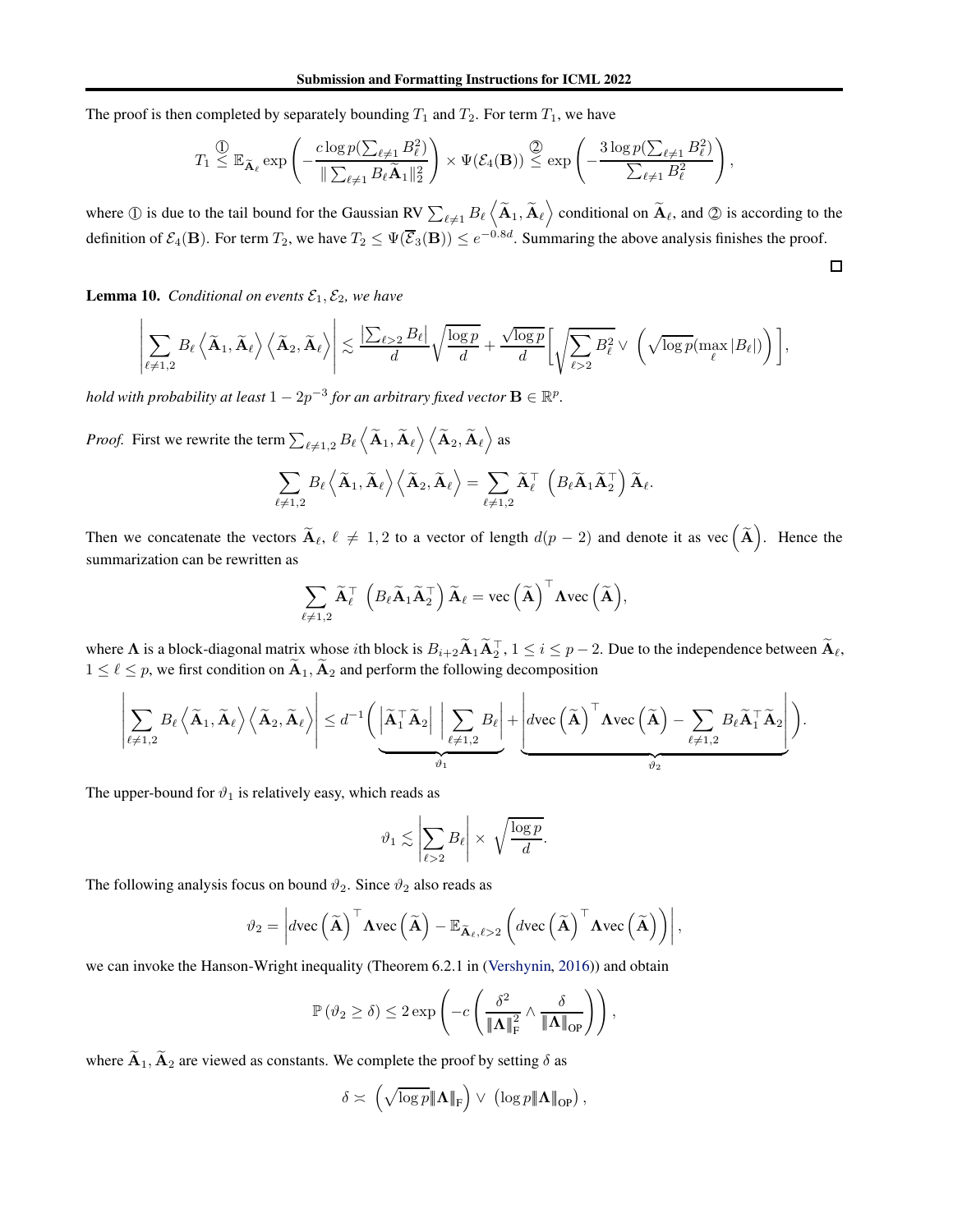which yields  $\mathbb{P}(\vartheta_2 \ge \delta) \le 2p^{-3}$ . The specific values of  $\|\mathbf{\Lambda}\|_{\mathrm{F}}$  and  $\|\mathbf{\Lambda}\|_{\mathrm{OP}}$  are computed as

$$
\begin{aligned}\n\|\mathbf{\Lambda}\|_{\mathrm{F}}^{2} &= \left(\sum_{\ell>2} B_{\ell}^{2}\right) \left\|\tilde{\mathbf{A}}_{1}\tilde{\mathbf{A}}_{2}^{\top}\right\|_{\mathrm{F}}^{2} \stackrel{\text{(1)}}{=} \left(\sum_{\ell>2} B_{\ell}^{2}\right) \mathrm{Tr}\left(\tilde{\mathbf{A}}_{2}\tilde{\mathbf{A}}_{1}^{\top}\tilde{\mathbf{A}}_{1}\tilde{\mathbf{A}}_{2}^{\top}\right) \\
&\stackrel{\text{(2)}}{=} \left\|\tilde{\mathbf{A}}_{1}\right\|_{2}^{2} \left\|\tilde{\mathbf{A}}_{2}\right\|_{2}^{2} \left(\sum_{\ell>2} B_{\ell}^{2}\right) \stackrel{\text{(3)}}{\lesssim} \sum_{\ell>2} B_{\ell}^{2} \\
&\stackrel{\text{(3)}}{=} \mathbf{A}_{\ell} \|\mathbf{A}_{1}\|_{2}^{2} \|\tilde{\mathbf{A}}_{1}\|_{2}^{2} \left\|\tilde{\mathbf{A}}_{1}\right\|_{2} \left\|\tilde{\mathbf{A}}_{2}\right\|_{2} \lesssim \max_{\ell} |B_{\ell}| \,,\n\end{aligned}
$$

where in ① we use  $||M||_F^2 = \text{Tr}(M^{\top}M)$  for arbitrary matrix M, in ② we use  $\text{Tr}(M_1M_2) = \text{Tr}(M_2M_1)$ , in ③ we condition on event  $\mathcal{E}_1^{\parallel}$ , and in  $\oplus$  we use  $\|\hat{u}v^{\top}\|_{\text{OP}} = \|\hat{u}\|_2 \|v\|_2$  for arbitrary vectors  $\hat{u}, \hat{v}$ .

<span id="page-16-1"></span> $\Box$ 

<span id="page-16-0"></span>Lemma 11. *We have*

$$
\bigg|\sum_{\substack{\ell_1,\ell_2\neq 1,2\\ \ell_1\neq \ell_2}} B_{\ell_1,\ell_2} \left\langle \widetilde{\mathbf{A}}_1,\widetilde{\mathbf{A}}_{\ell_1} \right\rangle \left\langle \widetilde{\mathbf{A}}_2,\widetilde{\mathbf{A}}_{\ell_2} \right\rangle \bigg|\lesssim \frac{\log p}{d}\left(1+c_0\sqrt{\frac{p}{d}}\right)^2\sqrt{\sum_{\substack{i\neq 1,2\\ j\neq 1,2,i}} B_{ij}^2},
$$

*holds with probability exceeding*  $1 - 4p^{-3} - e^{-c_0p}$  for a fixed matrix **B**.

*Proof.* We begin the proof by first rewriting  $\sum_{\ell_1,\ell_2\neq 1,2}$  $B_{\ell_1,\ell_2} \left\langle \widetilde{\mathbf{A}}_1, \widetilde{\mathbf{A}}_{\ell_1} \right\rangle \left\langle \widetilde{\mathbf{A}}_2, \widetilde{\mathbf{A}}_{\ell_2} \right\rangle$  as  $\widetilde{\mathbf{A}}_1^{\top} \mathbf{\Lambda} \widetilde{\mathbf{A}}_2$ , where  $\mathbf{\Lambda}$  is defined as

$$
\mathbf{\Lambda}\triangleq\sum_{\ell_1\neq 1,2}\sum_{\ell_2\neq 1,2,\ell_1}B_{\ell_1,\ell_2}\widetilde{\mathbf{A}}_{\ell_1}\widetilde{\mathbf{A}}_{\ell_2}^\top.
$$

The whole proof procedure can be divided into the following stages.

**Stage I.** Due to the independence across  $\widetilde{A}_{\ell}$ , we have

$$
\mathbb{P}\left(\left|\widetilde{\mathbf{A}}_{1}^{\top}\mathbf{\Lambda}\widetilde{\mathbf{A}}_{2}\right|\geq\delta\right)\leq\mathbb{P}\left(\left|\widetilde{\mathbf{A}}_{1}^{\top}\mathbf{\Lambda}\widetilde{\mathbf{A}}_{2}\right|\geq\delta,\,\left\|\mathbf{\Lambda}\widetilde{\mathbf{A}}_{2}\right\|_{2}\leq\delta_{1}\right)+\mathbb{P}\left(\left\|\mathbf{\Lambda}\widetilde{\mathbf{A}}_{2}\right\|_{2}\geq\delta_{1}\right)
$$
\n
$$
\overset{\text{(1)}}{\leq}2\exp\left(-\frac{d\delta^{2}}{2\delta_{1}^{2}}\right)+\mathbb{P}\left(\left\|\mathbf{\Lambda}\widetilde{\mathbf{A}}_{2}\right\|_{2}\geq\delta_{1}\right),\tag{24}
$$

where in ① we first condition on  $\widetilde{\mathbf{A}}_{\ell}$ ,  $(\ell > 2)$  and view  $\widetilde{\mathbf{A}}_{1}^{\top} \mathbf{\Lambda} \widetilde{\mathbf{A}}_{2}$  as a Gaussian RV satisfying N  $(0, d^{-1} \|\mathbf{\Lambda} \widetilde{\mathbf{A}}_{2}\|_{2}^{2})$ .

**Stage II.** To bound the probability  $\mathbb{P}\left(\left\|\mathbf{\Lambda}\widetilde{\mathbf{A}}_{2}\right\|_{2} \geq \delta_{1}\right)$ , we need to upper bound the Frobenius norm  $\|\mathbf{\Lambda}\|_{\mathrm{F}}$ . First we define two matrices, namely,  $\overrightarrow{A}$  and  $\overrightarrow{B}$ , for the conciseness of notation, which reads

$$
\widetilde{\widetilde{\mathbf{A}}} \triangleq \begin{bmatrix} \widetilde{\mathbf{A}}_3 & \cdots & \widetilde{\mathbf{A}}_p \end{bmatrix}, \quad (\widetilde{\mathbf{B}})_{i,j} \triangleq \begin{cases} B_{i+2,j+2}, & \text{if } i \neq j; \\ 0, & \text{otherwise.} \end{cases}
$$

Easily we can verify  $\Lambda$  is equivalent to  $\Lambda$  as  $\widetilde{\widetilde{A}} \widetilde{B} \widetilde{\widetilde{A}}^\top$ , which gives

$$
\mathbf{A}\mathbf{h}_{\mathrm{F}} = \left\| \widetilde{\widetilde{\mathbf{A}}} \widetilde{\mathbf{B}} \widetilde{\mathbf{A}}^{\top} \right\|_{\mathrm{F}} \overset{\mathcal{Q}}{\leq} \left\| \widetilde{\widetilde{\mathbf{A}}} \right\|_{\mathrm{OP}}^{2} \left\| \widetilde{\mathbf{B}} \right\|_{\mathrm{F}} \overset{\mathcal{Q}}{\leq} \left\| \widetilde{\mathbf{A}} \right\|_{\mathrm{OP}}^{2} \left\| \widetilde{\mathbf{B}} \right\|_{\mathrm{F}}^2
$$

where in  $\mathbb{Q}$  we adopt the relation  $||M_1M_2||_F \le ||M_1||_{OP} ||M_2||_F$  such that  $M_1, M_2$  are arbitrary matrix, and in  $\mathbb{Q}$  we use the relation  $\left\| \widetilde{\widetilde{\mathbf{A}}} \right\|$   $\Big\|_{\text{OP}} \leq$  $\begin{array}{c} \hline \end{array}$  $\parallel$  $\|\widetilde{\mathbf{A}}\|$  $\parallel$  $\parallel_{OP}$  in Corol. 2.4.2 [\(Golub & Van Loan,](#page-8-18) [2012\)](#page-8-18) since  $\tilde{\tilde{A}}$  can be viewed as a sub-matrix of  $\tilde{A}$ .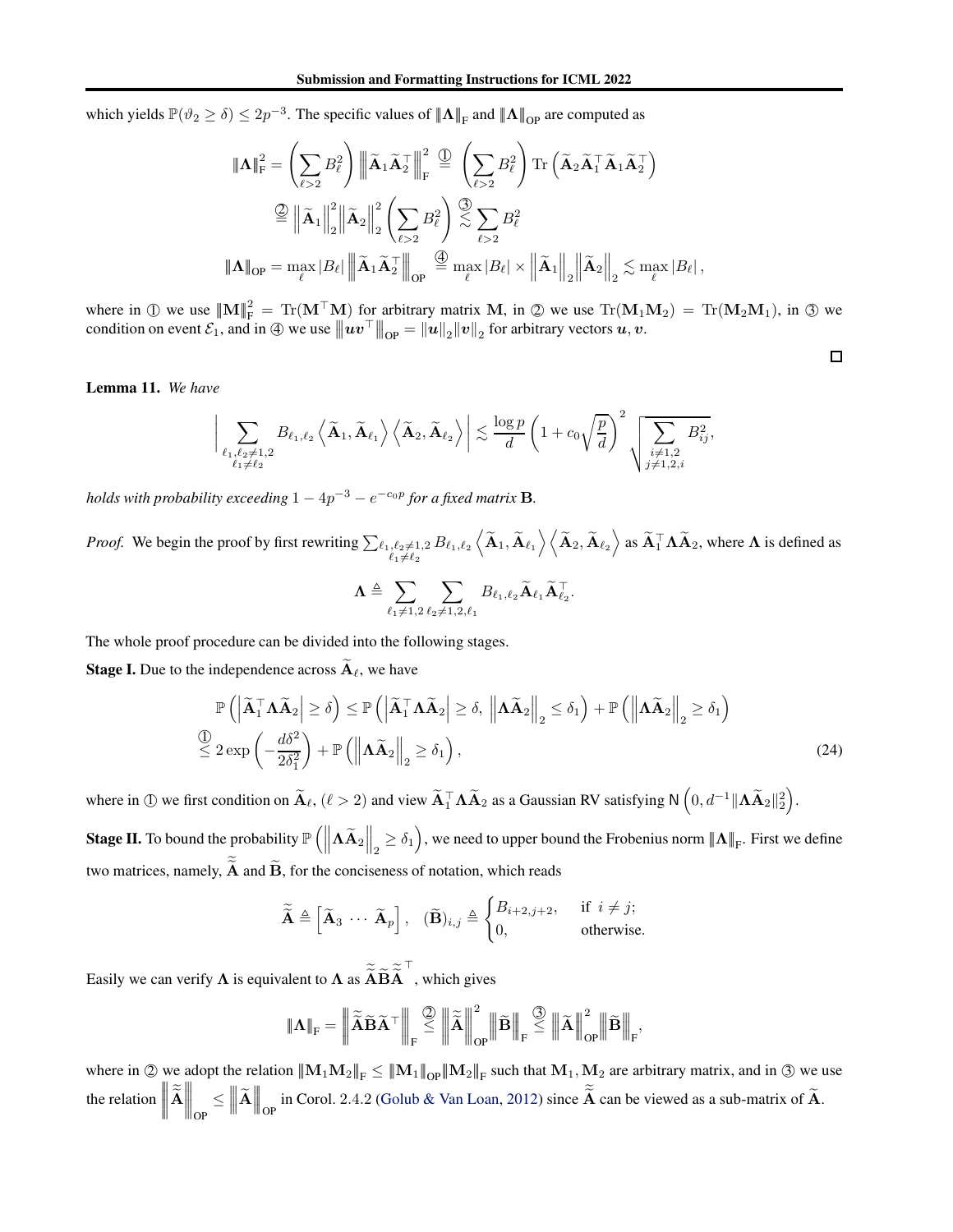Hence we conclude that

$$
\mathbb{P}\left(\|\mathbf{\Lambda}\|_{\mathrm{F}} \geq \left(1 + c_{0}\sqrt{\frac{p}{d}}\right)^{2} \|\widetilde{\mathbf{B}}\|_{\mathrm{F}}\right)
$$
\n
$$
= \mathbb{P}\left(\|\mathbf{\Lambda}\|_{\mathrm{F}} \gtrsim \frac{p}{d} \|\widetilde{\mathbf{B}}\|_{\mathrm{F}}, \|\widetilde{\mathbf{\Lambda}}\|_{\mathrm{OP}} \leq \sqrt{\frac{c_{0}p}{d}}\right) + \mathbb{P}\left(\|\mathbf{\Lambda}\|_{\mathrm{F}} \gtrsim \frac{p}{d} \|\widetilde{\mathbf{B}}\|_{\mathrm{F}}, \|\widetilde{\mathbf{\Lambda}}\|_{\mathrm{OP}} > \sqrt{\frac{c_{0}p}{d}}\right)
$$
\n
$$
\leq \underbrace{\mathbb{P}\left(\|\widetilde{\mathbf{\Lambda}}\|_{\mathrm{OP}}^{2} \gtrsim \frac{p}{d}, \|\widetilde{\mathbf{\Lambda}}\|_{\mathrm{OP}} \leq \sqrt{\frac{c_{0}p}{d}}\right)}_{0} + \mathbb{P}\left(\|\widetilde{\mathbf{\Lambda}}\|_{\mathrm{OP}} \geq \sqrt{\frac{c_{0}p}{d}}\right) \stackrel{\text{(6)}}{\leq} e^{-c_{0}p},
$$

where  $\textcircled{4}$  is due to Thm. 6.1 in [\(Wainwright](#page-9-3), [2019](#page-9-3)).

**Stage III.** We bound  $\mathbb{P}\left(\left\|\mathbf{\Lambda}\widetilde{\mathbf{A}}_2\right\|_2 \geq \delta_1\right)$  by splitting it as

$$
\mathbb{P}\left(\left\|\mathbf{\Lambda}\widetilde{\mathbf{A}}_{2}\right\|_{2} \geq \delta_{1}\right) = \underbrace{\mathbb{P}\left(\left\|\mathbf{\Lambda}\widetilde{\mathbf{A}}_{2}\right\|_{2} \geq \delta_{1}, \left\|\mathbf{\Lambda}\right\|_{\mathrm{F}} \geq \left(1 + c_{0}\sqrt{\frac{p}{d}}\right)^{2} \left\|\widetilde{\mathbf{B}}\right\|_{\mathrm{F}}\right)}_{\leq \mathbb{P}\left(\left\|\mathbf{\Lambda}\right\|_{\mathrm{F}} \geq (1 + c_{0}\sqrt{\frac{p}{d}})^{2} \left\|\widetilde{\mathbf{B}}\right\|_{\mathrm{F}}\right)} + \mathbb{P}\left(\left\|\mathbf{\Lambda}\widetilde{\mathbf{A}}_{2}\right\|_{2} \geq \delta_{1}, \left\|\mathbf{\Lambda}\right\|_{\mathrm{F}} < \left(1 + c_{0}\sqrt{\frac{p}{d}}\right)^{2} \left\|\widetilde{\mathbf{B}}\right\|_{\mathrm{F}}\right).
$$
\n(25)

Notice that the first term is bounded in Stage II, we focus on bounding the second term in this stage, which proceeds as

$$
\mathbb{P}\left(\left\|\mathbf{A}\widetilde{\mathbf{A}}_{2}\right\|_{2} \geq \delta_{1}, \left\|\mathbf{A}\right\|_{\mathrm{F}} < \left(1 + c_{0}\sqrt{\frac{p}{d}}\right)^{2} \left\|\widetilde{\mathbf{B}}\right\|_{\mathrm{F}}\right)
$$
\n
$$
\begin{aligned}\n\frac{\mathbb{S}}{\leq} \mathbb{E}\mathbb{1}\left(\left|d\left\|\mathbf{A}\widetilde{\mathbf{A}}_{2}\right\|_{2}^{2} - \left\|\mathbf{A}\right\|_{\mathrm{F}}^{2}\right| \geq \delta_{2}, \left\|\mathbf{A}\right\|_{\mathrm{F}} < \left(1 + c_{0}\sqrt{\frac{p}{d}}\right)^{2} \left\|\widetilde{\mathbf{B}}\right\|_{\mathrm{F}}\right)\n\end{aligned}
$$
\n
$$
\begin{aligned}\n\frac{\mathbb{S}}{\leq} 2 \exp\left(-c_{0}\left(\frac{\delta_{2}}{\left\|\mathbf{A}^{\top}\mathbf{A}\right\|_{\mathrm{OP}}}\wedge\frac{\delta_{2}^{2}}{\left\|\mathbf{A}^{\top}\mathbf{A}\right\|_{\mathrm{F}}^{2}}\right)\right) \times \mathbb{1}\left(\left\|\mathbf{A}\right\|_{\mathrm{F}} < \left(1 + c_{0}\sqrt{\frac{p}{d}}\right)^{2} \left\|\widetilde{\mathbf{B}}\right\|_{\mathrm{F}}\right)\n\end{aligned}
$$
\n
$$
\leq 2 \exp\left(-c_{0}\left(\frac{\delta_{2}}{\left\|\mathbf{A}^{\top}\mathbf{A}\right\|_{\mathrm{F}}}\wedge\frac{\delta_{2}^{2}}{\left\|\mathbf{A}^{\top}\mathbf{A}\right\|_{\mathrm{F}}^{2}}\right)\right) \times \mathbb{1}\left(\left\|\mathbf{A}\right\|_{\mathrm{F}} < \left(1 + c_{0}\sqrt{\frac{p}{d}}\right)^{2} \left\|\widetilde{\mathbf{B}}\right\|_{\mathrm{F}}\right)
$$
\n
$$
\begin{aligned}\n\frac{\mathbb{S}}{\leq} 2 \exp\left(-c_{0}\left(\frac{\delta_{2}}{\left\|\mathbf{A}^{\top}\mathbf{A}\right\|_{\mathrm{F}}}\wedge\frac{\delta_{2}^{2}}{\left
$$

where in  $\circledS$  we require  $d\delta_1^2 \geq ||\mathbf{\Lambda}||^2_F + \delta_2$ ,  $\circledS$  is due to the Hanson-Wright inequality (cf. Thm. 6.2.1 in [\(Vershynin,](#page-9-14) [2016\)](#page-9-14)), and in  $\oslash$  we set  $\delta_2$  as  $(1 + c_0 \sqrt{p/d})^4 \log p$  $\parallel$  $\left\| \widetilde{\mathbf{B}} \right\|$  $\parallel$  $\blacksquare$ 2 .<br>F

Combining [\(24\)](#page-16-1), [\(25\)](#page-17-1), and [\(26\)](#page-17-2), we set  $\delta_1$ ,  $\delta$  as  $c\sqrt{\log p/d}(1 + c_0\sqrt{p/d})^2$   $\left\| \widetilde{\mathbf{B}} \right\|$  $\parallel$  $\Big\|_{\mathrm{F}}$  and  $c_3 \delta \asymp \sqrt{\log p / d} \delta_1$ , respectively, which yields

$$
\mathbb{P}\left(\left|\widetilde{\mathbf{A}}_1^{\top}\mathbf{\Lambda}\widetilde{\mathbf{A}}_2\right| \gtrsim \frac{\log p}{d}\left(1 + c_0\sqrt{\frac{p}{d}}\right)^2 \left\|\widetilde{\mathbf{B}}\right\|_{\mathrm{F}}\right) \le 4p^{-3} + e^{-c_0 p},
$$

<span id="page-17-2"></span><span id="page-17-1"></span> $\Box$ 

and completes the proof.

<span id="page-17-0"></span>**Lemma 12.** *Conditional on the event*  $\mathcal{E}_1$ *, we have* 

$$
\mathbb{P}\left[n^{-1}\left|\widetilde{\mathbf{A}}_{i}^{\top}\left(\sum_{\ell=1}^{n}\mathbf{W}^{(i)}\mathbf{W}^{(i)\top}\right)\widetilde{\mathbf{A}}_{j}\right|\geq c_{0}\sigma^{2}\left(1+c_{1}\sqrt{\frac{\log p}{d}}\right)\sqrt{\frac{\log p}{d}}\left(1+c_{2}\left(\sqrt{\frac{d}{n}}\vee\frac{d}{n}\right)\right)\right]\leq p^{-4}+c_{3}e^{-c_{4}d}
$$
\nwith fixed  $i, j$ .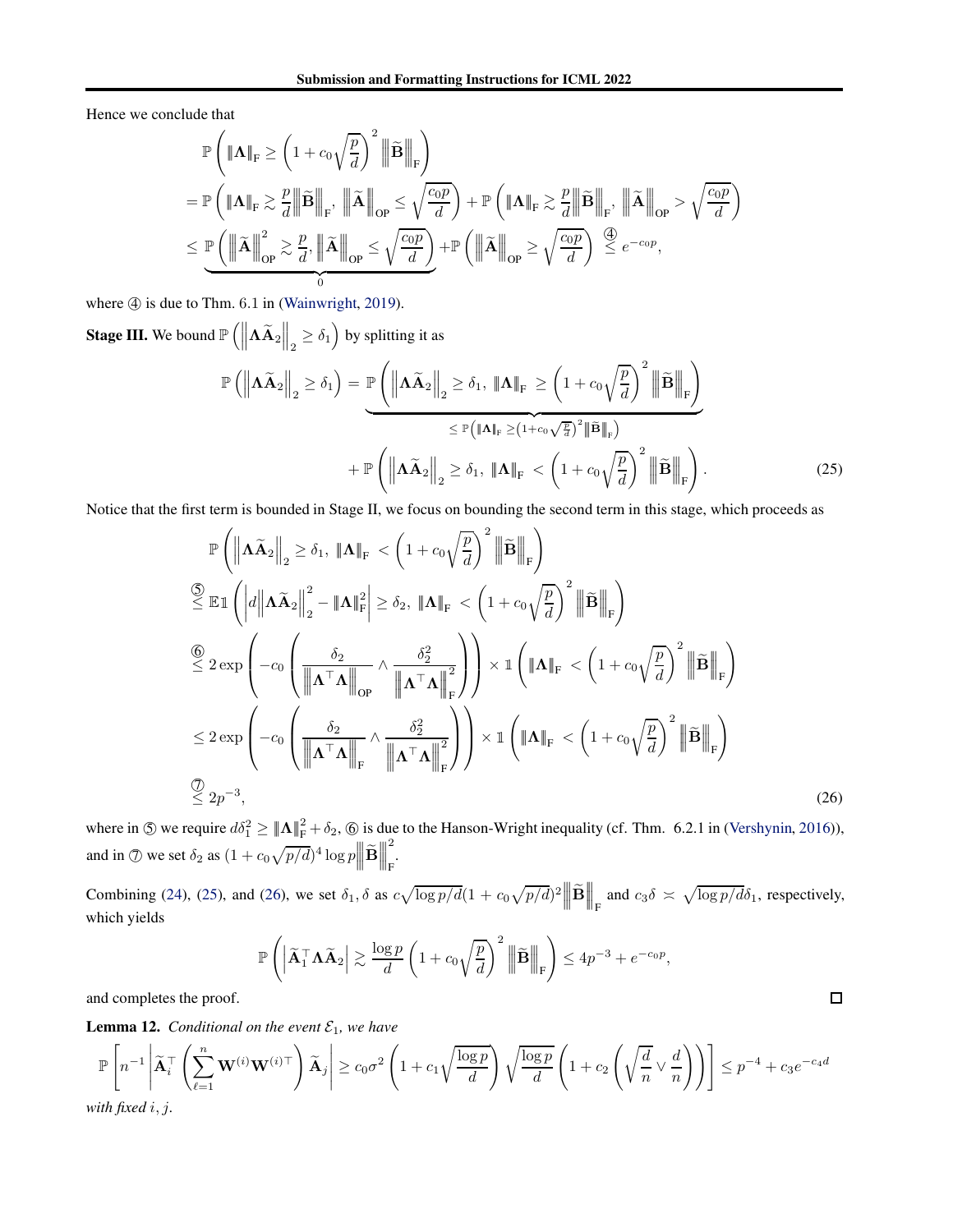*Proof.* First we define the matrix  $\hat{\Xi}_n$  as  $\frac{1}{n} \sum_{\ell=1}^n \mathbf{W}^{(i)} \mathbf{W}^{(i)\top}$  for the conciseness of notation. Then we upper-bound  $\widetilde{\mathbf{A}}_i \widehat{\mathbf{\Xi}}_n \widetilde{\mathbf{A}}_j, i \neq j$  as

$$
\mathbb{P}\left(\left|\tilde{\mathbf{A}}_{i}^{\top}\widehat{\mathbf{\Xi}}_{n}\widetilde{\mathbf{A}}_{j}\right| \geq \delta\right) \stackrel{\text{(1)}}{\leq} \mathbb{P}\left(\left\|\widehat{\mathbf{\Xi}}_{n}\widetilde{\mathbf{A}}_{j}\right\|_{2} \geq \delta_{1}\right) + \exp\left(-\frac{d\delta^{2}}{2\delta_{1}^{2}}\right)
$$
\n
$$
\stackrel{\text{(2)}}{\leq} \mathbb{P}\left(\left\|\widehat{\mathbf{\Xi}}_{n}\right\|_{\text{OP}}\left\|\widetilde{\mathbf{A}}_{j}\right\|_{2} \geq \delta_{1}\right) + p^{-4} \stackrel{\text{(3)}}{\leq} \mathbb{P}\left(\left\|\widehat{\mathbf{\Xi}}_{n}\right\|_{\text{OP}} \geq \delta_{2}\right) + p^{-4}
$$
\n
$$
\stackrel{\text{(4)}}{\leq} \mathbb{P}\left(\left\|\widehat{\mathbf{\Xi}}_{n} - \sigma^{2}\mathbf{I}\right\|_{\text{OP}} \geq c_{2}\sigma^{2}\left(\frac{d}{n}\vee\sqrt{\frac{d}{n}}\right)\right) + p^{-4} \stackrel{\text{(5)}}{\leq} p^{-4} + c_{0}e^{-c_{1}d},
$$

where in ① we exploit the independence between  $\widetilde{A}_i$  and  $\widetilde{A}_j$  when  $i \neq j$  and treat  $\widetilde{A}_i^T \widehat{\Xi}_n \widetilde{A}_j$  as a Gaussian RV with mean zero and variance  $d^{-1} \|\widehat{\Xi}_n \widetilde{A}_j\|_2^2$ , in  $\oslash$  we use the fact  $\delta = 2\delta_1 \sqrt{2 \log p/d}$ , and in  $\oslash$  we condition on event  $\mathcal{E}_1$  and set  $\delta_1 \geq \delta_2 \left(1 + c_0 \sqrt{\log p/d}\right)$ ,  $\textcircled{4}$  is because  $\delta_2 = \sigma^2 \left(1 + c_2 \left(d/n \vee \sqrt{d/n}\right)\right)$ , and in  $\textcircled{5}$  we use Thm. 6.5 in [\(Wainwright](#page-9-3), [2019\)](#page-9-3). The proof is then completed by setting  $\delta$  as

$$
\delta = c_0 \sigma^2 \left( 1 + c_1 \sqrt{\frac{\log p}{d}} \right) \sqrt{\frac{\log p}{d}} \left( 1 + c_2 \left( \sqrt{\frac{d}{n}} \vee \frac{d}{n} \right) \right).
$$

#### 7.3. Insight Behind the Design of the Covariance Matrix Estimator

We now explain the rational behind the covariance matrix estimators of  $X$  that we use in the graphical structure estimation via the parametric method. For this purpose, we exploit the statistical properties of  $A$ .

We approximate data samples,  $\hat{\mathbf{X}}^{(i)}$ 's, as  $\hat{\mathbf{X}}^{(i)} = \tilde{\mathbf{A}}^\top \tilde{\mathbf{A}} \mathbf{X}^{(i)} = \tilde{\mathbf{A}}^\top \mathbf{Y}^{(i)}$ ,  $1 \leq i \leq n$ . Due to the assumption on sensing matrix  $\widetilde{A}$ , we have  $\mathbb{E}_{\widetilde{A}} \widehat{X}^{(i)} = X^{(i)}$ . Hence, we can view the samples  $\{\widehat{X}^{(i)}\}_{i=1}^n$  as a "perturbed" version of the true data points  $\left\{ \mathbf{X}^{(i)} \right\}_{i=1}^n$ . Hence, we propose to estimate the covariance matrix of **X** from  $\{\hat{\mathbf{X}}^{(i)}\}_{i=1}^n$ . Following the above approach, a naive covariance estimator is given as

$$
\widehat{\mathbf{\Sigma}}_{n,1} = \frac{1}{n} \sum_{i=1}^{n} \widehat{\mathbf{X}}^{(i)} \widehat{\mathbf{X}}^{(i)\top} = \widetilde{\mathbf{A}}^{\top} \left( \frac{1}{n} \sum_{i=1}^{n} \mathbf{Y}^{(i)} \mathbf{Y}^{(i)\top} \right) \widetilde{\mathbf{A}}.
$$

However, through numerical experiments, we observed that this estimator performs poorly. To improve the performance of  $\Sigma_{n,1}$ , we first analyze its properties thoroughly and then refine the estimator.

#### 7.3.1. THEORETICAL PROPERTIES

First, we evaluate the mean and variance of the naive covariance estimator  $\hat{\Sigma}_{n,1}$ .

<span id="page-18-0"></span>Lemma 13. *The mean of the naive covariance estimator is given by*

$$
\mathbb{E}_{\widetilde{\mathbf{A}},\mathbf{X}}[\widehat{\mathbf{\Sigma}}_{n,1}] = \frac{d+1}{d}\mathbf{\Sigma}^{\natural} + \frac{p}{d}\mathbf{I} + \sigma^2 \mathbf{I}.
$$

*Proof.* Due to the independence between **X** and  $\tilde{A}$ , we first condition on  $\tilde{A}$  and take expectation w.r.t **X**, **W**, which gives

$$
\mathbb{E}_{\mathbf{X},\mathbf{W}}\widehat{\mathbf{\Sigma}}_{n,1}=\widetilde{\mathbf{A}}^\top \widetilde{\mathbf{A}} \mathbf{\Sigma}^\natural \widetilde{\mathbf{A}}^\top \widetilde{\mathbf{A}} + \sigma^2 \widetilde{\mathbf{A}}^\top \widetilde{\mathbf{A}}.
$$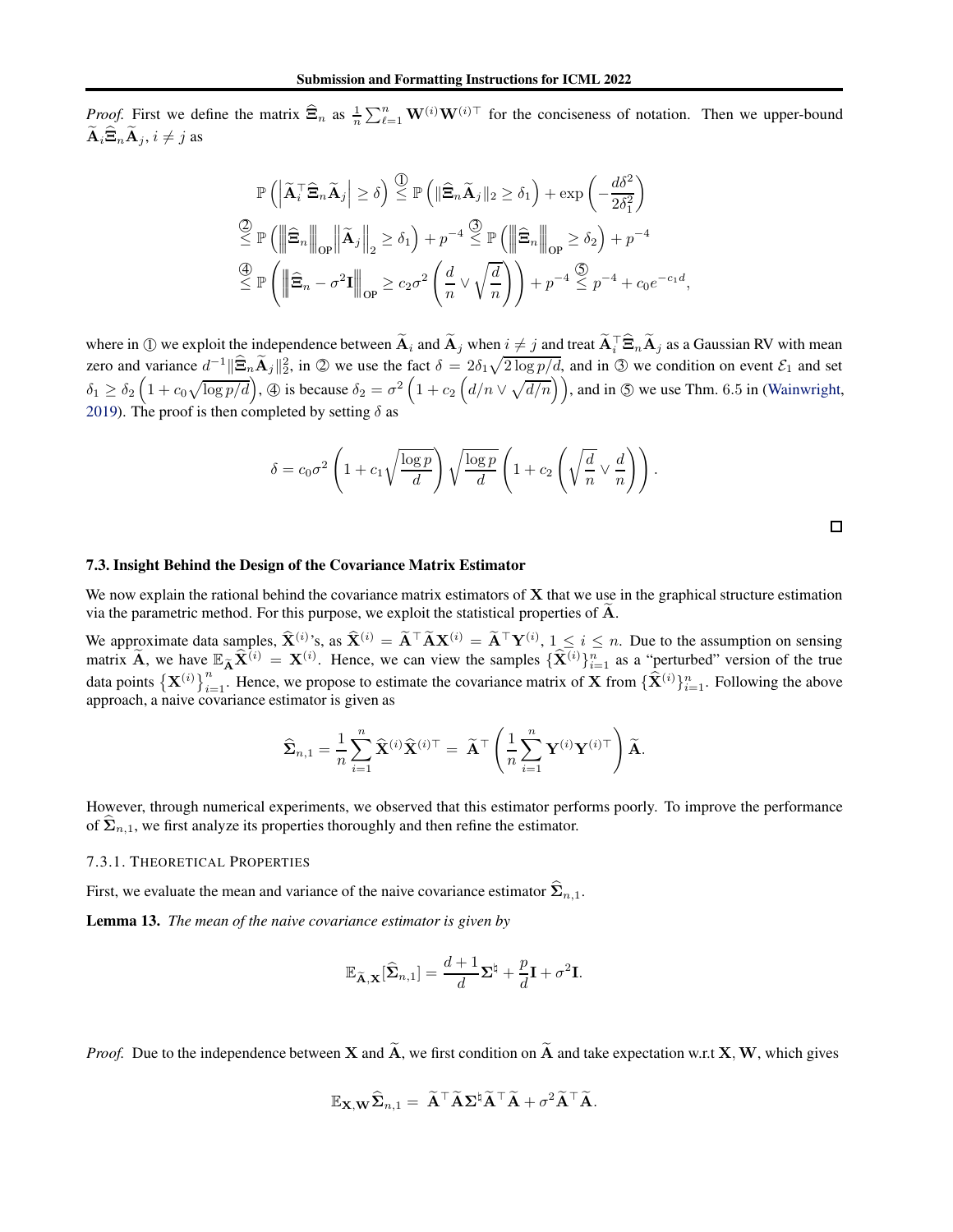Then we conclude that

$$
\mathbb{E}_{\widetilde{\mathbf{A}}} \left( \widetilde{\mathbf{A}}^{\top} \widetilde{\mathbf{A}} \mathbf{\Sigma}^{\natural} \widetilde{\mathbf{A}}^{\top} \widetilde{\mathbf{A}} \right)_{ij} = \mathbb{E}_{\widetilde{\mathbf{A}}} \sum_{\ell_{1},\ell_{2}} \sum_{\ell_{1},\ell_{2}}^{\natural} \left\langle \widetilde{\mathbf{A}}_{\ell_{1}},\widetilde{\mathbf{A}}_{i} \right\rangle \left\langle \widetilde{\mathbf{A}}_{\ell_{2}},\widetilde{\mathbf{A}}_{j} \right\rangle + \sigma^{2} \mathbb{1}(i=j)
$$
\n
$$
= \mathbb{E}_{\widetilde{\mathbf{A}}} \sum_{\ell_{1},\ell_{2}} \sum_{\ell_{1},\ell_{2}}^{\natural} \left( \sum_{\ell_{3}} \widetilde{\mathbf{A}}_{\ell_{3},\ell_{1}} \widetilde{\mathbf{A}}_{\ell_{3},i} \right) \cdot \left( \sum_{\ell_{4}} \widetilde{\mathbf{A}}_{\ell_{4},\ell_{2}} \widetilde{\mathbf{A}}_{\ell_{4},i} \right) + \sigma^{2} \mathbb{1}(i=j)
$$
\n
$$
= \sum_{\ell_{1},\ell_{2},\ell_{3},\ell_{4}} \sum_{\ell_{1},\ell_{2}}^{\natural} \mathbb{E}_{\widetilde{\mathbf{A}}} \left( \widetilde{\mathbf{A}}_{\ell_{3},\ell_{1}} \widetilde{\mathbf{A}}_{\ell_{3},i} \widetilde{\mathbf{A}}_{\ell_{4},\ell_{2}} \widetilde{\mathbf{A}}_{\ell_{4},j} \right) + \sigma^{2} \mathbb{I}
$$
\n
$$
\overset{\text{(1)}}{=} d^{-2} \bigg[ \sum_{\ell_{1},\ell_{2},\ell_{3},\ell_{4}} \Sigma_{\ell_{1},\ell_{2}}^{\natural} \left( \mathbb{1} \left( \ell_{1}=i \right) \mathbb{1}(\ell_{2}=j) + \mathbb{1} \left( \ell_{3}= \ell_{4} \right) \mathbb{1}(\ell_{1}= \ell_{2}) \mathbb{1}(i=j)
$$
\n
$$
+ \mathbb{1}(\ell_{3}= \ell_{4}) \mathbb{1}(\ell_{1}=j) \mathbb{1}(\ell_{2}=i)
$$

which completes the proof with the fact  $\Sigma_{\ell,\ell}^{\natural} = 1$ . In ①, we use the Wick's theorem, which is listed as Thm. [10](#page-42-0) for the sake of self-containing.

Then we study the variance  $\text{Var}_{\tilde{\mathbf{A}}} \hat{\Sigma}_{n,1}$ , which is listed as the following. Due to the complex formula of the variance, we only consider the noiseless case, namely,  $\sigma^2 = 0$ .

<span id="page-19-1"></span>**Lemma 14.** *Consider the noiseless case where*  $\sigma^2 = 0$ *, we have*  $\text{Var}_{\tilde{\mathbf{A}}}(\hat{\Sigma}_{n,1})_{i,j} = \Omega(d^{-1}) + \Omega(d^{-1})\mathbb{1}(i=j) + \Omega(d^{-2})$ *.* 

The detailed proof is given in the appendix. We use results of Lemma [13](#page-18-0) to improve our naive covariance estimator in two perspectives: bias correction and variance reduction.

 $\left(\mathbb{E}\widehat{\mathbf{\Sigma}}_{n,1}\right)^2_i$ *Proof.* With the relation  $\text{Var}_{\widetilde{\mathbf{A}}}\widehat{\Sigma}_{n,1} = \mathbb{E}_{\widetilde{\mathbf{A}}}(\widehat{\Sigma}_{n,1})_{i,j}^2$  –  $i,j$ , we complete the proof by invoking Lemma [13](#page-18-0) and Lemma [15.](#page-19-0) The following context focuses on proving Lemma [15.](#page-19-0)  $\Box$ 

<span id="page-19-0"></span>Lemma 15. *We have*

$$
\mathbb{E}_{\widetilde{\mathbf{A}}}(\widehat{\mathbf{\Sigma}}_{n,1})_{i,j}^{2} = (\mathbf{\Sigma}_{n})_{i,j}^{2} + d^{-1} \left[ \|(\mathbf{\Sigma}_{n})_{i}\|_{2}^{2} + \|(\mathbf{\Sigma}_{n})_{j}\|_{2}^{2} + 4(\mathbf{\Sigma}_{n})_{i,j}^{2} + 2(\mathbf{\Sigma}_{n})_{i,i}(\mathbf{\Sigma}_{n})_{j,j} \right] \n+ d^{-2} \left[ 2\left( (\mathbf{\Sigma}_{n})_{i,i} + (\mathbf{\Sigma}_{n})_{j,j} \right) \text{Tr}(\mathbf{\Sigma}_{n}) + 4(\mathbf{\Sigma}_{n})_{i,i} (\mathbf{\Sigma}_{n})_{j,j} + 2\|(\mathbf{\Sigma}_{n})_{j}\|_{2}^{2} + 2\|(\mathbf{\Sigma}_{n})_{i}\|_{2}^{2} + \|\mathbf{\Sigma}_{n}\|_{\mathrm{F}}^{2} + 7(\mathbf{\Sigma}_{n})_{i,j}^{2} \right] \n+ d^{-3} \left[ 3\|(\mathbf{\Sigma}_{n})_{i}\|_{2}^{2} + 3\|(\mathbf{\Sigma}_{n})_{j}\|_{2}^{2} + 2\left( (\mathbf{\Sigma}_{n})_{i,i} + (\mathbf{\Sigma}_{n})_{j,j} \right) \text{Tr}(\mathbf{\Sigma}_{n}) + \text{Tr}^{2}(\mathbf{\Sigma}_{n}) + 2(\mathbf{\Sigma}_{n})_{i,i}(\mathbf{\Sigma}_{n})_{j,j} + 4(\mathbf{\Sigma}_{n})_{i,j}^{2} \right] \n+ d^{-1} \mathbb{I}(i = j) \left[ \langle (\mathbf{\Sigma}_{n})_{i}, (\mathbf{\Sigma}_{n})_{j} \rangle + 2(\mathbf{\Sigma}_{n})_{i,j} \text{Tr}(\mathbf{\Sigma}_{n}) \right] \n+ d^{-2} \mathbb{I}(i = j) \left[ 11 \langle (\mathbf{\Sigma}_{n})_{i}, (\mathbf{\Sigma}_{n})_{j} \rangle + \text{Tr}^{2}(\mathbf{\Sigma}_{n}) + 6(\mathbf{\Sigma}_{n})_{i,j} \text{Tr}(\mathbf{\Sigma}_{n}) \right] \n+ d^{-3} \mathbb{I}(i = j) \left[ 12 \langle (\mathbf{\Sigma}_{n})_{i}, (\mathbf{\Sigma}_{n})_{j} \rangle + 8(\mathbf{\Sigma}_{n})_{i,j} \text{Tr}(\mathbf{\Sigma}_{n}) + \text{Tr}^{2}(\mathbf{\Sigma
$$

*Proof.* The proof procedure is fundamentally the same as the steps in computing  $\mathbb{E}_{\mathbf{X}} \hat{\Sigma}_n^{\text{param}}$  $\sum_{n=1}^{\infty}$  but is more involved (requires computing over 100 terms).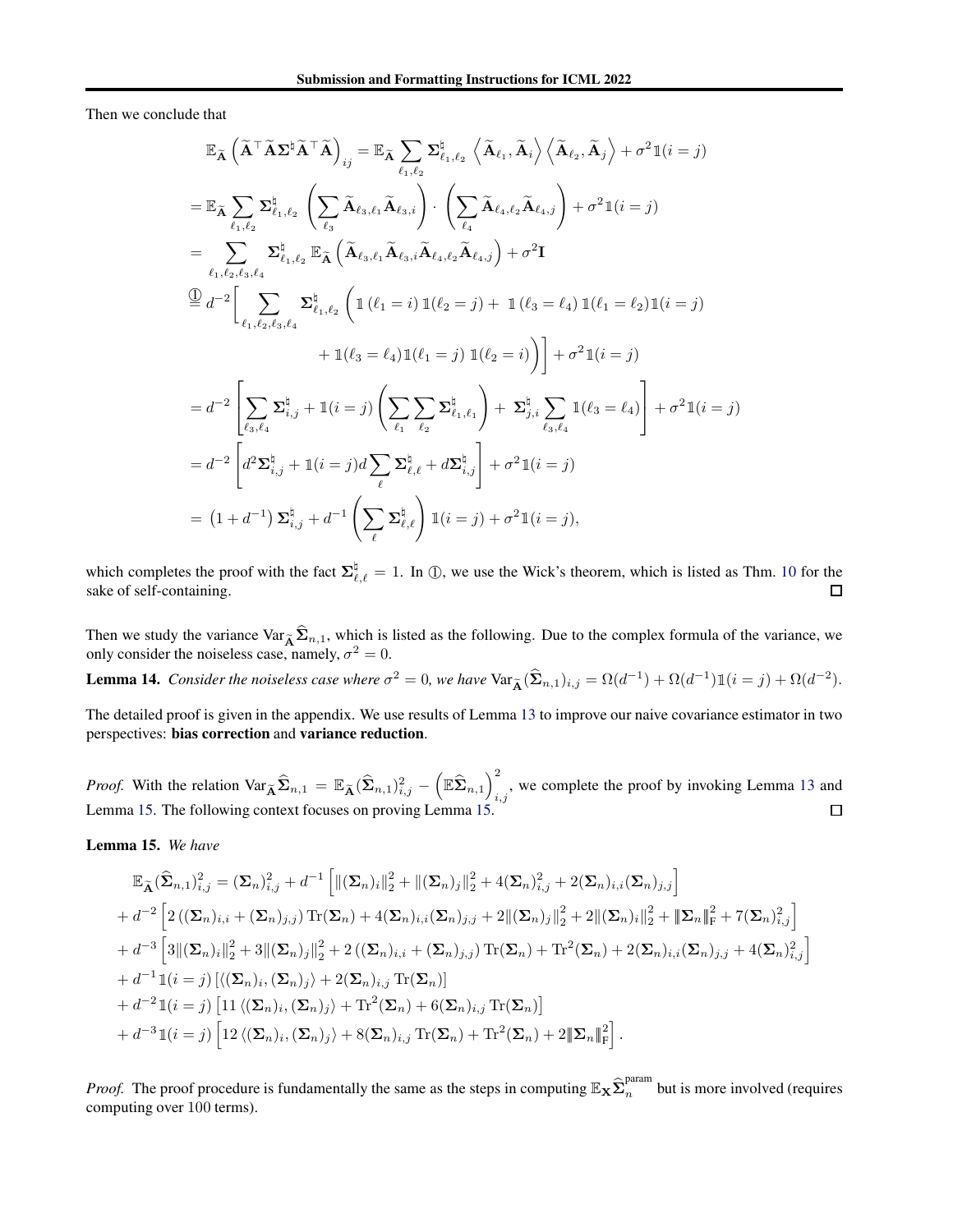We begin the proof with the following expansion

$$
\mathbb{E}\left[\left(\widetilde{\mathbf{A}}^{\top}\widetilde{\mathbf{A}}(\mathbf{\Sigma}_{n})\widetilde{\mathbf{A}}^{\top}\widetilde{\mathbf{A}}\right)_{ij}\right]^{2} \\
= \sum_{\ell_{1},\ell_{2},\ell_{3},\ell_{4},\ell_{5},\ell_{6},\ell_{7},\ell_{8}} \left(\mathbf{\Sigma}_{n}\right)_{\ell_{1},\ell_{2}} \left(\mathbf{\Sigma}_{n}\right)_{\ell_{5},\ell_{6}} \mathbb{E}\left(\widetilde{\mathbf{A}}_{\ell_{3},\ell_{1}}\widetilde{\mathbf{A}}_{\ell_{3},i}\ \widetilde{\mathbf{A}}_{\ell_{4},\ell_{2}}\widetilde{\mathbf{A}}_{\ell_{4},j}\ \widetilde{\mathbf{A}}_{\ell_{7},\ell_{5}}\widetilde{\mathbf{A}}_{\ell_{7},i}\ \widetilde{\mathbf{A}}_{\ell_{8},\ell_{6}}\widetilde{\mathbf{A}}_{\ell_{8},j}\right)\n\tag{2.7}
$$

Then we expand the term  $\mathbb{E}\left(\widetilde{\mathbf{A}}_{\ell_3,\ell_1}\widetilde{\mathbf{A}}_{\ell_3,i} \ \widetilde{\mathbf{A}}_{\ell_4,\ell_2}\widetilde{\mathbf{A}}_{\ell_4,j} \ \widetilde{\mathbf{A}}_{\ell_7,\ell_5}\widetilde{\mathbf{A}}_{\ell_7,i} \ \widetilde{\mathbf{A}}_{\ell_8,\ell_6}\widetilde{\mathbf{A}}_{\ell_8,j}\right)$  via the Wick's Theorem, which is also listed as Thm. [10](#page-42-0) for the sake of self-containing. Additionally, we need to divide  $d^4$  for the following result.

#### 7.3.2. ESTIMATOR REFINEMENT

**Bias Correction.** First we note that the naive estimator is biased  $\mathbb{E}_{\widetilde{\mathbf{A}},\mathbf{X}}\widehat{\Sigma}_{n,1} \neq \Sigma^{\natural}$ . Adopting ideas similar to the moment estimator, we correct the bias of the estimator via

$$
\widehat{\mathbf{\Sigma}}_{n,2} \triangleq \frac{d}{d+1} \widetilde{\mathbf{A}}^{\top} \left( \frac{1}{n} \sum_{i=1}^{n} \mathbf{Y}^{(i)} \mathbf{Y}^{(i)\top} \right) \widetilde{\mathbf{A}} - \frac{p + d\sigma^2}{d+1} \mathbf{I}.
$$

It can be easily verified that  $\mathbb{E}_{\widetilde{\mathbf{A}},\mathbf{X}}[\widehat{\boldsymbol{\Sigma}}_{n,2}] = \boldsymbol{\Sigma}^\natural$ .

Variance Reduction. To further improve the performance of the covariance estimator, we perform variance reduction. From Lemma [14,](#page-19-1) we observe that the diagonal entries  $(\hat{\Sigma}_{n,2})_{i,i}$  have a higher variance than non-diagonal entries. On the other hand, there is no need for estimating diag( $\Sigma^{\natural}$ ) since by the assumptions, we know that the diagonal elements of the covariance matrix are 1. Therefore, we suggest refining the estimator  $\hat{\Sigma}_{n,2}$  by fixing its diagonal entries to 1, i.e., the resulting refined covariance estimator is given as

$$
\widehat{\boldsymbol{\Sigma}}_n^{\text{param}} = \mathbf{I} + \frac{d}{d+1} \left[ \widetilde{\mathbf{A}}^\top \left( \frac{1}{n} \sum_{i=1}^n \mathbf{Y}^{(i)} \mathbf{Y}^{(i)\top} \right) \widetilde{\mathbf{A}} \right]_{\text{off}}, \tag{27}
$$

.

<span id="page-20-0"></span> $\Box$ 

where  $(\cdot)_{\text{off}}$  denotes the operation of picking non-diagonal entries. It can be easily verified that the estimator  $\hat{\Sigma}_n^{\text{param}}$  in [\(27\)](#page-20-0) is unbiased.

## 8. Proof of Thm. 1

The analysis is based on **primal-dual method**, which is adapted from [\(Ravikumar et al.,](#page-9-0) [2011\)](#page-9-0). First we write the optimality condition for [\(5\)](#page-3-1) as

<span id="page-20-1"></span>
$$
\widehat{\Sigma}_n^{\text{param}} - \widehat{\Theta}_{\text{param}}^{-1} + \lambda_{\text{param}} \mathbf{G} = \mathbf{0},\tag{28}
$$

where G is the sub-gradient [\(Rockafellar,](#page-9-15) [1970](#page-9-15)) of  $\|\hat{\Theta}_{\text{param}}\|_{1,\text{off}}$  and is defined as

$$
G_{ij} \triangleq \left\{ \begin{array}{l} \mathrm{sgn}(\hat{\Theta}_{\mathrm{param}})_{i,j}, \hspace{0.5cm} \text{ if } \ (\hat{\Theta}_{\mathrm{param}})_{i,j} \neq 0; \\ \in [-1,1], \hspace{1cm} \text{ otherwise}. \end{array} \right.
$$

for  $i \neq j$ . However, because of the complexity of [\(28\)](#page-20-1), directly bounding the deviation  $\|\widehat{\Theta}_{\text{param}} - \Theta^{\dagger}\|_{\infty}$  can be difficult. Instead, we construct a pair  $(\tilde{\Theta}_{\text{param}} , \tilde{G})$  which satisfies: (i)  $\tilde{G}$  is the sub-differential of  $\|\tilde{\Theta}_{\text{param}}\|_{1,\text{off}}$ ; and (ii) the pair  $(\widetilde{\Theta}_{\text{param}}$ ,  $\widetilde{G}$ ) satisfies the condition in [\(28\)](#page-20-1). Then we show it coincides with the solution of (5). The basic rational is as follows. First we verify that  $\hat{\Theta}_{\text{param}}$  is the unique solution of [\(28\)](#page-20-1). Since our constructed pairs  $(\hat{\Theta}_{\text{param}}, \hat{\mathbf{G}})$  satisfies the condition in [\(28\)](#page-20-1), which corresponds to the solution in (5) exclusively, we can hence show the constructed pair  $(\Theta_{\text{param}}, \mathbf{G})$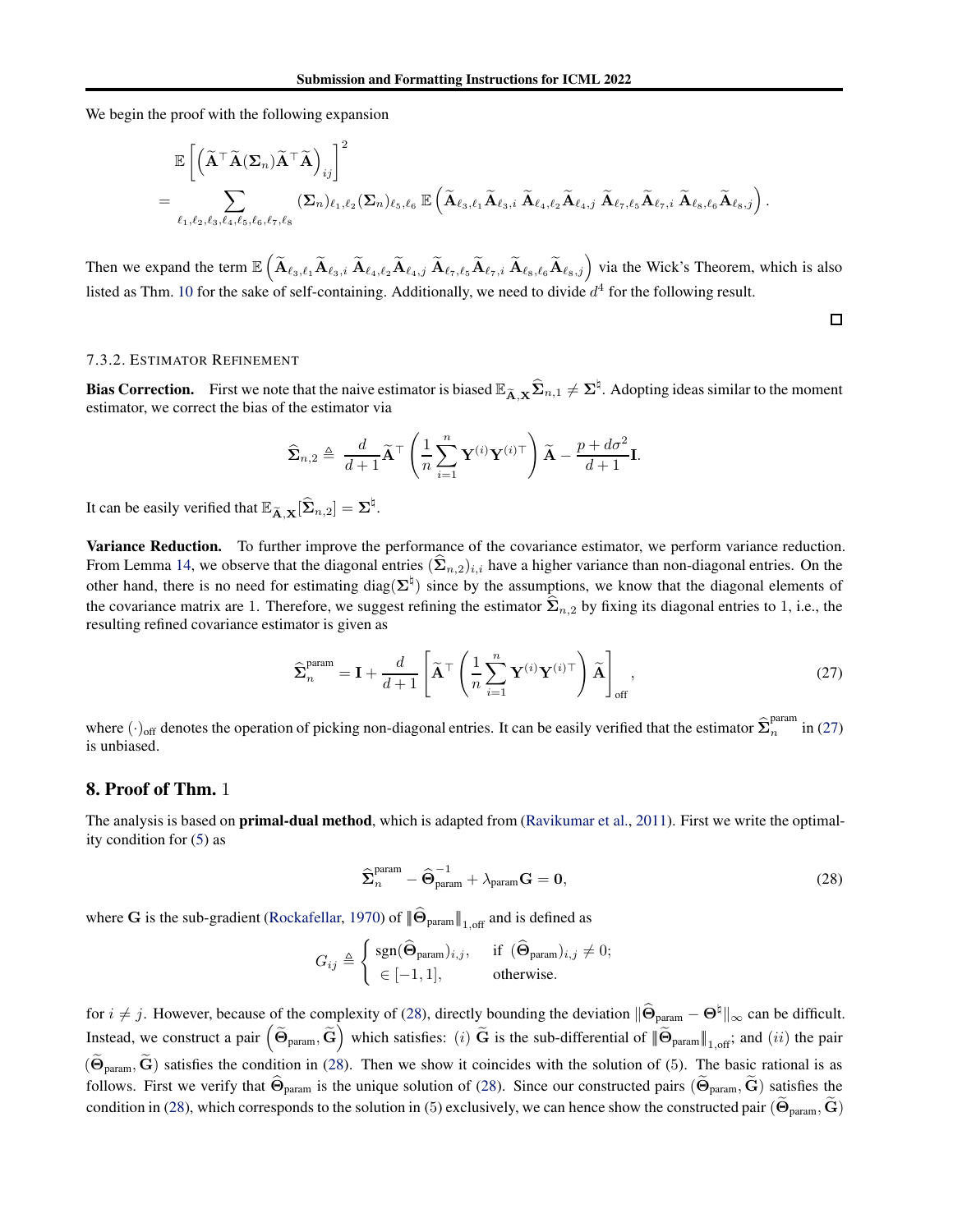is the identical solution of (5), namely,  $(\hat{\Theta}_{\text{param}}$ , G). Afterwards we can upper bound  $\|\hat{\Theta}_{\text{param}} - \Theta^{\natural}\|_{\infty}$  by investigating  $\|\widetilde{\Theta}_{\text{param}} - \Theta^{\natural}\|_{\infty}$ , which is more amenable for the analysis as following.

**Stage I: construct**  $\widetilde{\Theta}_{\text{param}}$ . We construct the primal-dual witness solution  $\left(\widetilde{\Theta}_{\text{param}}, \widetilde{\mathbf{G}}\right)$  assuming the support set S is given as a prior. This step can further be divided into three stages, as illustrated in the main context. First we construct the matrix  $\Theta_{\text{param}}$ . For the entries  $(i, j)$  restricted to the set S, we set them as

$$
(\widetilde{\boldsymbol{\Theta}}_{\mathrm{param}})_S = \hspace{-10pt}\text{argmin} \, \underset{\boldsymbol{\Theta} = \boldsymbol{\Theta}^\top, \, \boldsymbol{\Theta}_{S^c} = \boldsymbol{0}}{\underbrace{\boldsymbol{\Theta} \succ \boldsymbol{0}}}-\log \det \boldsymbol{\Theta} + \left\langle \widehat{\boldsymbol{\Sigma}}^{\mathrm{param}}_n, \boldsymbol{\Theta} \right\rangle + \lambda_{\mathrm{param}} \|\boldsymbol{\Theta}\|_{1,\mathrm{off}}.
$$

For the rest of entries  $(\Theta_{\text{param}})_{S^c}$ , we set them to be zero values. Then we construct the sub-differential  $\tilde{G}$  corresponding to the matrix  $\widetilde{\Theta}_{\text{param}}$ . For the entry  $(i, j) \in S$ , we set  $\widetilde{G}_{i,j} = \text{sign}(\widetilde{\Theta}_{\text{param}})_{i,j}$ . For the entry  $(i, j)$  that is outside of the support set  $S$ , we set  $G_{i,j}$  as

$$
\widetilde{G}_{i,j} = \lambda_{\text{param}}^{-1} \, \left[ \left( \widetilde{\boldsymbol{\Theta}}_{\text{param}} \right)_{i,j}^{-1} - (\widehat{\boldsymbol{\Sigma}}^{\text{param}}_{n})_{i,j} \right].
$$

The goal of this step is to ensure that  $(\tilde{\Theta}_{\text{param}}, \tilde{G})$  satisfies [\(28\)](#page-20-1). As illustrated in the main context, we have the pair  $\left(\widetilde{\Theta}_{\text{param}}, \widetilde{\mathbf{G}}\right)$  coincides with the solution of [\(28\)](#page-20-1) once  $\left|\widetilde{G}_{i,j}\right| < 1$  for the entry  $(i, j) \in S^c$ . The following step focuses on showing  $\left|\widetilde{G}_{i,j}\right| < 1$ .

**Stage II: construct**  $\widetilde{G}$ . For the entry  $(i, j) \in S$ , we set  $\widetilde{G}_{i,j} = sign(\widetilde{\Theta}_{\text{param}})_{i,j}$ . For the entry  $(i, j)$  that is outside of the support set  $S$ , we set  $G_{i,j}$  as

$$
\widetilde{G}_{i,j} = \lambda_{\text{param}}^{-1} \, \left[ \left( \widetilde{\boldsymbol{\Theta}}_{\text{param}} \right)_{i,j}^{-1} - (\widehat{\boldsymbol{\Sigma}}^{\text{param}}_{n})_{i,j} \right].
$$

The goal of this step is to ensure that  $(\widetilde{\Theta}_{\text{param}}, \widetilde{\mathbf{G}})$  satisfies [\(28\)](#page-20-1).

**Stage III: verify G to be the sub-differential of**  $\|\widetilde{\Theta}_{\text{param}}\|_{1, \text{ off}}$ **.** In the following analysis, we verify that  $|\widetilde{G}_{i,j}| < 1$ , which yields the upper-bound on  $\|\widetilde{\Theta}_{\text{param}} - \Theta^{\natural}\|_{\infty}$  as a byproduct. We first need the necessary lemmas from [\(Ravikumar et al.](#page-9-0), [2011\)](#page-9-0). **Lemma 16** (Lemma 6 in [\(Ravikumar et al.,](#page-9-0) [2011\)](#page-9-0)). *Suppose that*  $r \triangleq 2\kappa_{\mathbf{\Gamma}} \left( \left\| \hat{\Sigma}_n^{\text{param}} - \Sigma^{\natural} \right\|_{\infty} + \lambda_{\text{param}} \right) \leq$  $\frac{1 \wedge (\kappa_{\mathbf{\Sigma}}^2 \kappa_{\mathbf{\Gamma}})^{-1}}{3 \kappa_{\mathbf{\Sigma}} \text{deg}},$  $then \left\Vert \widetilde{\Theta}_{\text{param}} - \Theta^{\natural} \right\Vert_{\infty} \leq r.$ 

<span id="page-21-1"></span><span id="page-21-0"></span>**Lemma 17** (Lemma 5 in [\(Ravikumar et al.](#page-9-0), [2011](#page-9-0))). *Provided that we have*  $\left\|\widetilde{\Theta}_{\text{param}} - \Theta^{\sharp}\right\|_{\infty} \leq (3\kappa_{\Sigma} \text{deg})^{-1}$ , then

$$
\left\|\widetilde{\Theta}_{\textup{param}}^{-1}-\Theta^{\natural-1}+\Theta^{\natural-1}\left(\widetilde{\Theta}_{\textup{param}}-\Theta^{\natural}\right)\Theta^{\natural-1}\right\|_{\infty}\leq \frac{3}{2} \textup{deg}\cdot\ \kappa_{\bm{\Sigma}}^3\left\|\widetilde{\Theta}_{\textup{param}}-\Theta^{\natural}\right\|_{\infty}^2.
$$

<span id="page-21-2"></span>Lemma 18 (Lemma 4 in [\(Ravikumar et al.](#page-9-0), [2011](#page-9-0))). *If we have*

$$
\left\| \widehat{\boldsymbol{\Sigma}}^{\text{param}}_{n} - \boldsymbol{\Sigma}^{\natural} \right\|_{\infty} \vee \left\| \widetilde{\boldsymbol{\Theta}}^{-1}_{\text{param}} - \boldsymbol{\Theta}^{\natural - 1} + \boldsymbol{\Theta}^{\natural - 1} \left( \widetilde{\boldsymbol{\Theta}}_{\text{param}} - \boldsymbol{\Theta}^{\natural} \right) \boldsymbol{\Theta}^{\natural - 1} \right\|_{\infty} \leq \theta \lambda_{\text{param}} / 8,
$$

*we conclude that*  $|\tilde{G}_{i,j}| < 1$ *.* 

Now, setting  $\lambda_{\text{param}} = 8\tau_{\infty}/\theta$ , first we verify the conditions in Lemma [16.](#page-21-0) We have

$$
r \stackrel{\text{(1)}}{\leq} 2 \left(1 + 8\theta^{-1}\right) \kappa_{\mathbf{\Gamma}} \tau_{\infty} \stackrel{\text{(2)}}{\leq} \left(3\kappa_{\mathbf{\Sigma}} \text{deg}\right)^{-1} \left(1 \wedge \left(\kappa_{\mathbf{\Sigma}}^2 \kappa_{\mathbf{\Gamma}}\right)^{-1}\right),
$$

where in ① we use  $\left\|\hat{\Sigma}_n^{\text{param}} - \Sigma^{\natural}\right\|_{\infty} \leq \tau_{\infty}$  from Lemma [3,](#page-10-0) and in ② we use the assumptions of  $\tau_{\infty}$  in Theorem 1. Then we conclude that

$$
\left\|\widetilde{\Theta}_{\text{param}}-\Theta^{\natural}\right\|_{\infty}\leq 2\kappa_{\boldsymbol{\Gamma}}\,\left(\left\|\widehat{\Theta}_{n}-\Theta^{\natural}\right\|_{\infty}+\frac{8\tau_{\infty}}{\theta}\right)\leq \left(3\kappa_{\boldsymbol{\Sigma}}\text{deg}\right)^{-1}.
$$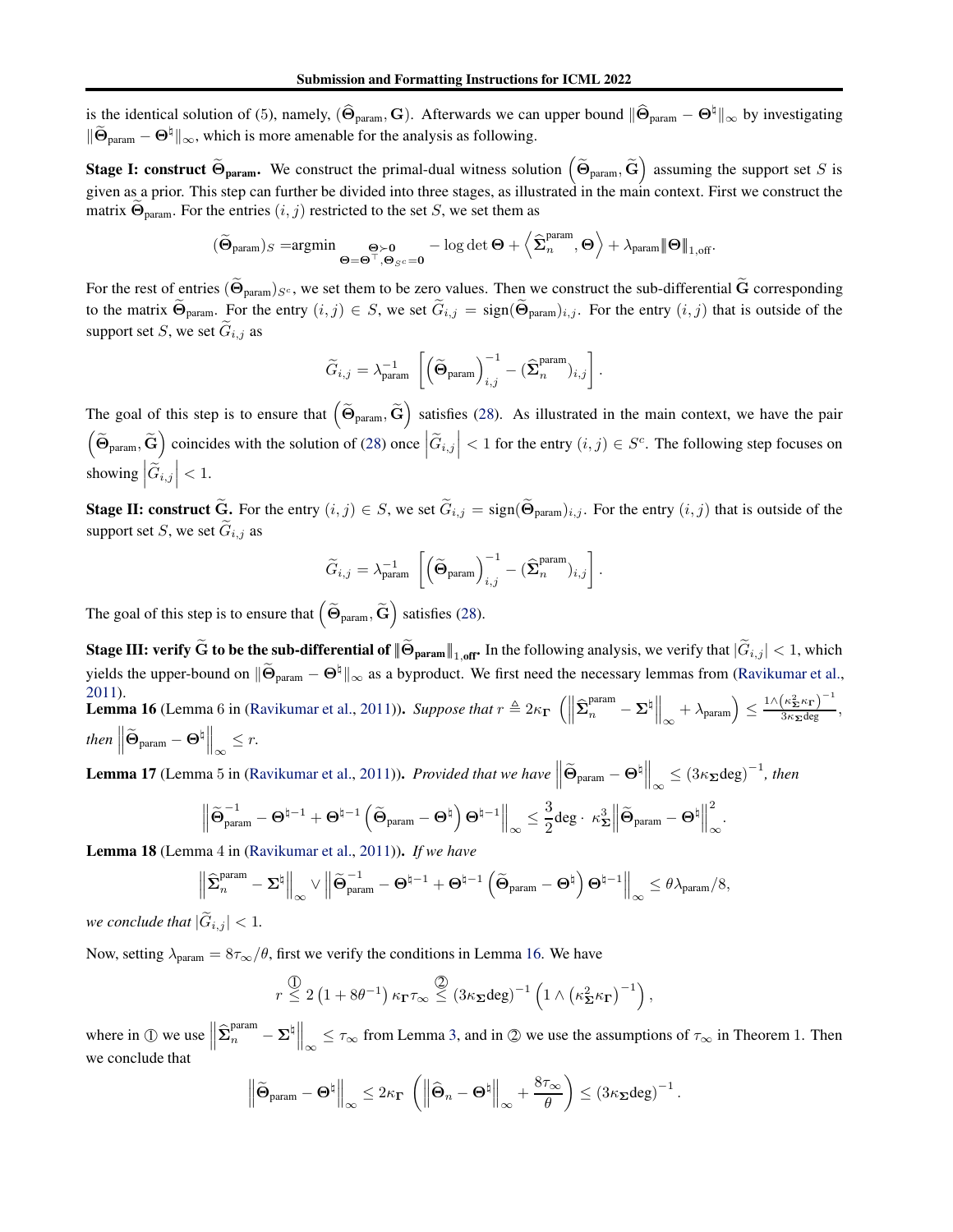Invoking Lemma [17,](#page-21-1) we have

$$
\left\|\widetilde{\boldsymbol{\Theta}}_{\textup{param}}^{-1}-\boldsymbol{\Theta}^{\natural-1}+\boldsymbol{\Theta}^{\natural-1}\left(\widetilde{\boldsymbol{\Theta}}_{\textup{param}}-\boldsymbol{\Theta}^{\natural}\right)\boldsymbol{\Theta}^{\natural-1}\right\|_{\infty}\leq \frac{3}{2}deg\times \; \kappa_{\boldsymbol{\Sigma}}^3\tau_{\infty}^2\overset{\textcircled{\$}}{\leq} \tau_{\infty},
$$

where  $\circled{3}$  is due to the requirement of  $\tau_{\infty}$  in Theorem 1. In the end, we verify the condition in Lemma [18,](#page-21-2)

$$
\theta \lambda_{\text{param}}/8 = \tau_\infty \geq \left\|\widehat{\boldsymbol{\Sigma}}^{\text{param}}_{n} - \boldsymbol{\Sigma}^\natural\right\|_\infty \vee \left\|\widetilde{\boldsymbol{\Theta}}^{-1}_{\text{param}} - \boldsymbol{\Theta}^{\natural - 1} + \boldsymbol{\Theta}^{\natural - 1}\left(\widetilde{\boldsymbol{\Theta}}_{\text{param}} - \boldsymbol{\Theta}^\natural\right)\boldsymbol{\Theta}^{\natural - 1}\right\|_\infty.
$$

which concludes that  $\widetilde{\Theta}_{\text{param}}$  is identical to the solution  $\widehat{\Theta}_{\text{param}}$ .

**Step IV: bound the error.** For the entries  $(i, j) \in S^c$  outside the support set S, we have  $(\widehat{\Theta}_{\text{param}})_{i,j}$  to be zero due to the construction method of  $\widetilde{\Theta}_{\text{param}}$ . For the entries  $(i, j) \in S$  inside the support set, we first upper-bound the element-wise deviation  $\left\|\widehat{\Theta}_{\text{param}} - \Theta^{\natural}\right\|_{\infty}$ as

<span id="page-22-0"></span>
$$
\left\|\widehat{\Theta}_{\text{param}} - \mathbf{\Theta}^{\natural}\right\|_{\infty} = \left\|\widetilde{\Theta}_{\text{param}} - \mathbf{\Theta}^{\natural}\right\|_{\infty} \stackrel{\textcircled{1}}{\leq} 2\kappa_{\Gamma}(1 + 8\theta^{-1})\tau_{\infty},\tag{29}
$$

where ① is due to Lemma [16](#page-21-0) and has been verified in Step II. Then we prove sign( $\hat{\Theta}_{\text{param}}$ ) reaches the ground truth once  $\min_{(i,j)\in S^c}$  $\bm{\Theta}_{i,j}^{\natural}$  $\left| \geq 2\kappa_{\Gamma}(1 + 8\theta^{-1})\tau_{\infty}$ . W.l.o.g. we assume  $\Theta_{i,j}^{\natural} > 0$  for  $(i,j) \in S$ . Then we have

$$
(\widehat{\boldsymbol{\Theta}}_{\text{param}})_{i,j} \geq \left|\boldsymbol{\Theta}_{i,j}^{\natural}\right|-\left|\widehat{\boldsymbol{\Theta}}_{\text{param}}-\boldsymbol{\Theta}^{\natural}\right| \geq \left|\boldsymbol{\Theta}_{i,j}^{\natural}\right|-\left\|\widehat{\boldsymbol{\Theta}}_{\text{param}}-\boldsymbol{\Theta}^{\natural}\right\|_{\infty} \stackrel{\textcircled{\boldsymbol{2}}}{\gt} 0,
$$

and complete the proof, where  $\mathcal{Q}$  is due to the assumption on  $\min_{(i,j)\in S^c}$  $\bm{\Theta}_{i,j}^{\natural}$ and  $(29)$ .

### 9. Analysis of the CDF Estimation

#### 9.1. Notations

For the conciseness of notation, we drop the subscript i in the marginal CDFs  $F_i(\cdot)$ ,  $\widehat{F}_i(\cdot)$ , and entry  $\widehat{X}_i^{(s)}$ , and denote them as  $F(\cdot)$ ,  $\widehat{F}(\cdot)$ , and  $\widehat{X}^{(s)}$ , respectively. We define the approximate characteristics function  $\phi_{\widehat{w}}(t)$  as

<span id="page-22-1"></span>
$$
\widehat{\phi}_{\widehat{w}}(t) \triangleq \exp\left(-\frac{\sigma^2 t^2}{2(d-p)}\right).
$$

Additionally, we construct the function  $\widetilde{F}(\cdot)$  as

$$
\widetilde{F}(x) = \frac{1}{2} - \frac{1}{\pi} \int_0^\infty \frac{1}{t} \Im \left[ \frac{\phi_{\widehat{w}}(-t)\widehat{\phi}_{\widehat{X}}(t)}{|\phi_{\widehat{w}}(t)|^2 \vee \gamma t^a} e^{-jtx} \right] dt,
$$

where the characteristic function  $\phi_{\hat{w}}(\cdot)$  denotes the ground-truth characteristics function of the noise  $\hat{w}$ , and the function  $\widehat{\phi}_{\widehat{X}}$  is defined as  $n^{-1} \sum_{s=1}^n e^{-jt \widehat{X}^{(s)}}$ .

Let the term  $\Delta_x^{(s)}$  be

$$
\Delta_x^{(s)} = \frac{1}{\pi} \int_0^\infty \frac{1}{t} \Im \left( \frac{\widehat{\phi}_{\widehat{w}}(-t)}{\left| \widehat{\phi}_{\widehat{w}}(t) \right|^2 \vee \gamma t^a} \exp \left( \mathrm{j} t \widehat{X}^{(s)} - \mathrm{j} t x \right) \right) dt - \mathbb{E} \left[ \frac{1}{\pi} \int_0^\infty \frac{1}{t} \Im \left[ \frac{\phi_{\widehat{X}}(t)}{\phi_{\widehat{w}}(t)} e^{-\mathrm{j} t x} \right] dt \right]. \tag{30}
$$

Our goal is to obtain the uniform convergence rate of the CDF estimator  $\left\|\widehat{F} - F\right\|_{\infty}$ , which is written as

$$
\left\|\widehat{F} - F\right\|_{\infty} = \sup_{x \in [0,1]} \left|\widehat{F}(x) - F(x)\right| = \sup_{x \in [0,1]} \frac{1}{n} \left|\sum_{s=1}^{n} \Delta_x^{(s)}\right| \triangleq \Delta_x.
$$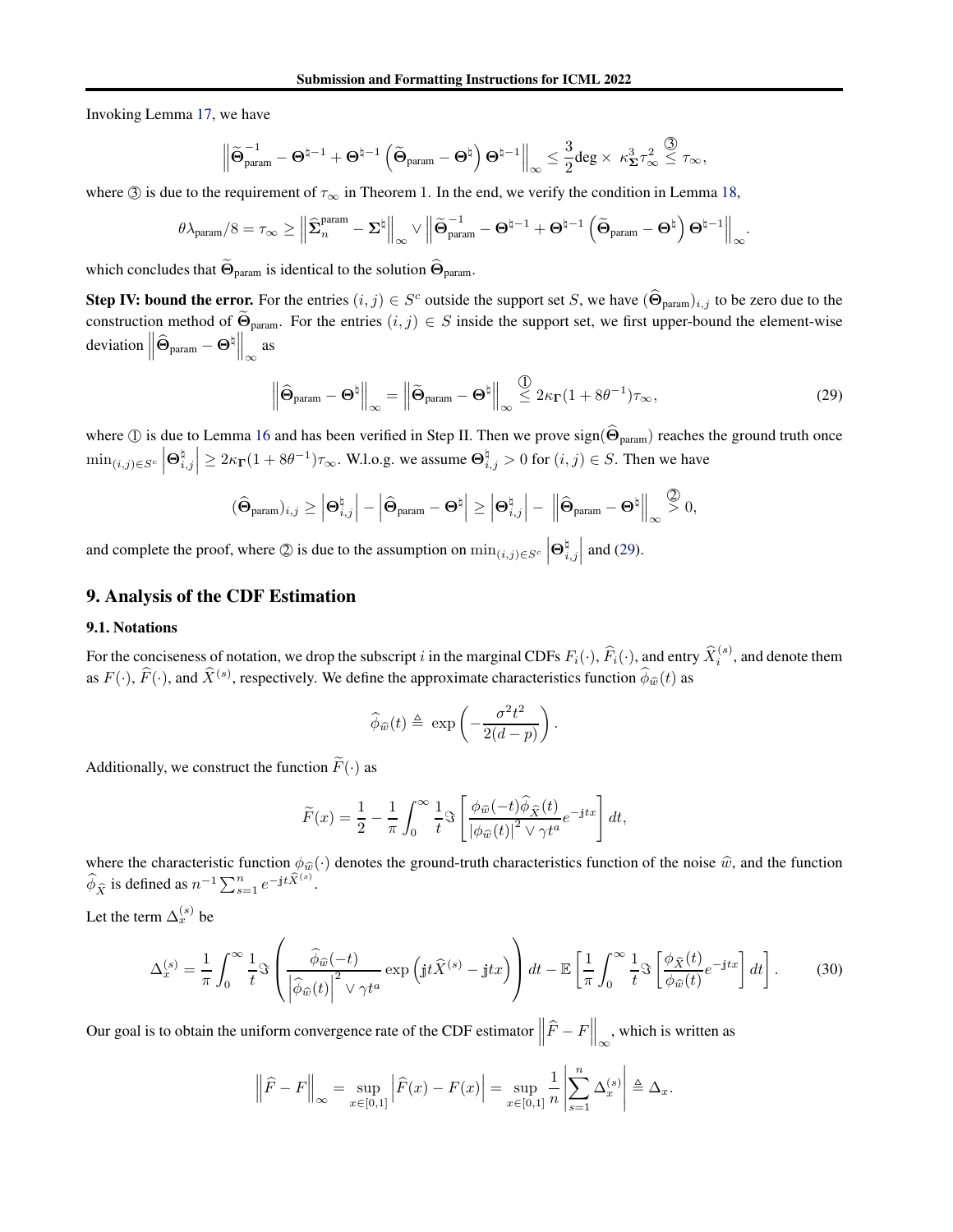Before proceed, we define the event  $\mathcal{E}_w$  as

<span id="page-23-0"></span>
$$
\mathcal{E}_w \triangleq \left\{ \left| \mathbb{E}(\widehat{w}_i)^2 - \frac{\sigma^2}{d - p} \right| \le \frac{\sigma^2}{5(d - p)}, \ \forall \ 1 \le i \le p \right\},\tag{31}
$$

where  $\widehat{w}_i$  denotes the *i*th entry of the noise  $\widehat{W}$ .

The parameter  $\gamma$  is set as  $c_0 \log(np) \left( \frac{\sigma^2}{d-p} \right)$ d−p  $\int_{0}^{a/4}$  and the number  $a > 1$  is some fixed positive constant.

#### 9.2. Proof of Thm. [4](#page-5-0)

*Proof.* We decompose the probability  $\sup_x \Delta_x \geq \mathbb{E} \sup_x \Delta_x + t$  as

$$
\mathbb{P}\left(\left|\sup_x \Delta_x - \mathbb{E}\sup_x \Delta_x\right| \geq t\right) \leq \mathbb{E}1(\overline{\mathcal{E}}_w) + \mathbb{E}1\left[\left(\left|\sup_x \Delta_x - \mathbb{E}\sup_x \Delta_x\right| \geq t\right)\bigcap \mathcal{E}_w\right].
$$

The first term  $\mathbb{E} \mathbb{1}(\overline{\mathcal{E}}_w)$  is investigated in Lemma [19;](#page-24-0) while the second term is bounded with the Talagrand inequality (cf. Thm. 2.6 in [\(Koltchinskii,](#page-8-21) [2011\)](#page-8-21)), which is stated as

$$
\mathbb{E} \mathbb{1}\left[\left(\left|\sup_x \Delta_x - \mathbb{E}\sup_x \Delta_x\right| \geq t\right) \bigcap \mathcal{E}_w\right] \lesssim \mathbb{E}\left[\exp\left(-\frac{nt}{KC_U}\log\left(1 + \frac{ntC_U}{V}\right)\right) \mathbb{1}(\mathcal{E}_w)\right],
$$

where  $C_U$  is the uniform bound for  $\Delta_x^{(s)}$ , i.e.,  $|\Delta_x^{(s)}| \le C_U$  for all x and s, and the variance V satisfies

$$
V \geq n \sup_{x \in \mathbb{R}} \mathbb{E} |\Delta_x|^2 + 16C_U \cdot \left( \mathbb{E} \sup_x |\Delta_x| \right).
$$

Setting t as  $V \log n/n$ , we conclude

$$
\sup_{x} \Delta_x \le \mathbb{E} \sup_{x} \Delta_x + \frac{cV \log n}{n}
$$

holds with probability exceeding  $1 - O(n^{-c})$ . The following context focuses on computing the values of  $C_U$ ,  $\mathbb{E} \sup_x \Delta_x$ , and  $\sup_x \mathbb{E} |\Delta_x|^2$  conditional on event  $\mathcal{E}_w$  in [\(31\)](#page-23-0).

**Step I**. We show there exists some positive constant  $C_U$  such that  $|\Delta_x^{(s)}| \leq C_U$  for all x and  $s, 1 \leq s \leq n$  (cf. Lemma [21\)](#page-25-0); Step II. We prove that  $\mathbb{E} \sup_x \Delta_x \leq \mathbb{E} \Delta_x + c_0/\sqrt{n}$ , where  $c_0$  is some positive constant. With the symmetrization inequalities (cf. Lemma 11.4 in [\(Boucheron et al.,](#page-8-22) [2013\)](#page-8-22)), we obtain

<span id="page-23-2"></span><span id="page-23-1"></span>
$$
\mathbb{E}\sup_{x} \left(\Delta_x - \mathbb{E}\Delta_x\right) \leq \mathbb{E}\sup_{x} \frac{2}{n} \sum_{s=1}^{n} \varepsilon_s \Delta_x^{(s)},\tag{32}
$$

where  $\{\varepsilon_s\}$  are the Rademacher RVs, i.e.,  $\mathbb{P}(\varepsilon_s = \pm 1) = 1/2, 1 \leq s \leq n$ . With regarding the empirical process  $n^{-1}\left(\sum_{s} \varepsilon_{s} \Delta_{x}^{(s)}\right)$ , we have

$$
\mathbb{E}e^{\lambda n^{-1}\left(\sum_{s} \varepsilon_{s}\left(\Delta_{x_{1}}^{(s)}-\Delta_{x_{2}}^{(s)}\right)\right)}\stackrel{\text{(1)}}{=} \prod_{s=1}^{n} \mathbb{E} \exp\left[\frac{\lambda \varepsilon_{s}}{n}\left(\Delta_{x_{1}}^{(s)}-\Delta_{x_{2}}^{(s)}\right)\right] \stackrel{\text{(2)}}{\leq} \prod_{s=1}^{n} \mathbb{E} \exp\left[\frac{\lambda^{2}}{2n^{2}}\left(\Delta_{x_{1}}^{(s)}-\Delta_{x_{2}}^{(s)}\right)^{2}\right],
$$

where in ① we exploit the independence across the samples, in ② we use the fact that  $\varepsilon_s$  is a Rademacher RV and the Hoeffding's lemma [\(Boucheron et al.,](#page-8-22) [2013\)](#page-8-22) (Lemma 2.2).

Invoking the Dudley's entropy integral (cf. Corol 13.2 in [\(Boucheron et al.,](#page-8-22) [2013\)](#page-8-22)), which is also listed as Thm. [9](#page-42-1) for the sake of self-containing, we conclude

$$
\mathbb{E}\sup_{x,\varepsilon_s} \frac{1}{n} \sum_{s=1}^n \varepsilon_s \Delta_x^{(s)} \lesssim \frac{1}{\sqrt{n}} \int_0^{2c_0} \sqrt{\mathcal{H}([0,1],\delta)} d\delta \stackrel{\textcircled{3}}{\lesssim} \frac{1}{\sqrt{n}} \int_0^{2c_0} \left(1 + \sqrt{\log\frac{c_0}{t}}\right) d\delta \asymp \frac{1}{\sqrt{n}},\tag{33}
$$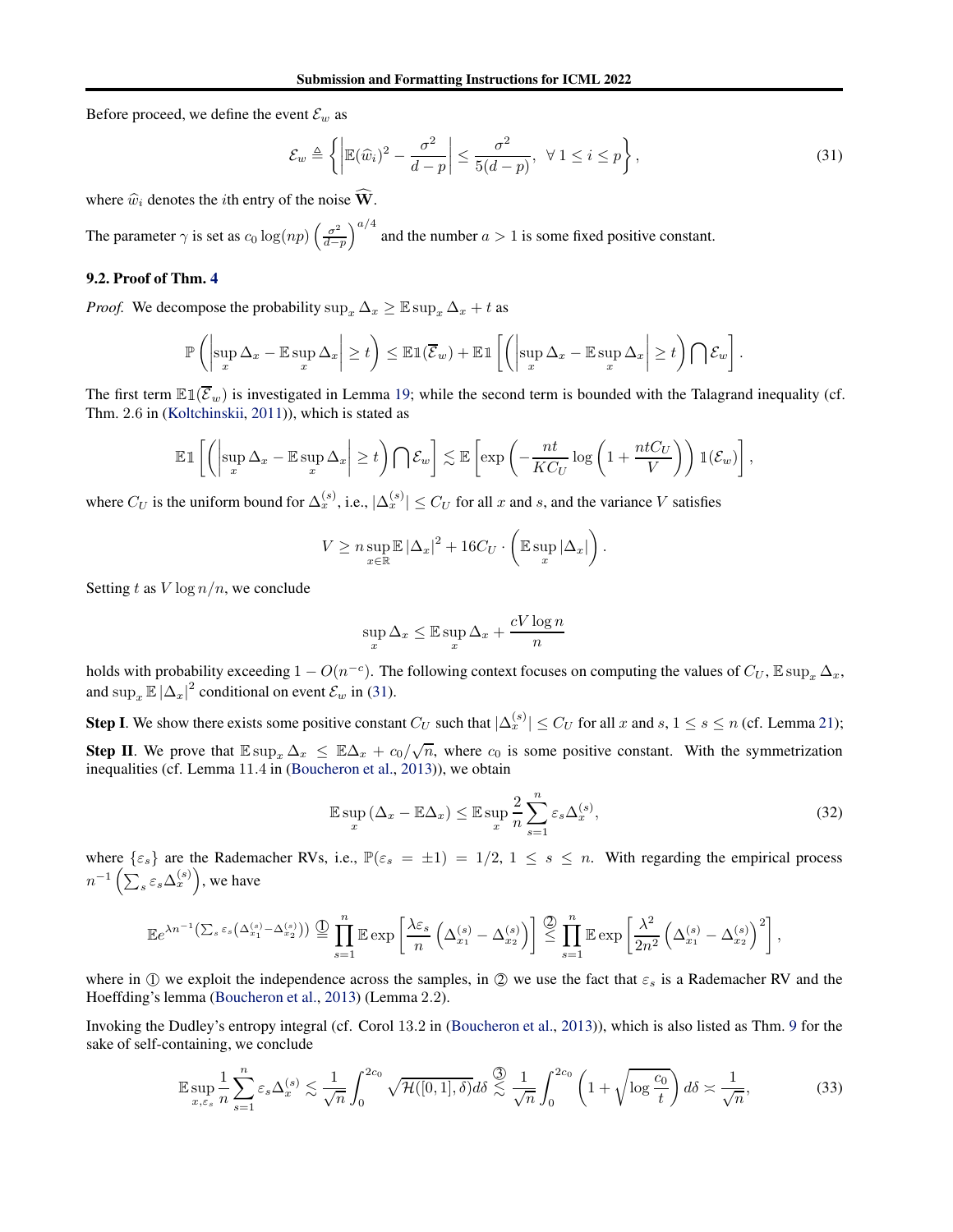where  $\mathcal{H}([0,1],\delta)$  denotes the  $\delta$ -entropy number [\(Boucheron et al.,](#page-8-22) [2013\)](#page-8-22), in  $\Im$  we upper-bound the  $\delta$ -entropy number  $\mathcal{H}([0,1], \delta)$  as  $c_0 + c_1 \log (b/\delta)$  (cf. Example 5.24 in [\(Wainwright,](#page-9-3) [2019](#page-9-3))). The proof is then completed by combining [\(32\)](#page-23-1) and [\(33\)](#page-23-2).

**Step III.** We set the variance  $V$  as

$$
V = n \sup_{x \in \mathbb{R}} \mathbb{E} |\Delta_x|^2 + \frac{c_0}{\sqrt{n}} + c_1 \sqrt{\mathbb{E} \Delta_x^2} \ge n \sup_{x \in \mathbb{R}} \mathbb{E} |\Delta_x|^2 + \frac{c_0}{\sqrt{n}} + c_1 \mathbb{E} \Delta_x
$$
  

$$
\sum_{x \in \mathbb{R}} n \sup_{x \in \mathbb{R}} \mathbb{E} |\Delta_x|^2 + c_0 \mathbb{E} \sup_x \Delta_x,
$$

where in  $\textcircled{4}$  we use the fact  $\mathbb{E}\Delta_x \leq \sqrt{\mathbb{E}\Delta_x^2}$ , and in  $\textcircled{5}$  we use the results in Step II such that  $\mathbb{E}\sup_x \Delta_x \leq \mathbb{E}\Delta_x + c_0/\sqrt{n}$ . Invoking Lemma [19](#page-24-0) and Lemma [22](#page-26-0) will complete the proof.

#### 9.3. Supporting Lemmas

<span id="page-24-0"></span>**Lemma 19.** *The event*  $\mathcal{E}_w$  *in* [\(31\)](#page-23-0) *holds with probability exceeding*  $1 - 2pe^{-c_0p}$ *, where*  $c_0$  *is some fixed positive constants.* 

*Proof.* Perform SVD for **A** as  $A = USV^{\top}$ , we can rewrite the product  $(A^{\top}A)^{-1}A^{\top}$  as

$$
\left(\mathbf{A}^{\top}\mathbf{A}\right)^{-1}\mathbf{A}^{\top} = \mathbf{V}\mathbf{S}^{-2}\mathbf{V}^{\top}\mathbf{V}\mathbf{S}^{\top}\mathbf{U}^{\top} = \mathbf{V}\mathbf{S}^{-1}\mathbf{U}^{\top}.
$$

Then the *i*th entry of  $\widehat{W}$  can be written as  $a_i^{\top} U^{\top} W$ , where  $a_i$  as

$$
\boldsymbol{a}_i = \left[ \lambda_1^{-1} V_{i1} \ \ldots \ \lambda_p^{-1} V_{ip} \right],
$$

and  $\lambda_i$  is the *i*th singular value of **S**, and  $V_{ij}$  is the  $(i, j)$ th entry of the matrix **V**. Since each entry  $A_{ij}$  is iid standard normal RV, i.e.,  $A_{ij} \sim N(0, 1)$ , we conclude that its eigenvalues  $\{\lambda_i\}_{1 \leq i \leq p}$  are independent from its eigenvectors V, which is uniformly distributed on a Haar measure [\(Tulino et al.,](#page-9-16) [2004](#page-9-16)). Hence we can rewrite  $a_i$  as a product as  $S^{-1}g/||g_i||_2$ , where  $g_i$  is a Gaussian distributed RV with zero mean and unit variance, namely,  $g_i \sim N(0, I_{p \times p})$ .

First, we define the event  $\mathcal{E}_g$  as

$$
\mathcal{E}_g \triangleq \left\{ \exists \ 1 \leq i \leq p, \ \text{s.t.} \ \left| \|\boldsymbol{g}_i\|_2^2 - p \right| \geq p/4 \right\}.
$$

Then we bound  $\mathbb{E} \mathbb{1}(\overline{\mathcal{E}}_w)$  as

$$
\mathbb{E} \mathbb{1} \left( \overline{\mathcal{E}}_w \right) \leq \mathbb{E} \mathbb{1} \left( \overline{\mathcal{E}}_g \right) + \mathbb{E} \mathbb{1} \left( \overline{\mathcal{E}}_w \bigcap \mathcal{E}_g \right),
$$

where  $\overline{(\cdot)}$  denotes the complement of the event. Due to the fact that g is a Gaussian RV such that  $g \sim N(0, I)$ , we invoke Lemma [30](#page-41-1) and bound the first term as  $\mathbb{E} \mathbb{1}(\mathcal{E}_g) \leq 2p e^{-c_0 p}$ . While for the second term, we first compute the expectation  $\mathbb{E}\big\|\mathbf{S}^{-1}\bm{g}_i\mathbf{U}^\top\mathbf{W}\big\|_2^2$  $\frac{2}{2}$  as

$$
\mathbb{E} \big\| \mathbf{S}^{-1} \boldsymbol{g}_i \mathbf{U}^\top \mathbf{W} \big\|_2^2 = \sigma^2 \mathbb{E} \big\| \mathbf{S}^{-1} \boldsymbol{g}_i \big\|_2^2 = \sigma^2 \|\mathbf{S}^{-1}\|_{\mathrm{F}}^2.
$$

Invoking the Marcenko-Pastur law in [\(Tulino et al.,](#page-9-16) [2004\)](#page-9-16) (cf. Thm. 2.35, which is also listed as Lemma [8](#page-41-2) for the selfcontaining of paper), we have

$$
\begin{split} \left\| \mathbf{S}^{-1} \right\|_{\mathrm{F}}^{2} &= \sum_{i=1}^{p} \lambda_{i}^{-2} \rightarrow \frac{p}{d} \int_{L(\tau)}^{U(\tau)} t^{-1} \left[ \left( 1 - \tau^{-1} \right)_{+} \mathbbm{1}(t) + \frac{\sqrt{[t - L(\tau)][U(\tau) - t]}}{2\pi\tau t} \right] dt \\ &= \frac{p}{d} \times \frac{1}{1 - \tau} = \frac{p}{d - p}, \end{split}
$$

 $\Box$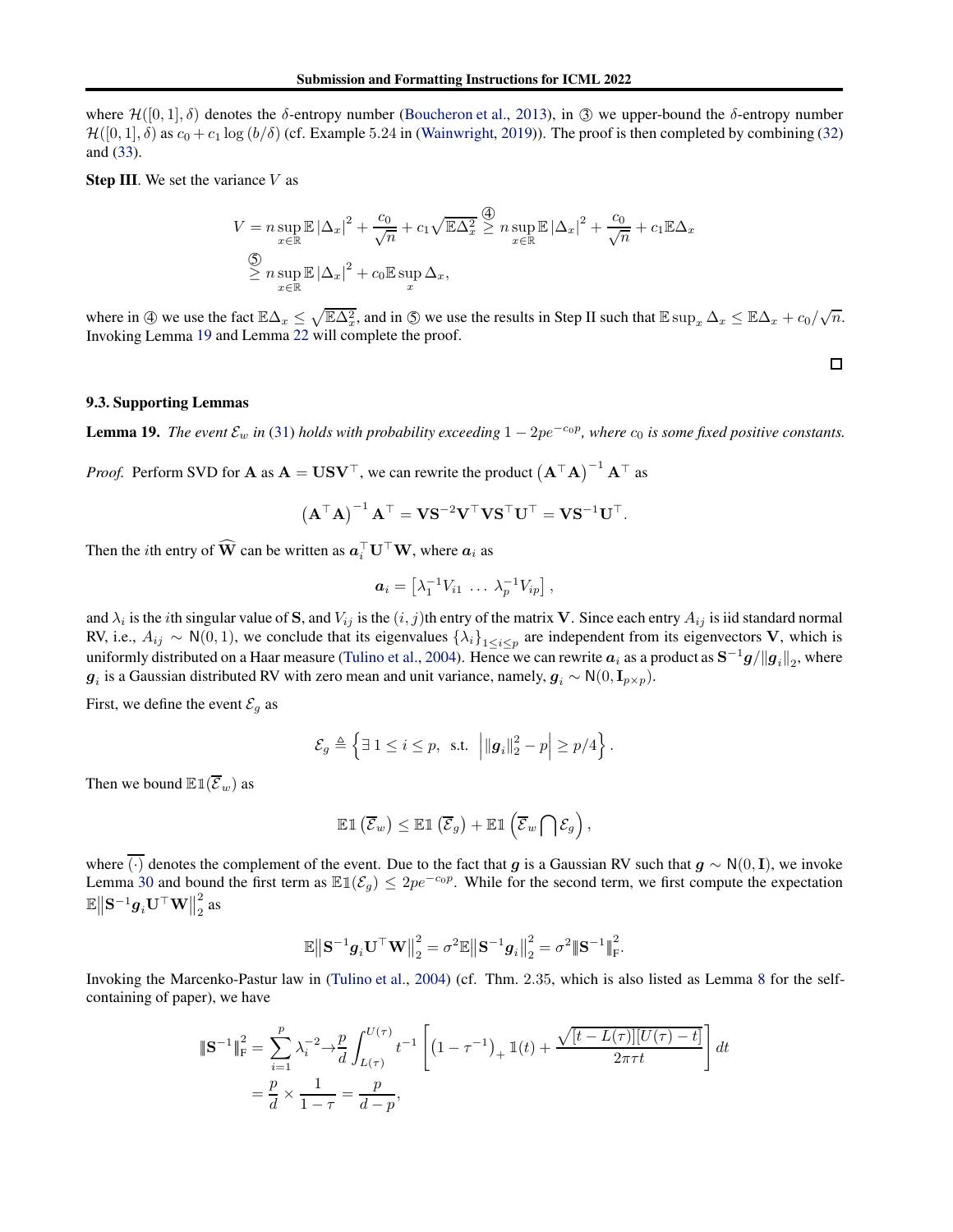where  $\tau$  is defined as  $p/d$ , function  $L(\cdot)$  is defined as  $(1 - \sqrt{\cdot})^2$ , and function  $U(\cdot)$  is defined as  $(1 + \sqrt{\cdot})^2$ . Hence we have  $\mathbb{E} \big\| \mathbf{S}^{-1} \bm{g} \mathbf{U}^\top \bm{w} \big\|_2^2$  $\frac{2}{2} = \mathbb{E} \|\mathbf{S}^{-1}\|_{\mathbb{F}}^2 \sigma^2 = p\sigma^2/(d-p)$  and will show  $\mathbb{E} \mathbb{1}(\overline{\mathcal{E}}_w \cap \mathcal{E}_g)$  to be zero. This is because

$$
\mathbb{E}\left[\frac{\left\|\mathbf{S}^{-1}\bm{g}_i\mathbf{U}^\top\mathbf{W}\right\|_2^2}{\left\|\bm{g}_i\right\|_2^2}\mathbb{1}(\mathcal{E}_g)\right] \overset{\text{(1)}}{\geq} \frac{4}{3p}\mathbb{E}\left\|\mathbf{S}^{-1}\bm{g}_i\mathbf{U}^\top\mathbf{W}\right\|_2^2 = \frac{4\sigma^2}{3(d-p)}
$$

where  $\circled{1}$  is due to the definition of  $\mathcal{E}_g$ . Similarly we can show

$$
\mathbb{E}\left[\frac{\left\|\mathbf{S}^{-1}\mathbf{g}_i\mathbf{U}^{\top}\mathbf{W}\right\|_2^2}{\left\|\mathbf{g}_i\right\|_2^2}\mathbb{1}(\mathcal{E}_g)\right] \leq \frac{4}{5p}\mathbb{E}\left\|\mathbf{S}^{-1}\mathbf{g}_i\mathbf{U}^{\top}\mathbf{W}\right\|_2^2 = \frac{4\sigma^2}{5(d-p)},
$$

which suggests that  $\mathcal{E}_w$  will always hold, and complete the proof.

<span id="page-25-2"></span>**Lemma 20.** *Conditional on the event*  $\mathcal{E}_w$  *in* [\(31\)](#page-23-0)*, we have* 

$$
\left|\widehat{\phi}_{\widehat{w}}(t) - \phi_{\widehat{w}}(t)\right| \lesssim \frac{\log^2 (np)\sigma^2 t^2}{d-p} e^{-\frac{\sigma^2 t^2}{2(d-p)}},
$$

*where*  $\phi_{\widehat{w}}(t)$  and  $\phi_{\widehat{w}}(t)$  denotes the estimated characteristic function and the ground-truth characteristic function of  $\widehat{w}_i$ , *respectively.*

*Proof.* Notice that the characteristic function of the Gaussian N(0, Var) is written as

$$
\phi_{\text{Var}}(t) = \exp\left(-\frac{(\text{Var})t^2}{2}\right).
$$

Then we conclude that

$$
\left| \hat{\phi}_{\widehat{w}}(t) - \phi_{\widehat{w}}(t) \right| = \left| \exp\left( -\frac{\sigma^2 t^2}{2(d-p)} \right) - \exp\left( -\frac{\widehat{\sigma}^2 t^2}{2} \right) \right|
$$
  

$$
\stackrel{\text{(1)}{=}}{\leq} \frac{|\sigma^2/(d-p) - \widehat{\sigma}^2| t^2}{2} \cdot \left( \exp\left( -\frac{\widehat{\sigma}^2 t^2}{2} \right) + \exp\left( -\frac{\sigma^2 t^2}{2(d-p)} \right) \right)
$$
  

$$
\stackrel{\text{(2)}{=} \frac{\log^2(np)\sigma^2 t^2}{d-p} e^{-\frac{\sigma^2 t^2}{2(d-p)}},
$$

where  $\hat{\sigma}^2$  is defined as the ground-truth variance of the noise  $\hat{w}$ ,  $\hat{w}$  is because of the relation  $|e^{-z_1} - e^{-z_2}| \le$  $|z_1 - z_2| |e^{-z_1} + e^{-z_2}|/2$  for arbitrary  $z_1$  and  $z_2$ ,  $\oslash$  is because of event  $\mathcal{E}_w$ .

<span id="page-25-0"></span>**Lemma 21.** *Setting*  $\gamma \asymp \log(np) \left( \frac{\sigma^2}{d-p} \right)$ d−p  $\int^{a/4}$ , we conclude  $|\Delta_x^{(s)}| \lesssim 1$  for all s,  $1 \leq s \leq n$ , where  $\Delta_x^{(s)}$  is defined in [\(30\)](#page-22-1).

*Proof.* We verify that  $\Delta_x^{(s)}$  to be bounded by some constant, which is written as

<span id="page-25-1"></span>
$$
\Delta_x^{(s)} \le \left| \frac{1}{\pi} \int_0^\infty \frac{1}{t} \Im \left( \frac{\widehat{\phi}_{\widehat{w}}(-t)}{\left| \widehat{\phi}_{\widehat{w}}(t) \right|^2 \vee \gamma t^a} \exp \left( j t \left( \widehat{X}^{(s)} - x \right) \right) \right) dt \right| + \underbrace{F(x)}_{\le 1}.
$$
\n(34)

Defining the term  $t_{\perp}$  as  $(2\gamma)^{-1/a}$ , we split the whole region  $(0, \infty)$  as three disjoint sub-regions  $\mathcal{R}_1 = (0, t_{\perp})$  and

 $\Box$ 

,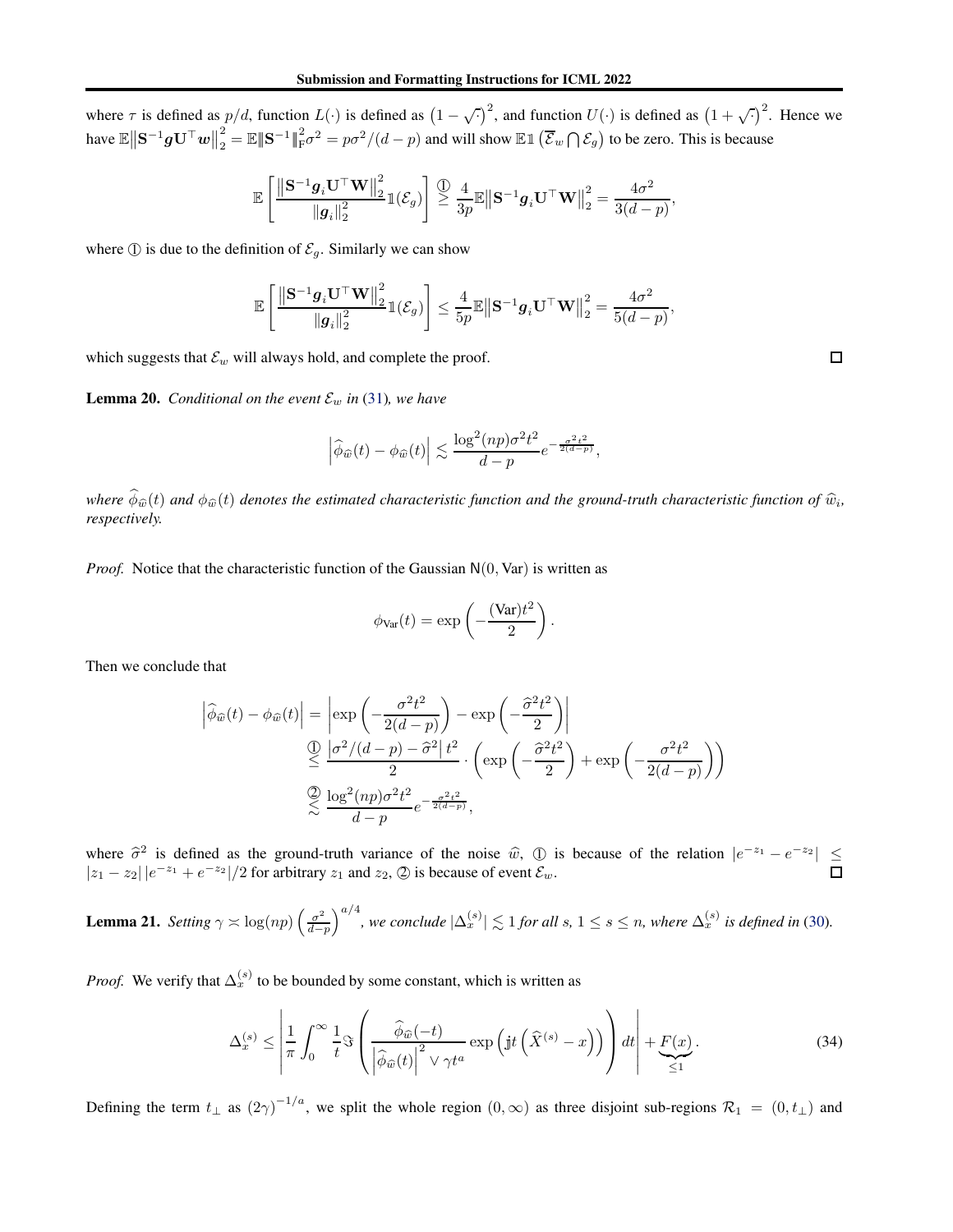$\mathcal{R}_2 = (t_{\perp}, \infty)$ . Then we perform the decomposition as

$$
\int_{0}^{\infty} \frac{1}{t} \Im \left( \frac{\widehat{\phi}_{\widehat{w}}(-t)}{\left| \widehat{\phi}_{\widehat{w}}(t) \right|^{2} \vee \gamma t^{a}} \exp \left( \mathrm{j} t \widehat{X}^{(s)} - \mathrm{j} t x \right) \right) dt
$$
\n
$$
= \underbrace{\int_{\mathcal{R}_{1}} \frac{1}{t} \Im \left( \frac{\widehat{\phi}_{\widehat{w}}(-t)}{\left| \widehat{\phi}_{\widehat{w}}(t) \right|^{2} \vee \gamma t^{a}} \exp \left( \mathrm{j} t \widehat{X}^{(s)} - \mathrm{j} t x \right) \right) dt}_{T_{1}}
$$
\n
$$
+ \underbrace{\int_{\mathcal{R}_{2}} \frac{1}{t} \Im \left( \frac{\widehat{\phi}_{\widehat{w}}(-t)}{\left| \widehat{\phi}_{\widehat{w}}(t) \right|^{2} \vee \gamma t^{a}} \exp \left( \mathrm{j} t \widehat{X}^{(s)} - \mathrm{j} t x \right) \right) dt}_{T_{2}}, \tag{35}
$$

Then we separately bound the terms  $T_1$  and  $T_2$ .

**Step I.** We can bound term  $T_1$  as

$$
T_{1} = \int_{\mathcal{R}_{1}} \frac{1}{t} \Im\left(\widehat{\phi}_{\widehat{w}}(-t) \Im\left[\left(\exp\left(jt\widehat{X}^{(s)} - jtx\right)\right) \left[1 + \sum_{k=1}^{\infty} \left(1 - \left(\left|\widehat{\phi}_{\widehat{w}}(t)\right|^{2} \vee \gamma t^{a}\right)\right)^{k}\right]\right]\right) dt
$$
  

$$
\stackrel{\text{(1)}{=} \int_{\mathcal{R}_{1}} \frac{\sin\left(t\left(\widehat{X}^{(s)} - x\right)\right)}{t} dt + \int_{\mathcal{R}_{1}} \frac{1}{t} \sum_{k=1}^{\infty} \left(\frac{\sigma^{2} t^{2}}{d - p}\right)^{k} dt \stackrel{\text{(2)}}{\lesssim} 1 + \sum_{k=1}^{\infty} \frac{1}{2k} \left(\frac{\sigma^{2} t^{2}}{d - p}\right)^{k} \stackrel{\text{(3)}}{\lesssim} 1, \tag{36}
$$

where in ① we use the fact  $|\phi_{\hat{w}}(t)|^2 \vee \delta t^a \geq 1 - \frac{c_1 \sigma^2 t^2}{d-p}$  $\frac{d_1\sigma^2t^2}{d-p}$  for  $t \in \mathcal{R}_1$ , in  $\mathcal{D}$  we use the fact  $\sup_{\tau>0} \left| \int_0^{\tau} \sin(u)/u du \right| \leq 3$ , and ③ is because  $\sigma^2 t_\perp^2 \asymp \sqrt{d-p}(\log(np))^{-\frac{2}{a}} \le \frac{d-p}{2}$  and hence  $\sum_{k=1}^{\infty} \frac{1}{2k}$  $\Big(\frac{\sigma^2 t_\perp^2}{d-p}$  $\setminus^k$  $\leq \sum_{k=1}^{\infty} \left( \frac{\sigma^2 t_{\perp}^2}{d-p} \right)$  $\big)^k \lesssim 1.$ 

**Step II**. For term  $T_3$ , we have

$$
T_2 \le \int_{\mathcal{R}_2} \frac{\widehat{\phi}_{\widehat{w}}(-t)}{t \sqrt{\left|\widehat{\phi}_{\widehat{w}}(-t)\right|^2 \vee \delta t^a}} dt \stackrel{\text{(B)}}{\le} \int_{\mathcal{R}_2} \frac{1}{\sqrt{\gamma} t^{1+\frac{a}{2}}} dt = \frac{1}{a\sqrt{\gamma}t_{\perp}^{a/2}} = \frac{1}{\sqrt{2}a} \asymp 1,
$$
\n(37)

<span id="page-26-2"></span><span id="page-26-1"></span> $\Box$ 

where  $\textcircled{4}$  is because  $\widehat{\phi}_{\widehat{w}}(\cdot) \leq 1$ , and complete the proof by summaring [\(34\)](#page-25-1), [\(35\)](#page-26-1) and [\(37\)](#page-26-2).

<span id="page-26-0"></span>Lemma 22. *Under the setting of Thm. [4,](#page-5-0) we have*

$$
\mathbb{E}(\Delta_x)^2 \lesssim \frac{\log^{2/a}(np)\sigma}{\sqrt{d-p}} + \frac{(\log(np))^2}{(d-p)^{\frac{a}{4}}} + \left(\frac{\sigma^2}{d-p}\right)^{\frac{2\alpha+1}{4}} + \frac{1}{n},
$$

*when setting*  $\gamma \asymp \log(np) \left( \frac{\sigma^2}{d-p} \right)$ d−p  $\setminus a/4$ 

*Proof.* The proof largely follows [\(Phuong,](#page-9-9) [2020](#page-9-9)). However, extra measurements are required to estimate the characteristic function  $\phi_{\hat{w}}(\cdot)$  in [\(Phuong,](#page-9-9) [2020\)](#page-9-9), which leads to a simple form of the error  $|\phi_{\hat{w}}(t)-\phi_{\hat{w}}(t)|$  only depending on the number of extra measurements. While our setting does not need these additional measurements and the error  $|\phi_{\hat{w}}(t)-\phi_{\hat{w}}(t)|$  varies with t.

With the decomposition

$$
\mathbb{E}\left|\widehat{F}(x) - F(x)\right|^2 \le 2\mathbb{E}\left|\widehat{F}(x) - \widetilde{F}(x)\right|^2 + 2\mathbb{E}\left|\widetilde{F}(x) - F(x)\right|^2,
$$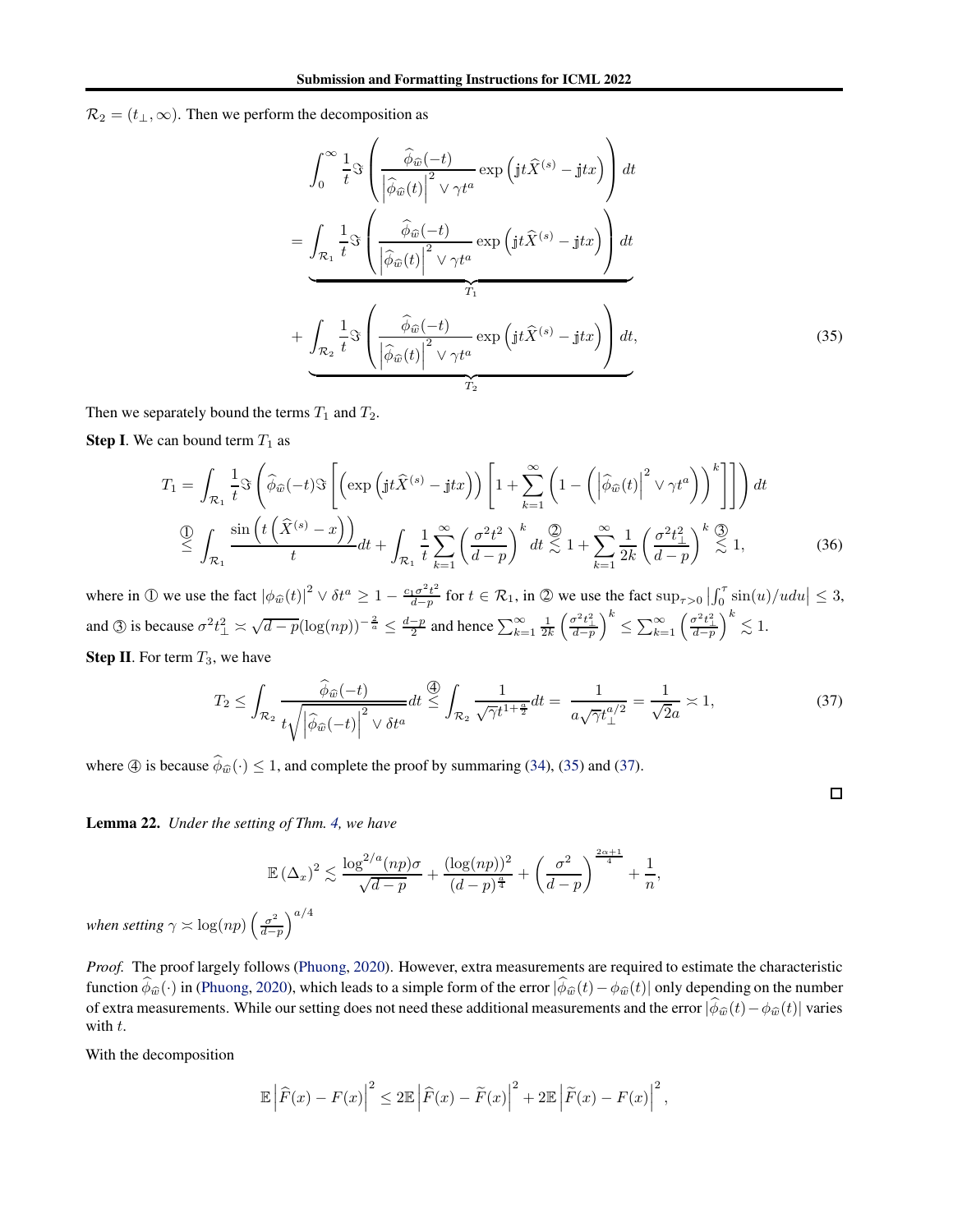we complete the proof by invoking Lemma [23](#page-27-0) and Lemma [24.](#page-29-0)

<span id="page-27-0"></span>**Lemma 23.** Under the setting of Thm. [4,](#page-5-0) we can upper-bound the deviation  $\mathbb{E}\left|\widehat{F}(x) - \widetilde{F}(x)\right|$  as

$$
\mathbb{E}\left|\widehat{F}(x)-\widetilde{F}(x)\right|^2 \lesssim \frac{\log^{2/a}(np)\sigma}{\sqrt{d-p}},
$$

*when setting*  $\gamma \asymp \log(np) \left( \frac{\sigma^2}{d-p} \right)$ d−p  $\big)^{a/4}.$ 

*Proof.* First we expand the term  $\widehat{F}(x) - \widetilde{F}(x)$  as

$$
\widehat{F}(x) - \widetilde{F}(x) = \frac{1}{\pi} \int_0^\infty \frac{1}{t} \Im \left[ \left( \frac{\widehat{\phi}_{\widehat{w}}(-t)}{\left| \widehat{\phi}_{\widehat{w}}(t) \right|^2 \vee \gamma t^a} - \frac{\phi_{\widehat{w}}(-t)}{\left| \phi_{\widehat{w}}(t) \right|^2 \vee \gamma t^a} \right) \widehat{\phi}_{\widehat{X}}(t) e^{-jtx} \right] dt
$$

$$
\stackrel{\text{(1)}}{=} \frac{1}{n\pi} \int_0^\infty \frac{D(t)}{t} \sum_{s=1}^n \sin \left( t \left( \widehat{X}^{(s)} - x \right) \right) dt
$$

where in  $\Phi$  we define  $D(t)$  as

$$
D(t) \triangleq \frac{\widehat{\phi}_{\widehat{w}}(-t)}{|\widehat{\phi}_{\widehat{w}}(t)|^2 \vee \gamma t^a} - \frac{\phi_{\widehat{w}}(-t)}{|\phi_{\widehat{w}}(t)|^2 \vee \gamma t^a}.
$$

According to [\(Phuong,](#page-9-9) [2020\)](#page-9-9), it satisfies the relation

$$
|D(t)| \le \frac{2\varepsilon_E(t)}{\sqrt{|\hat{\phi}_{\widehat{w}}(t)|^2 \vee \gamma t^a} \cdot \sqrt{|\phi_{\widehat{w}}(t)|^2 \vee \gamma t^a}} + \frac{\varepsilon_E(t)}{|\phi_{\widehat{w}}(t)|^2 \vee \gamma t^a},\tag{38}
$$

where  $\varepsilon(t)$  is defined as  $\left|\hat{\phi}_{\hat{w}}(t) - \phi_{\hat{w}}(t)\right|$ , which is upper bounded by Lemma [20.](#page-25-2) Define the terms  $I_1$  and  $I_2$  as

$$
I_1 \triangleq \mathbb{E}\left(\frac{1}{n\pi}\int_0^{t_\perp} \left|\frac{D(t)}{t}\sum_{s=1}^n \sin\left(t\left(\hat{X}^{(s)} - x\right)\right)\right| dt\right)^2,
$$
  

$$
I_2 \triangleq \mathbb{E}\left(\frac{1}{n\pi}\int_{t_\perp}^\infty \left|\frac{D(t)}{t}\sum_{s=1}^n \sin\left(t\left(\hat{X}^{(s)} - x\right)\right)\right| dt\right)^2,
$$

respectively, where  $t_{\perp}$  is defined as  $((d-p)/\sigma^2)^{1/4} \log^{1/a}(np)$ . We upper-bound the term  $\mathbb{E} \left| \widehat{F}(x) - \widetilde{F}(x) \right|$ 2 as

<span id="page-27-2"></span>
$$
\mathbb{E}\left|\widehat{F}(x)-\widetilde{F}(x)\right|^2 \le 2I_1 + 2I_2. \tag{39}
$$

**Stage I.** We bound the term  $I_1$  as

$$
I_1 \overset{\mathbb{Q}}{\leq} \left( \frac{1}{\pi} \int_0^{t_\perp} \left[ \left| \frac{D(t)}{t} \right| \times n^{-1} \left( \sum_{s=1}^n \left| t \left( \widehat{X}^{(s)} - x \right) \right| \right) \right] dt \right)^2 \overset{\mathbb{Q}}{\lesssim} \left( \int_0^{t_\perp} |D(t)| dt \right)^2,
$$

where in  $\mathcal{Q}$  we use the fact sin(·)  $\leq$  |·|, in  $\mathcal{Q}$  we use the fact  $|\widehat{X}^{(s)} - x| \leq 1$  for all  $s, 1 \leq s \leq n$ . Notice in the region  $\mathcal{R}_1$ , we can lower bound the function  $\phi_{\hat{w}}(\cdot) \geq c_1$  as

<span id="page-27-1"></span> $\Box$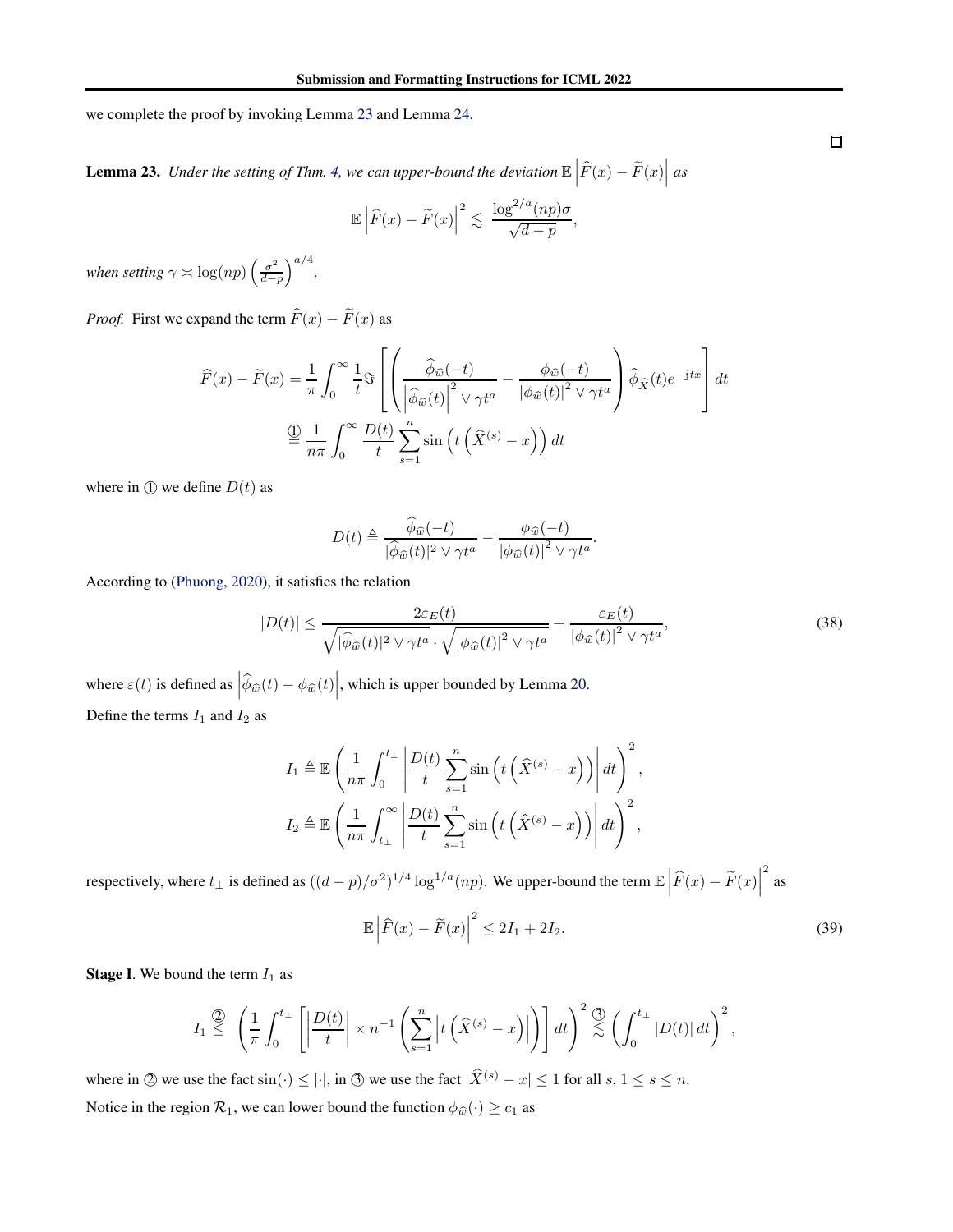Submission and Formatting Instructions for ICML 2022

$$
|\phi_{\widehat{w}}(t)| \stackrel{\textcircled{4}}{\geq} |\phi_{\widehat{w}}(t_{\perp})| = O\left[\exp\left(-\frac{c_0\sigma^2}{d-p} \cdot \frac{\sqrt{d-p}}{\sigma}\right)\right] = O(1),
$$

where in  $\textcircled{4}$  we use the fact such that  $|\phi(\cdot)_{\hat{w}}|$  is non-increasing. Then we invoke [\(38\)](#page-27-1) and bound  $D(t)$  as  $|D(t)| \lesssim \varepsilon_E(t)$ , since  $|\phi_{\hat{w}}(t)|^2 \vee \gamma t^a \ge |\phi_{\hat{w}}(t)|^2 \gtrsim 1$ . Hence term  $I_1$  is upper-bounded as

$$
I_{1} \leq \left[ \int_{0}^{t_{\perp}} \frac{\sigma^{2} \log^{2}(np)t^{2}}{d-p} e^{-\frac{\sigma^{2} t^{2}}{2(d-p)}} dt \right]^{2} \leq \log^{4}(np) \left( \int_{0}^{\log^{1/a}(np)(\frac{\sigma^{2}}{d-p})^{1/4}} \xi^{2} e^{-\xi^{2}/2} d\xi \right)^{2},
$$
  

$$
\leq \frac{\sigma^{2} \log^{4 + \frac{2}{\alpha}}(np)}{d-p} \left( \int_{0}^{\infty} e^{-\xi^{2}/2} d\xi \right)^{2} \asymp \frac{\sigma^{2} \log^{4 + \frac{2}{\alpha}}(np)}{d-p}, \tag{40}
$$

where in  $\circledS$  we use the substitution  $\xi = \sigma t / \sqrt{d - p}$ .

**Stage II**. We define the function  $\Lambda(t)$  as

<span id="page-28-0"></span>
$$
\Lambda(t) = \frac{1}{n} \sum_{s=1}^{n} \sin\left[t\left(\widehat{X}^{(s)} - x\right)\right] - \Im\left(\phi_{\widehat{X}}(t)e^{-jtx}\right),
$$

and bound the term  $I_2$  as

$$
I_2 = \mathbb{E} \left| \int_{t_\perp}^{\infty} \frac{D(t)}{t} \left[ \Lambda(t) + \Im \left( \phi_{\widehat{X}}(t) e^{-jtx} \right) \right] \right|^2 \lesssim I_{2,1} + I_{2,2},
$$

where  $I_{2,1}$  and  $I_{2,2}$  are defined as

$$
I_{2,1} \triangleq \mathbb{E} \left| \int_{t_{\perp}}^{\infty} \frac{D(t)}{t} \Im \left( \phi_{\widehat{X}}(t) e^{-jtx} \right) \right|^2,
$$
  

$$
I_{2,2} \triangleq \mathbb{E} \left| \int_{t_{\perp}}^{\infty} \frac{D(t) \Lambda(t)}{t} \right|^2.
$$

Notice that within region  $\mathcal{R}_2$ , we can upper-bound  $|D(t)|$  as  $|D(t)| \lesssim \frac{\varepsilon_E(t)}{\gamma t^a}$  and hence

$$
I_{2,1} \leq \left| \int_{t_{\perp}}^{\infty} \frac{|\phi_{\hat{X}}(t)| \sqrt{\mathbb{E}|D(t)|^2}}{t} dt \right|^2 \stackrel{\textcircled{\bigcirc}}{\leq} \left| \int_{t_{\perp}}^{\infty} \frac{\sqrt{\mathbb{E}|D(t)|^2}}{t} dt \right|^2 \stackrel{\textcircled{\bigcirc}}{\leq} \left( \int_{t_{\perp}}^{\infty} \frac{\varepsilon_E(t)}{\gamma t^{1+a}} dt \right)^2
$$
\n
$$
= \frac{\log^4(np)\sigma^4}{(d-p)^2\gamma^2} \left( \int_{t_{\perp}}^{\infty} \exp\left(-\frac{\sigma^2 t^2}{2(d-p)}\right) t^{1-a} dt \right)^2
$$
\n
$$
= \frac{\log^4(np)\sigma^{2a}}{(d-p)^a\gamma^2} \left( \int_{\log^{1/a}(np)(\frac{\sigma^2}{d-p})^{1/4}}^{\infty} \xi^{1-a} e^{-\xi^2/2} d\xi \right)^2
$$
\n
$$
\stackrel{\textcircled{\bigcirc}}{\leq} \frac{\log^4(np)\sigma^{2a}}{(d-p)^a\gamma^2} \log^{\frac{2}{a}-2}(np) \left( \frac{\sigma^2}{d-p} \right)^{\frac{1-a}{2}} \left( \int_0^{\infty} e^{-\xi^2/2} d\xi \right)^2
$$
\n
$$
\times \frac{\log^{2/a}(np)\sigma}{\sqrt{d-p}},
$$

where in  $\circledA$  we use the fact  $|\phi_{\hat{X}}(\cdot)| \leq 1$ , in  $\circledD$  we use the bound  $|D(t)| \leq \varepsilon_E/(\gamma t^a)$ , and in  $\circledB$  we use the assumption  $a>1.$ 

Afterwards, we bound term  $I_{2,2}$  as

$$
I_{2,2} \leq 2\mathbb{E}\left|\int_{t_{\perp}}^{\infty}\int_{t_{\perp}}^{\infty}\frac{D(u)D(v)\Lambda(u)\Lambda(v)}{uv}dudv\right|
$$
  

$$
\leq 2\int_{t_{\perp}}^{\infty}\int_{t_{\perp}}^{\infty}\frac{\sqrt{\mathbb{E}|D(u)|^2}\sqrt{\mathbb{E}|D(v)|^2}\cdot\mathbb{E}\left(\Lambda(u)\Lambda(v)\right)}{uv}dudv.
$$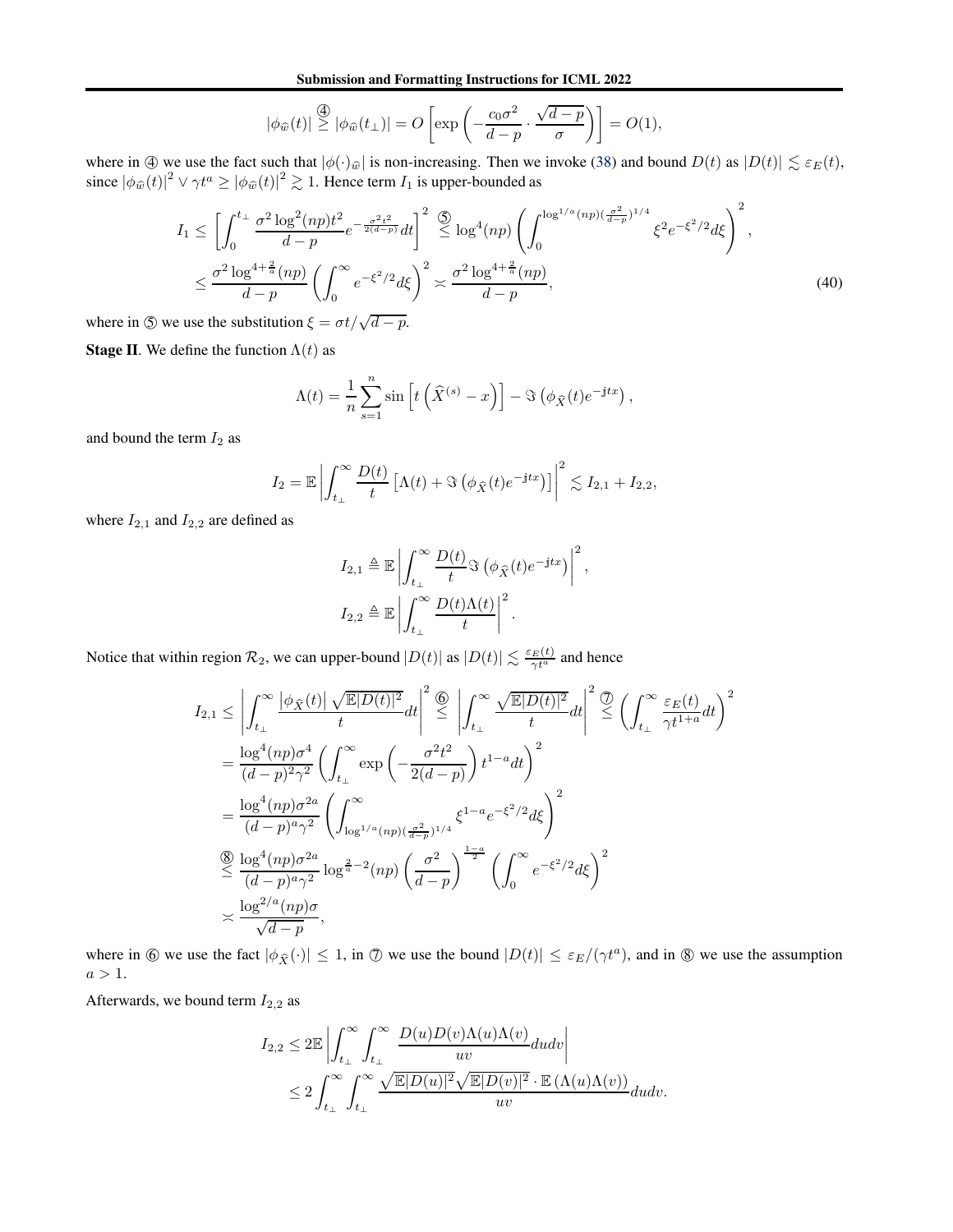According to Lemma 5.1 in [\(Phuong,](#page-9-9) [2020\)](#page-9-9), we can bound the term  $\mathbb{E}(\Lambda(u)\Lambda(v))$  as

$$
\mathbb{E}(\Lambda(u)\Lambda(v)) = \frac{1}{2n} \left[ \Re \left[ e^{j(v-u)t} \phi_{\widehat{X}}(u-v) \right] - \Re \left[ e^{-j(u+v)x} \phi_{\widehat{X}}(u+v) \right] - 2\Im \left[ e^{-jux} \phi_{\widehat{X}}(u) \right] \cdot \Im \left[ e^{-jvx} \phi_{\widehat{X}}(s) \right] \right]
$$
  

$$
\leq \frac{1}{2n} \left[ \left| \phi_{\widehat{X}}(u+v) \right| + \left| \phi_{\widehat{X}}(u-v) \right| + 2 \left| \phi_{\widehat{X}}(u) \right| \left| \phi_{\widehat{X}}(v) \right| \right] \stackrel{\textcircled{0}}{\leq} \frac{2}{n},
$$

where in  $\circled{9}$  we use the fact  $|\phi_{\hat{X}}(\cdot)| \leq 1$ .

Following the same strategy as above, we can upper-bound  $|D(t)|$  as  $|D(t)| \lesssim \frac{\varepsilon_E(t)}{\gamma t^a}$  and hence

$$
\sqrt{\mathbb{E}|D(u)|^2}\sqrt{\mathbb{E}|D(v)|^2} \le \frac{\varepsilon_E(u)\varepsilon_E(v)}{\gamma^2 u^a v^a}.
$$

Combing the above then yields the bound

$$
I_{2,2} \lesssim \frac{1}{n\gamma^2} \int_{t_\perp}^{\infty} \int_{t_\perp}^{\infty} \frac{\varepsilon_E(u)\varepsilon_E(v)}{u^{1+a}v^{1+a}} du dv = \frac{\log^{4/a}(np)\sigma^{2+a}}{n(d-p)}
$$

.

To sum up, we have

$$
I_2 = I_{2,1} + I_{2,2} \lesssim \frac{\log^{2/a}(np)\sigma^{1+\frac{a}{2}}}{\sqrt{d-p}} + \frac{\log^{4/a}(np)\sigma^2}{n(d-p)} \gtrsim \frac{\log^{2/a}(np)\sigma}{\sqrt{d-p}},
$$

and complete the proof by combining it with [\(39\)](#page-27-2) and [\(40\)](#page-28-0).

<span id="page-29-0"></span>**Lemma 24.** Under the setting of Thm. [4,](#page-5-0) we can upper-bound the deviation  $\left| \widetilde{F}(x) - F(x) \right|$  as

$$
\mathbb{E}\left|\widetilde{F}(x) - F(x)\right|^2 \lesssim \frac{(\log(np))^2}{(d-p)^{\frac{\alpha}{4}}} + \left(\frac{\sigma^2}{d-p}\right)^{\frac{2\alpha+1}{4}} + \frac{1}{n},
$$
  
 $\sum_{n=1}^{\infty} a/4$ 

*when setting*  $\gamma \asymp \log(np) \left( \frac{\sigma^2}{d-p} \right)$ d−p  $\big)^{a/4}.$ 

*Proof.* We decompose the deviation  $\mathbb{E}|\tilde{F}(x) - F(x)|^2$  as the the bias and variance, which are defined respectively as

$$
\text{Bias} \triangleq \left| \mathbb{E}\widetilde{F}(x) - F(x) \right|^2,
$$
\n
$$
\text{Variance} \triangleq \mathbb{E} \left| \widetilde{F}(x) - \mathbb{E}\widetilde{F}(x) \right|^2.
$$

The following context separately bound the bias and variance.

**Bounding bias.** We rewrite the difference  $\mathbb{E}\widetilde{F}(x) - F(x)$  as

$$
\mathbb{E}\widetilde{F}(x) - F(x) = \frac{1}{\pi} \int_0^\infty \frac{1}{t} \Im \left[ \left( \frac{|\phi_{\widehat{w}}(t)|^2 \phi_X(t)}{|\phi_{\widehat{w}}(t)|^2 \vee \gamma t^a} - \phi_X(t) \right) e^{-jtx} \right] dt,
$$

which yields

$$
\begin{split} \text{Bias} &\leq \frac{1}{\pi^2} \left[ \int_0^\infty \frac{|\phi_X(t)|}{t} \Im \left[ \left( \frac{|\phi_{\widehat{w}}(t)|^2}{|\phi_{\widehat{w}}(t)|^2 \vee \gamma t^a} - 1 \right) e^{-jtx} \right] dt \right]^2 \\ &\leq \frac{1}{\pi^2} \left[ \int_0^\infty \frac{|\phi_X(t)|}{t} \left| 1 - \frac{|\phi_{\widehat{w}}(t)|^2}{|\phi_{\widehat{w}}(t)|^2 \vee \gamma t^a} \right| dt \right]^2 \\ &\lesssim \left[ \int_0^{t_{\square}} \frac{|\phi_X(t)|}{t} \left| 1 - \frac{|\phi_{\widehat{w}}(t)|^2}{|\phi_{\widehat{w}}(t)|^2 \vee \gamma t^a} \right| dt + \int_{t_{\square}}^\infty \frac{|\phi_X(t)|}{t} \left| 1 - \frac{|\phi_{\widehat{w}}(t)|^2}{|\phi_{\widehat{w}}(t)|^2 \vee \gamma t^a} \right| dt \right]^2 \leq J_1^2 + J_2^2, \end{split}
$$

 $\Box$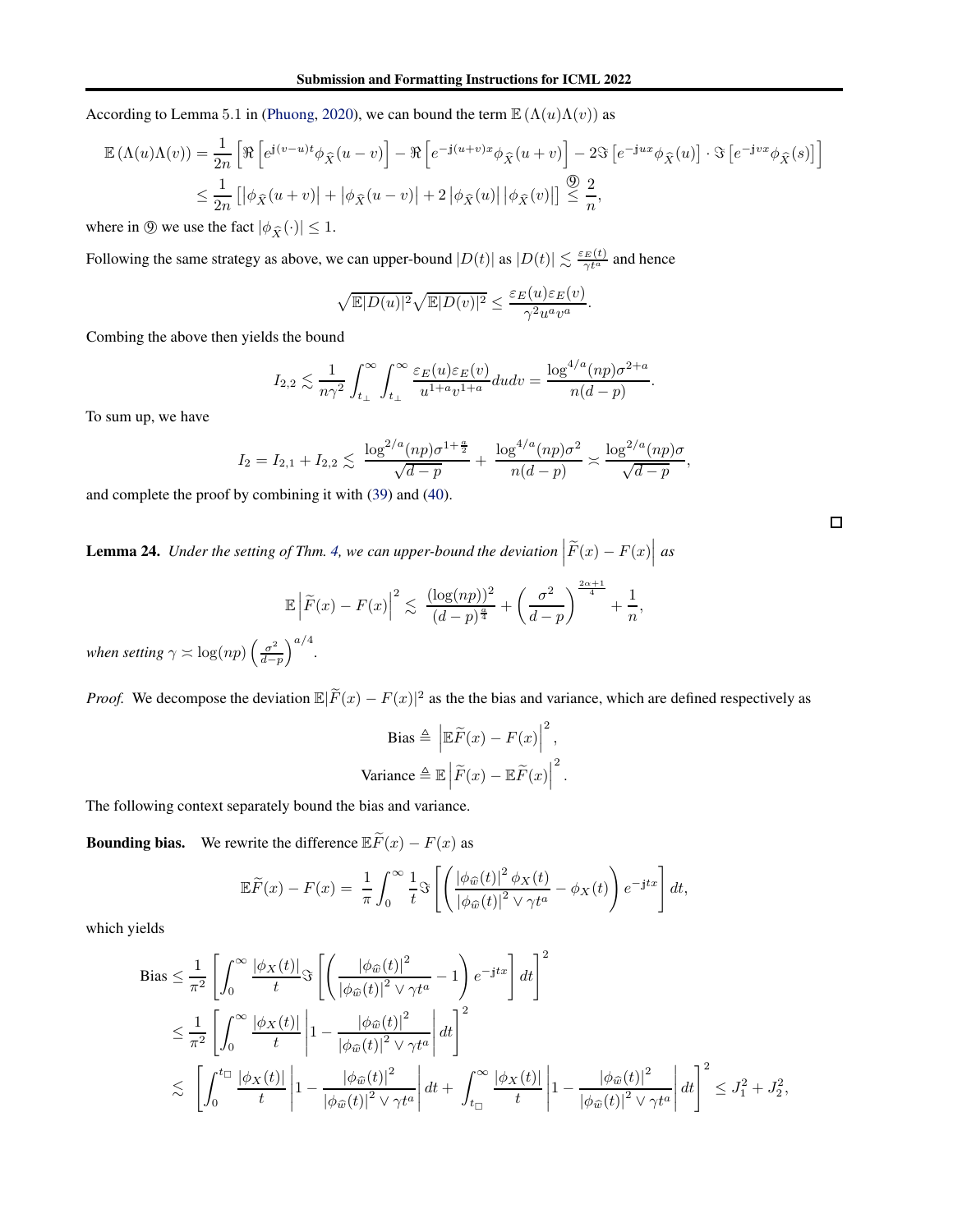where  $t_{\Box}$  is defined as  $c_0 \left( \frac{d-p}{\sigma^2} \right)$  $\big)^{1/8}$ , and terms  $J_1$  and  $J_2$  are defined as

$$
J_1 \triangleq \int_0^{t_{\Box}} \frac{|\phi_X(t)|}{t} \left| 1 - \frac{|\phi_{\widehat{w}}(t)|^2}{|\phi_{\widehat{w}}(t)|^2 \vee \gamma t^a} \right| dt,
$$
  

$$
J_2 \triangleq \int_{t_{\Box}}^{\infty} \frac{|\phi_X(t)|}{t} \left| 1 - \frac{|\phi_{\widehat{w}}(t)|^2}{|\phi_{\widehat{w}}(t)|^2 \vee \gamma t^a} \right| dt,
$$

respectively. For the term  $J_1$ , we have

$$
1 - \frac{\left|\phi_{\widehat{w}}(t)\right|^2}{\left|\phi_{\widehat{w}}(t)\right|^2 \vee \gamma t^a} \leq \frac{\left(\left|\phi_{\widehat{w}}(t)\right|^2 \vee \gamma t^a\right) - \left|\phi_{\widehat{w}}(t)\right|^2}{\left|\phi_{\widehat{w}}(t)\right|^2 \vee \gamma t^a} \stackrel{\textcircled{D}}{\leq} \frac{\gamma t^a}{\left|\phi_{\widehat{w}}(t)\right|^2 \vee \gamma t^a} \stackrel{\textcircled{D}}{\leq} \frac{\gamma t^a}{c_R},
$$

where in  $\left(\int \mathbb{D} \mathbf{w} \cos \theta \, d\theta \right) \propto \left| \phi \hat{\mathbf{w}}(t) \right|^2 \left| \phi \hat{\mathbf{w}}(t) \right|^2 \leq \gamma t^a$ ; in  $\mathbb{D} \mathbf{w}$  we use the fact  $\left| \phi \hat{\mathbf{w}}(t) \right|^2 \vee \gamma t^a \geq c_R$  in the regime  $[0, t]$ , which can be easily verified. Then we obtain

$$
J_1 \le \int_0^{t_{\square}} \frac{|\phi_X(t)|}{t} \frac{\gamma t^a}{c_R} dt = \frac{\gamma}{c_R} \int_0^{t_{\square}} t^{a-1} dt = \frac{\gamma}{c_R} \frac{t_{\square}^a}{a} \approx \frac{\sigma^{\frac{a}{4}} \log(np)}{(d-p)^{\frac{a}{8}} a}.
$$
 (41)

Afterwards, we bound term  $J_2$  as

$$
J_2 \le \int_{t_{\Box}}^{\infty} \frac{|\phi_X(t)|}{t} dt \stackrel{\text{(3)}}{\lesssim} t_{\Box}^{-(2\alpha+1)/16} \asymp \left(\frac{\sigma^2}{d-p}\right)^{\frac{2\alpha+1}{8}},\tag{42}
$$

where in  $\circled{3}$  we use the Lemma 6 from [\(Phuong,](#page-9-9) [2020\)](#page-9-9) since  $\phi_X(\cdot)$  satisfies the Assumption [2.](#page-5-1) Combining [\(41\)](#page-30-0) and [\(42\)](#page-30-1) then yields

<span id="page-30-2"></span><span id="page-30-1"></span><span id="page-30-0"></span>
$$
\text{Bias} \lesssim \frac{(\log(np))^2}{(d-p)^{\frac{\alpha}{4}}} + \left(\frac{\sigma^2}{d-p}\right)^{\frac{2\alpha+1}{4}}.\tag{43}
$$

**Bounding variance.** We bound the Var $\widetilde{F}(x)$  as

$$
\operatorname{Var}\!\bar{F}(x)
$$
\n
$$
= \operatorname{Var}\left[\frac{1}{\pi} \int_0^\infty \frac{1}{t} \Im \left(\frac{\phi_{\widehat{w}}(-t)}{|\phi_{\widehat{w}}(t)|^2 \vee \gamma t^a} \widehat{\phi}_{\widehat{X}}(t) e^{-jtx}\right) dt\right]
$$
\n
$$
\stackrel{\text{(A)}}{\leq} \frac{1}{n\pi^2} \mathbb{E}\left[\int_0^\infty \frac{1}{t} \Im \left(\frac{\phi_{\widehat{w}}(-t)}{|\phi_{\widehat{w}}(t)|^2 \vee \gamma t^a} e^{jt(\widehat{X}-x)}\right) dt\right]^2 \leq \frac{2}{n\pi^2} (K_1 + K_2),
$$

where in  $\circled{4}$  we use the bound Var  $(\cdot) \leq \mathbb{E}(\cdot)^2$ , and the terms  $K_1$  and  $K_2$  are defined as

$$
K_1 \triangleq \mathbb{E}\left[\int_0^{t_\perp} \frac{1}{t} \Im\left(\frac{\phi_{\widehat{w}}(-t)}{|\phi_{\widehat{w}}(t)|^2 \vee \gamma t^a} e^{\mathrm{j}t(\widehat{X}-x)}\right) dt\right]^2,
$$
  

$$
K_2 \triangleq \mathbb{E}\left[\int_{t_\perp}^{\infty} \frac{1}{t} \Im\left(\frac{\phi_{\widehat{w}}(-t)}{|\phi_{\widehat{w}}(t)|^2 \vee \gamma t^a} e^{\mathrm{j}t(\widehat{X}-x)}\right) dt\right]^2,
$$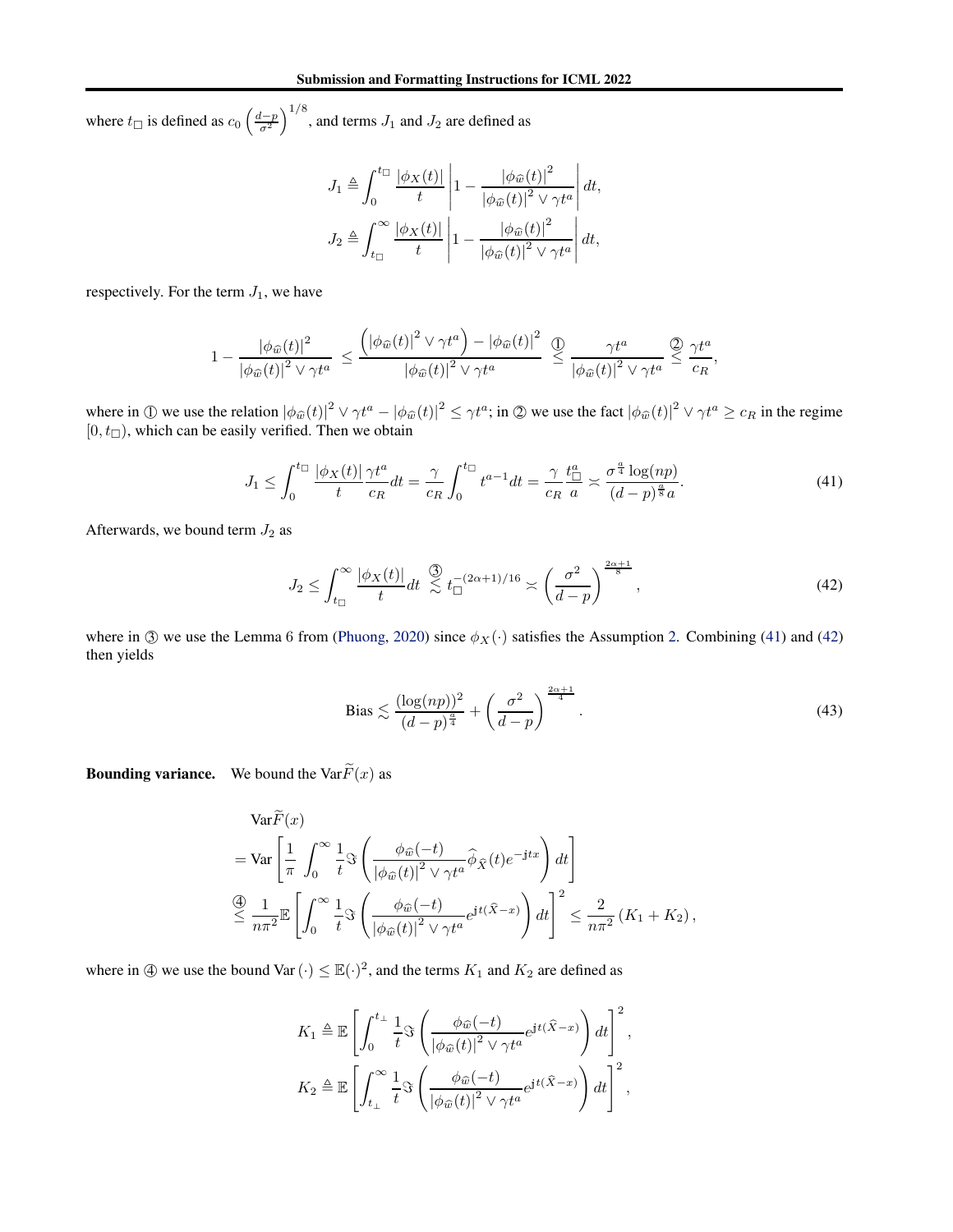and  $t_{\perp}$  is defined as  $(2\gamma)^{-1/a}$ . First, we bound  $K_1$  as

$$
K_{1} = \mathbb{E}\left|\int_{0}^{t_{\perp}} \frac{1}{t} \Im\left(\phi_{\widehat{w}}(-t)e^{jt(\widehat{X}-x)}\left(1+\sum_{k=1}^{\infty}\left(1-\left(|\phi_{\widehat{w}}(t)|^{2} \vee \gamma t^{a}\right)\right)^{k}\right)\right)dt\right|^{2}
$$
  
\n
$$
\lesssim \mathbb{E}\left|\int_{0}^{t_{\perp}} \frac{1}{t} \Im\left(\phi_{\widehat{w}}(-t)e^{jt(\widehat{X}-x)}\right)dt\right|^{2} + \mathbb{E}\left|\int_{0}^{t_{\perp}} \frac{1}{t}\sum_{k=1}^{\infty}\left(1-\left(|\phi_{\widehat{w}}(t)|^{2} \vee \gamma t^{a}\right)\right)^{k}dt\right|^{2}
$$
  
\n
$$
\stackrel{\text{(3)}}{\leq} \mathbb{E}\sup_{\tau>0}\left|\int_{0}^{\tau}\frac{\sin t}{t}dt\right|^{2} + \mathbb{E}\left|\int_{0}^{t_{\perp}} \frac{1}{t}\sum_{k=1}^{\infty}\left(1-|\phi_{\widehat{w}}(t)|^{2}\right)^{k}dt\right|^{2}
$$
  
\n
$$
\leq 3 + \mathbb{E}\left[\int_{0}^{t_{\perp}} \frac{1}{t}\sum_{k=1}^{\infty}\left(\frac{\sigma^{2}t^{2}}{d-p}\right)^{k}\right]^{2}\bigg|_{\infty}^{2} 1,
$$
  
\n(44)

where in  $\circledS$  we use the fact  $|\phi_{\hat{w}}(t)|^2 \vee \delta t^a \geq 1 - \frac{c_1 \sigma^2 t^2}{d-p}$  $\frac{d_1\sigma^2t^2}{d-p}$  for  $t \in (0, t_\perp)$ , and in  $\circledS$  we use  $\sigma^2t_\perp^2 \asymp \sqrt{d-p}(\log(np))^{-\frac{2}{\alpha}} \le$  $\frac{d-p}{2}$ .

Then we expand the term  $K_2$  as a product of two terms reading as

$$
K_{2} = \mathbb{E}\left[\int_{t_{\perp}}^{\infty} \int_{t_{\perp}}^{\infty} \frac{1}{uv} \Im\left(\frac{\phi_{\widehat{w}}(-u)\phi_{\widehat{w}}(-v)e^{j(u+v)(\widehat{X}-x)}}{\left[|\phi_{\widehat{w}}(u)|^{2} \vee \gamma u^{a}\right| \left[|\phi_{\widehat{w}}(v)|^{2} \vee \gamma v^{a}\right]}\right) du dv\right]
$$
  

$$
\leq \mathbb{E}\left[\int_{t_{\perp}}^{\infty} \int_{t_{\perp}}^{\infty} \frac{\phi_{\widehat{w}}(-u)\phi_{\widehat{w}}(-v)}{uv} \cdot \frac{1}{|\phi_{\widehat{w}}(u)|^{2} \vee \gamma u^{a}} \cdot \frac{1}{|\phi_{\widehat{w}}(v)|^{2} \vee \gamma v^{a}} du dv\right]
$$
  

$$
\leq \frac{1}{\gamma^{2}} \mathbb{E}\left[\int_{t_{\perp}}^{\infty} \frac{1}{t^{a+1}} dt\right]^{2} = \frac{1}{a^{2} \gamma^{2} t_{\perp}^{2a}} \asymp 1.
$$
 (45)

Combining [\(44\)](#page-31-0) and [\(45\)](#page-31-1) generates

$$
\text{Var}\tilde{F}(x) \lesssim n^{-1}.\tag{46}
$$

And the proof is completed by combining [\(43\)](#page-30-2) and [\(46\)](#page-31-2).

<span id="page-31-2"></span><span id="page-31-1"></span><span id="page-31-0"></span> $\Box$ 

### 10. Analysis of the Graphical Structure Model

Denote the empirical covariance matrix  $\Sigma_n$  as

$$
\boldsymbol{\Sigma}_n^{\text{non-param}} \triangleq \frac{1}{n} \sum_{s=1}^n \boldsymbol{h}(\mathbf{X}^{(s)}) \boldsymbol{h}(\mathbf{X}^{(s)})^\top - \left(\frac{1}{n} \sum_{s=1}^n \boldsymbol{h}(\mathbf{X}^{(s)})\right) \left(\frac{1}{n} \sum_{s=1}^n \boldsymbol{h}(\mathbf{X}^{(s)})\right)^\top,
$$

where  $h(\cdot)$  denotes the oracle estimator of the transform functions in Def. [1.](#page-3-5) We first analyze the estimation error of the covariance matrix  $\Sigma_n^{\text{non-param}}$  in terms of the infinity norm  $\ell_{\infty}$ .

<span id="page-31-3"></span>Theorem 7. *Under the Assumption [2](#page-5-1) and Assumption [3,](#page-5-2) we have*

$$
\left\| \mathbf{\Sigma}_n^{\text{non-param}} - \widehat{\mathbf{\Sigma}}_n^{\text{non-param}} \right\|_\infty \lesssim \sqrt{\log n \vee \log(d-p)} \left( \frac{\sqrt{\log n}}{n^{1/4}} \vee \frac{\sqrt{\log(d-p)}}{(d-p)^{\beta/4}} \right),
$$

*with probability exceeding*  $1-o(1)$ *, where*  $\delta_{n,d,p}$  *is set as* [\(15\)](#page-5-3)*,*  $\beta$  *is defined as*  $\frac{1}{2} \wedge \frac{a}{4} \wedge \frac{2\alpha+1}{4}$ *, and*  $\widehat{\Sigma}_n^{\text{param}}$  $\int_{n}^{\frac{1}{2}}$  *is defined in* [\(9\)](#page-4-4).

The proof largely follows [\(Liu et al.,](#page-8-3) [2009\)](#page-8-3). However, we cannot directly access the samples  $\{X^{(s)}\}$  $1 \leq s \leq n$  and have to use the perturbed samples  $\{\hat{\mathbf{X}}^{(s)}\}_{1\leq s\leq n}$  instead. This will lead to additional errors in estimating the covariance matrix and how to bound these errors constitutes the technical bottleneck.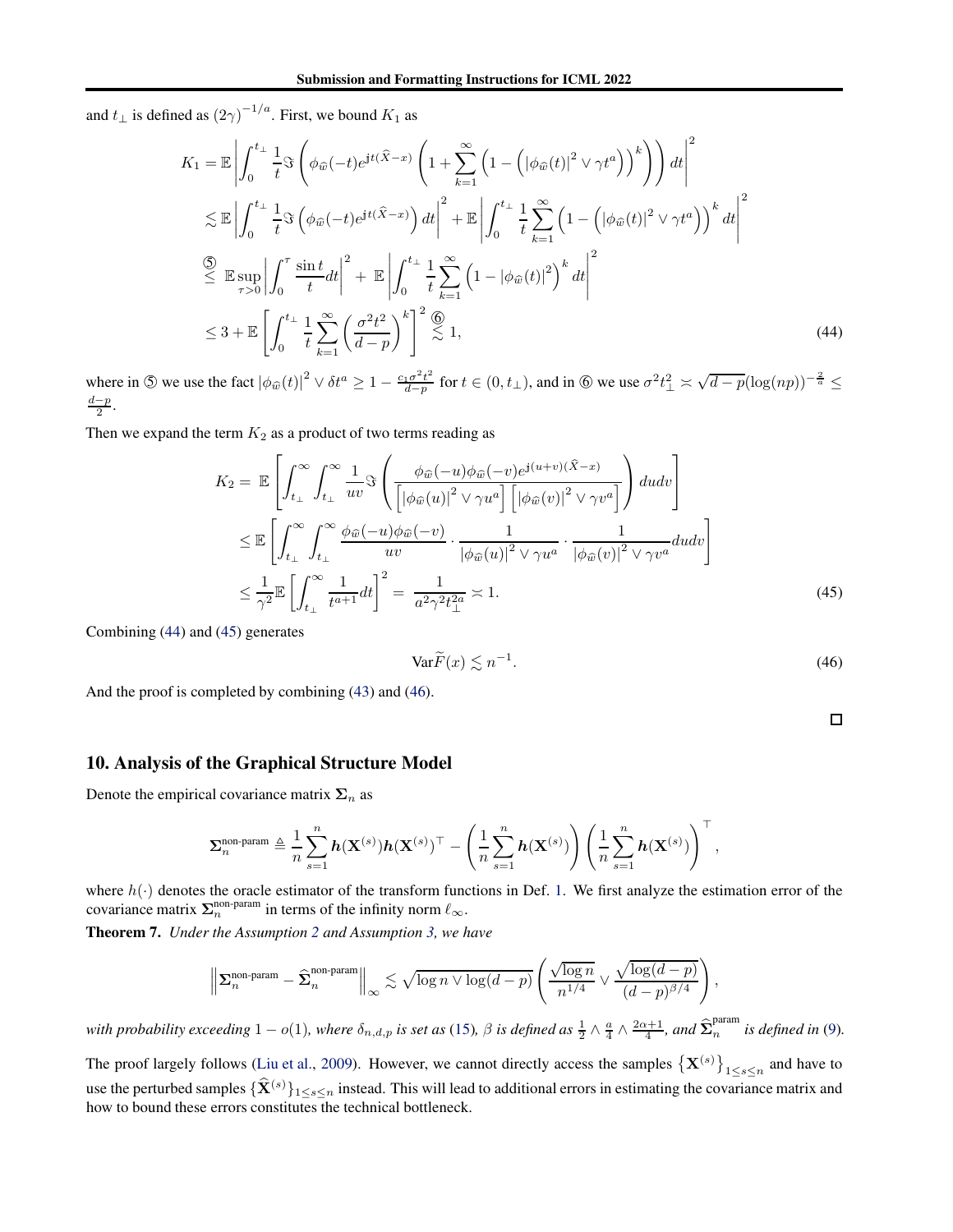#### 10.1. Notations

We assume that the correct estimation of  $m_i = 0$  and  $v_i = 1$  w.l.o.g. Let  $h_i(x) = \Phi^{-1}(F_i(x))$ , where  $(\cdot)^{-1}$  denotes the inverse of the function. For the conciseness of the notation, we define  $\hat{\varphi}_i^{(s)}$ ,  $\tilde{\varphi}_i^{(s)}$ , and  $\varphi_i^{(s)}$  as

$$
\widehat{\varphi}_i^{(s)} = \widehat{h}_i(\widehat{X}_i^{(s)});
$$
  
\n
$$
\widetilde{\varphi}_i^{(s)} = \widehat{h}_i(X_i^{(s)});
$$
  
\n
$$
\varphi_i^{(s)} = h_i(X_i^{(s)}).
$$

The  $(i, j)$ th entries of the corresponding covariance matrices  $\hat{\Sigma}_n^{\text{non-param}}$ ,  $\tilde{\Sigma}_n^{\text{non-param}}$ ,  $\Sigma_n^{\text{non-param}}$  are written as

<span id="page-32-0"></span>
$$
\label{eq:2} \begin{aligned} \left(\widehat{\pmb{\Sigma}}^{\text{non-param}}_{n}\right)_{i,j} &= \frac{1}{n}\sum_{s=1}^{n}\widehat{\varphi}_{i}^{(s)}\widehat{\varphi}_{j}^{(s)} - \widehat{\mu}_{i}\widehat{\mu}_{j};\\ \left(\widetilde{\pmb{\Sigma}}^{\text{non-param}}_{n}\right)_{i,j} &= \frac{1}{n}\sum_{s=1}^{n}\widetilde{\varphi}_{i}^{(s)}\widetilde{\varphi}_{j}^{(s)} - \widetilde{\mu}_{i}\widetilde{\mu}_{j};\\ \left(\pmb{\Sigma}^{\text{non-param}}_{n}\right)_{i,j} &= \frac{1}{n}\sum_{s=1}^{n}\varphi_{i}^{(s)}\varphi_{j}^{(s)} - \mu_{i}\mu_{j}. \end{aligned}
$$

Moreover, we define two regions  $\mathcal{R}_E$  and  $\mathcal{R}_M$  as

$$
\mathcal{R}_E \triangleq \left[ -c_U \sqrt{\log(n \vee (d-p))}, -c_L \sqrt{\log n \vee \log(d-p)} \right) \bigcup \left( c_L \sqrt{\log(n \vee (d-p))}, c_U \sqrt{\log n \vee \log(d-p)} \right];
$$
\n
$$
\mathcal{R}_M \triangleq \left[ -c_L \sqrt{\log(n \vee (d-p))}, c_L \sqrt{\log(n \vee (d-p))} \right].
$$
\n(47)

### 10.2. Proof of Thm. [7](#page-31-3)

*Proof.* We bound the deviation between  $\Sigma_n^{\text{non-param}}$  and  $\widehat{\Sigma}_n^{\text{non-param}}$  $\frac{n}{n}$  as

$$
\left\|\Sigma_n^{\mathrm{non-param}}-\hat{\Sigma}_n^{\mathrm{non-param}}\right\|_\infty\leq\underbrace{\left\|\Sigma_n^{\mathrm{non-param}}-\tilde{\Sigma}_n^{\mathrm{non-param}}\right\|_\infty}_{\triangleq T_1}+\underbrace{\left\|\tilde{\Sigma}_n^{\mathrm{non-param}}-\hat{\Sigma}_n^{\mathrm{non-param}}\right\|_\infty}_{\triangleq T_2}.
$$

**Step I.** For the first term  $T_1$ , we invoke the triangle inequality and have

$$
\left\| \widetilde{\boldsymbol{\Sigma}}^{\text{non-param}} - \boldsymbol{\Sigma}^{\natural} \right\|_{\infty} \leq \max_{i,j} \frac{1}{n} \left| \sum_{s=1}^{n} \widetilde{\varphi}_{i}^{(s)} \widetilde{\varphi}_{j}^{(s)} - \varphi_{i}^{(s)} \varphi_{j}^{(s)} \right| + \left\| \mu_{i} \mu_{j} - \widetilde{\mu}_{i} \widetilde{\mu}_{j} \right\|_{\infty}.
$$

Following a similar strategy that is used in [\(Liu et al.](#page-8-3), [2009\)](#page-8-3), we focus on the first term as the second term is of higher order.

We bound the value of  $\max_{i,j} n^{-1} \left| \sum_{s=1}^n \widetilde{\varphi}_i^{(s)} \widetilde{\varphi}_j^{(s)} - \varphi_i^{(s)} \varphi_j^{(s)} \right|$    as

$$
\mathbb{P}\left(\max_{i,j} n^{-1} \left| \sum_{s=1}^n \widetilde{\varphi}_i^{(s)} \widetilde{\varphi}_j^{(s)} - \varphi_i^{(s)} \varphi_j^{(s)} \right| \geq \vartheta \right)
$$
\n
$$
\leq p^2 \mathbb{E}\left[\left(n^{-1} \left| \sum_{s=1}^n \widetilde{\varphi}_i^{(s)} \widetilde{\varphi}_j^{(s)} - \varphi_i^{(s)} \varphi_j^{(s)} \right| \geq \vartheta \right) \mathbb{1}\left(\varphi_i^{(s)} \in \mathcal{R}_E \bigcup \mathcal{R}_M, \forall 1 \leq s \leq n, 1 \leq i \leq p\right) \right]
$$
\n
$$
+ np \mathbb{E}\mathbb{1}\left(\varphi_i^{(s)} \notin \mathcal{R}_E \bigcap \mathcal{R}_M, \exists 1 \leq s \leq n, 1 \leq i \leq p\right).
$$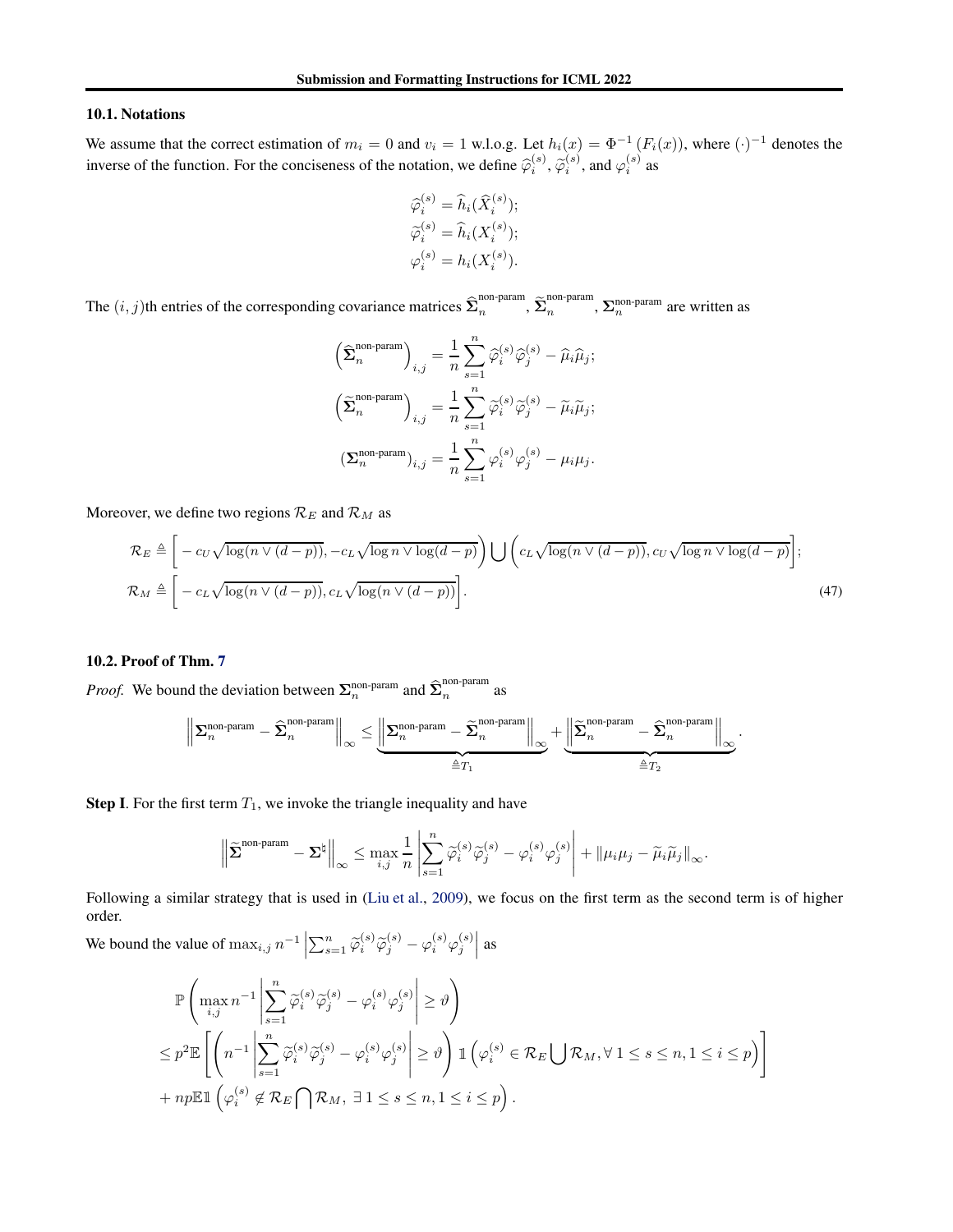Following a classical procedure as in [\(Boucheron et al.,](#page-8-22) [2013\)](#page-8-22), we can show the second probability  $\mathbb{E} \mathbb{1}$   $\left( \varphi_i^{(s)} \right)$  $_{i}^{\left( s\right) }\not\in\mathcal{R}_{E}\bigcap\mathcal{R}_{M}$ is no greater than  $e^{-c_0(n\wedge (d-p))}$ . For the conciseness of notation, we define the deviation  $\delta_{i,j}^{(s)}$  as

$$
\delta_{i,j}^{(s)} = \tilde{\varphi}_i^{(s)} \tilde{\varphi}_j^{(s)} - \varphi_i^{(s)} \varphi_j^{(s)}.
$$

Then the summary  $n^{-1} \left( \sum_{s=1}^n \widetilde{\varphi}_i^{(s)} \widetilde{\varphi}_j^{(s)} - \varphi_i^{(s)} \varphi_j^{(s)} \right) \mathbb{1} \left( \varphi_i^{(s)} \in \mathcal{R}_E \bigcup \mathcal{R}_M, \forall 1 \le s \le n, 1 \le i \le p \right)$  can be decomposed as

$$
\frac{1}{n} \sum_{s=1}^{n} \delta_{i,j}^{(s)} = \underbrace{\frac{1}{n} \sum_{s=1}^{n} \delta_{i,j}^{(s)} \mathbb{1}[C_1^{(s)}(i,j)]}_{\text{if } T_{1,1}} + \underbrace{\frac{1}{n} \sum_{s=1}^{n} \delta_{i,j}^{(s)} \mathbb{1}[C_2^{(s)}(i,j)]}_{\text{if } T_{1,2}} + \underbrace{\frac{2}{n} \sum_{s=1}^{n} \delta_{i,j}^{(s)} \mathbb{1}[C_3^{(s)}(i,j)]}_{\text{if } T_{1,3}},
$$

where the events  $\mathcal{C}_1^{(s)}(i,j), \mathcal{C}_2^{(s)}(i,j)$ , and  $\mathcal{C}_3^{(s)}(i,j)$  are defined as

<span id="page-33-0"></span>
$$
\mathcal{C}_{1}^{(s)}(i,j) \triangleq \left\{ \varphi_{i}^{(s)} \in \mathcal{R}_{E}, \varphi_{j}^{(s)} \in \mathcal{R}_{E} \right\};
$$
  

$$
\mathcal{C}_{2}^{(s)}(i,j) \triangleq \left\{ \varphi_{i}^{(s)} \in \mathcal{R}_{M}, \varphi_{j}^{(s)} \in \mathcal{R}_{M} \right\};
$$
  

$$
\mathcal{C}_{3}^{(s)}(i,j) \triangleq \left\{ \varphi_{i}^{(s)} \in \mathcal{R}_{E}, \varphi_{j}^{(s)} \in \mathcal{R}_{M} \right\},
$$

respectively, where the definitions of  $\mathcal{R}_E$  and  $\mathcal{R}_M$  can be found in [\(47\)](#page-32-0).

In the following, we will separately bound the three terms and show  $n^{-1}\left|\sum_{s=1}^{n} \delta_{i,j}^{(s)}\right|$  $\vert \lesssim \vartheta \triangleq \vartheta_1 \vee \vartheta_2$ , where the quantities  $\vartheta_1$  and  $\vartheta_2$  are defined in [\(48\)](#page-33-0) and [\(50\)](#page-34-0), respectively. The analysis of the first term  $T_{1,1}$  and second term  $T_{1,2}$  is deferred to Lemma [25](#page-33-1) and Lemma [26,](#page-34-1) respectively; while that of the third term  $T_{1,3}$  is omitted due to their similarities of Lemma 25 and Lemma [26.](#page-34-1)

**Step II**. The second term  $T_2$  is upper-bounded in Lemma [27.](#page-36-0) The analysis is in the same spirit as the above procedure but requires some modifications.  $\Box$ 

<span id="page-33-1"></span>Lemma 25. *We have*

$$
\frac{1}{n} \left| \sum_{s=1}^{n} \delta_{i,j}^{(s)} \mathbb{1}[\mathcal{C}_1^{(s)}(i,j)] \right| \le 2c_0 \left[ n^{-c_1} \vee (d-p)^{-c_1} \right] \left( \log n \vee \log(d-p) \right)^{\frac{3}{2}} \triangleq \vartheta_1,
$$
\n(48)

with probability exceeding  $1-c_2n^{-c_3}\wedge(d-p)^{-c_4}-c_5n^{-c_6}$ , where the parameters  $c_i$  are some fixed constant,  $0\leq i\leq 6$ .

*Proof.* Invoking the union bound, we obtain

$$
\mathbb{P}\left(\frac{1}{n}\left|\sum_{s=1}^n \delta_{i,j}^{(s)} \mathbb{I}[\mathcal{C}_1^{(s)}(i,j)]\right| \gtrsim 2c_0 \left[n^{-c_1} \vee (d-p)^{-c_1}\right] \left(\log n \vee \log(d-p)\right)^{\frac{3}{2}}\right)
$$
  

$$
\leq \underbrace{\mathbb{E} \mathbb{I} \left(\max_s \left|\delta_{i,j}^{(s)}\right| \gtrsim (\log n \vee \log(d-p))\right) \mathbb{I}[\mathcal{C}_1^{(s)}(i,j)]}_{P_1} + \underbrace{\mathbb{P} \left(\frac{1}{n}\sum_{s=1}^n \mathbb{I}[\mathcal{C}_1^{(s)}(i,j)] \geq \vartheta\right)}_{P_2},
$$

where  $\vartheta$  is defined as

<span id="page-33-2"></span>
$$
\vartheta = 2c_0 \left[ n^{-c_1} \vee (d-p)^{-c_1} \right] \sqrt{\log n \vee \log(d-p)},\tag{49}
$$

and in  $\mathbb D$  we use the union bound.

With the relation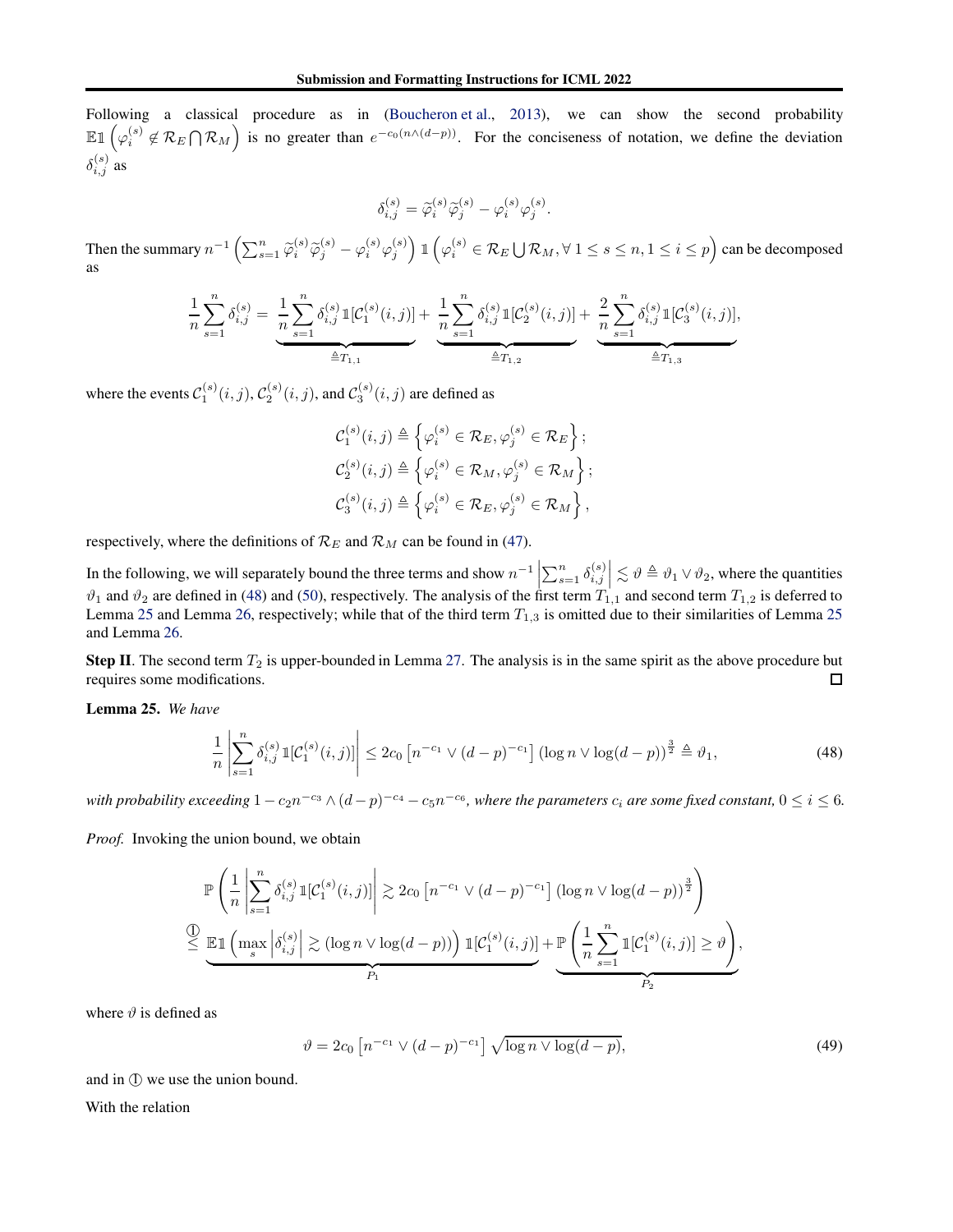$$
\left|\delta_{i,j}^{(s)}\right| \leq \left| \left(\widetilde{\varphi}_i^{(s)} - \varphi_i^{(s)}\right) \left(\widetilde{\varphi}_j^{(s)} - \varphi_j^{(s)}\right) \right| + \left|\varphi_i^{(s)}\left(\widetilde{\varphi}_j^{(s)} - \varphi_j^{(s)}\right) \right| + \left|\varphi_j^{(s)}\left(\widetilde{\varphi}_i^{(s)} - \varphi_i^{(s)}\right) \right|,
$$

we can upper bound the probability  $P_1$  as

$$
P_1 \le np \mathbb{E} \mathbb{1}\left(\varphi_i^{(s)} \le c_U \sqrt{\log p \vee \log(d-p)} \mathbb{1}[C_1^{(s)}(i,j)], \ \widetilde{\varphi}_i^{(s)} \lesssim c_U \sqrt{\log n \vee \log(d-p)}\right) \stackrel{\textcircled{2}}{\lesssim} n^{-c} \wedge (d-p)^{-c},
$$

where  $\oslash$  is due to Lemma [28.](#page-37-0)

While for probability  $P_2$ , we have

$$
\mathbb{P}\left(\sum_{s=1}^{n} \mathbb{1}[\mathcal{C}_{1}^{(s)}(i,j)] \geq n\vartheta\right) \leq \mathbb{P}\left(\frac{1}{n}\sum_{s=1}^{n} \mathbb{1}[\varphi_{i}^{(s)} \in \mathcal{R}_{E}] \geq \vartheta\right)
$$
\n
$$
= \mathbb{P}\left(\frac{1}{n}\sum_{s=1}^{n} \left[\mathbb{1}[\varphi_{i}^{(s)} \in \mathcal{R}_{E}] - \mathbb{E}\mathbb{1}\left(\varphi_{i}^{(s)} \in \mathcal{R}_{E}\right)\right] \geq \vartheta - \frac{1}{n}\left[\sum_{s=1}^{n} \mathbb{E}\mathbb{1}\left(\varphi_{i}^{(s)} \in \mathcal{R}_{E}\right)\right]\right)
$$
\n
$$
\stackrel{\text{(3)}}{\leq} \exp\left(-\frac{n}{2}\left[\vartheta - \mathbb{P}\left(\varphi_{i}^{(s)} \in \mathcal{R}_{E}\right)\right]^{2}\right),
$$

where in  $\circled{3}$  we use the Hoeffding's inequality (cf. Thm. 2.8 in [\(Boucheron et al.,](#page-8-22) [2013\)](#page-8-22)). Notice that the probability  $\mathbb{P}\left(\varphi^{(s)}_i \in \mathcal{R}_E\right)$  $\sum_{n=1}^{\infty}$  can be bounded as

$$
\mathbb{P}\left(\varphi_i^{(s)} \in \mathcal{R}_E\right) = \frac{2}{\sqrt{2\pi}} \int_{c_L \sqrt{\log n \vee \log(d-p)}}^{c_U \sqrt{\log n \vee \log(d-p)}} e^{-t^2/2} dt \lesssim \sqrt{\frac{2}{\pi}} e^{-\frac{c_L}{2}(\log n \vee \log(d-p))} \sqrt{\log n \vee \log(d-p)}
$$
  

$$
\leq c_0 \left[ n^{-c_1} \vee (d-p)^{-c_1} \right] \sqrt{\log n \vee \log(d-p)},
$$

where  $0 < c_1 < 1/2$  is some fixed positive constant. Recalling the value of  $\vartheta$  in [\(49\)](#page-33-2), we have

$$
\mathbb{P}\left(\sum_{s=1}^n \mathbb{1}[\mathcal{C}_1^{(s)}(i,j)] \ge n\vartheta\right) \le \exp\left(-c_0 n^{1-2c_1} \log n\right) \ll n^{-c},
$$

and complete the proof.

<span id="page-34-1"></span>Lemma 26. *We have*

$$
\frac{1}{n} \left| \sum_{s=1}^{n} \delta_{i,j}^{(s)} \mathbb{1} \left( C_2^{(s)}(i,j) \right) \right| \lesssim \frac{\sqrt{\log n}}{n^{1/4}} \vee \frac{\sqrt{\log(d-p)}}{(d-p)^{\beta/4}} \triangleq \vartheta_2,
$$
\n(50)

with probability exceeding the probability  $1-p^2\exp\left(-\frac{c_0\sqrt{n}}{\log^2 n}-\frac{c_1n\log^4(np)}{\log(d-p)(d-p)^i}\right)$  $log(d-p)(d-p)^{\beta/2}$  $\Big) - p^2 n^{-c_3} - 2p^3 e^{-c_4 p} - 4n^{-c_5} p^{-c_6},$ *where*  $\beta$  *is defined as*  $\frac{1}{2} \wedge \frac{a}{4} \wedge \frac{2\alpha+1}{4}$ *.* 

*Proof.* For each term  $\delta_{i,j}^{(s)}$ , we can decompose it as

$$
\delta_{i,j}^{(s)} = \left(\widetilde{\varphi}_i^{(s)} - \varphi_i^{(s)}\right) \left(\widetilde{\varphi}_j^{(s)} - \varphi_j^{(s)}\right) + \varphi_i^{(s)} \left(\widetilde{\varphi}_j^{(s)} - \varphi_j^{(s)}\right) + \varphi_j^{(s)} \left(\widetilde{\varphi}_i^{(s)} - \varphi_i^{(s)}\right).
$$

Then we can decompose the summary as

$$
\frac{1}{n} \left| \sum_{s=1}^{n} \delta_{i,j}^{(s)} \mathbb{1} \left( C_2^{(s)}(i,j) \right) \right| \leq \frac{1}{n} \sum_{s=1}^{n} \left| \left( \hat{\varphi}_i^{(s)} - \tilde{\varphi}_i^{(s)} \right) \left( \hat{\varphi}_j^{(s)} - \tilde{\varphi}_j^{(s)} \right) \mathbb{1} \left( C_2^{(s)}(i,j) \right) \right|
$$

$$
+ \frac{1}{n} \sum_{s=1}^{n} \left| \hat{\varphi}_i^{(s)} \left( \hat{\varphi}_j^{(s)} - \tilde{\varphi}_j^{(s)} \right) \mathbb{1} \left( C_2^{(s)}(i,j) \right) \right|
$$

$$
+ \frac{1}{n} \sum_{s=1}^{n} \left| \hat{\varphi}_j^{(s)} \left( \hat{\varphi}_i^{(s)} - \tilde{\varphi}_i^{(s)} \right) \mathbb{1} \left( C_2^{(s)}(i,j) \right) \right|.
$$

<span id="page-34-0"></span> $\Box$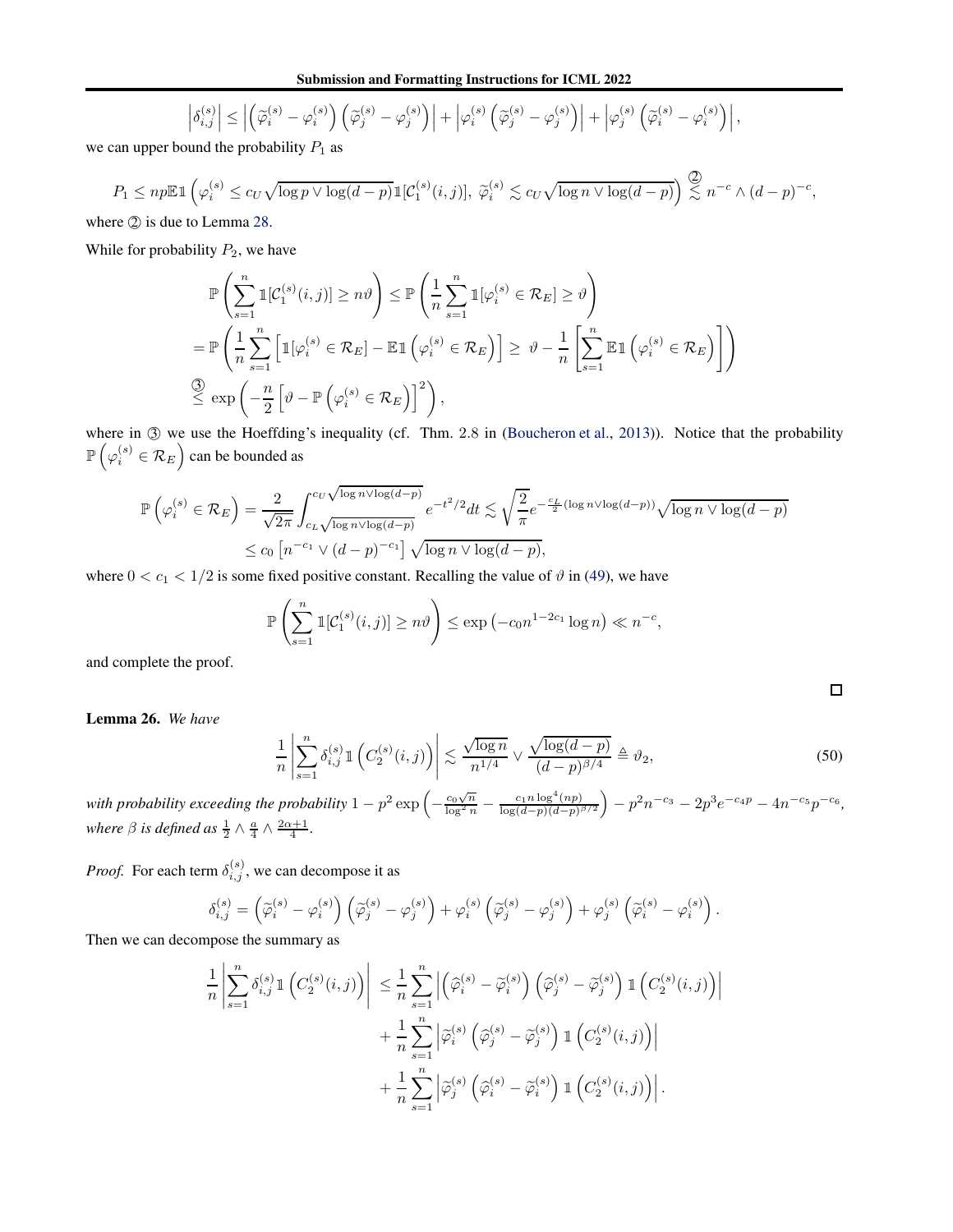Our next goal is to investigate the behavior of  $\sup_i \left| \widetilde{\varphi}_i^{(s)} - \widehat{\varphi}_i^{(s)} \right|$  $\left[ \mathbbm{1}\left[C_2^{(s)}(i,j)\right].$  Define the an event  $\mathcal{E}_F(\cdot)$  as

$$
\mathcal{E}_F(i) = \left\{ \delta_{n,d,p} \leq \widehat{F}_i \leq 1 - \delta_{n,d,p} \right\}, \ \ 1 \leq i \leq n.
$$

We have

$$
\mathbb{P}\left(\frac{1}{n}\left|\sum_{s=1}^n \delta_{i,j}^{(s)}\mathbbm{1}\left(C_2^{(s)}(i,j)\right)\right| \geq \vartheta_2\right) \leq \mathbb{P}\left(\sup_i \left|\tilde{\varphi}_i^{(s)} - \hat{\varphi}_i^{(s)}\right|\mathbbm{1}\left[C_2^{(s)}(i,j)\right] \geq \vartheta_2\right)
$$
  

$$
\leq p^2 \underbrace{\mathbb{E}\mathbb{1}\left(\mathbbm{1}\left(C_2^{(s)}(i,j)\right)\overline{\mathcal{E}}_F(i)\right)}_{T_1} + p^2 \underbrace{\mathbb{E}\mathbb{1}\left(\left(\left|\tilde{\varphi}_i^{(s)} - \hat{\varphi}_i^{(s)}\right|\mathbbm{1}\left(C_2^{(s)}(i,j)\right) \geq \vartheta_2\right)\bigcup \mathcal{E}_F(i)\right)}_{T_2}.
$$

Easily we can verify that  $\delta_{n,d,p}$  satisfy the relation

$$
2\delta_{n,d,p} \le 1 - \Phi\left(c_L \sqrt{\log n \vee \log(d-p)}\right) - \sqrt{\varepsilon_x},
$$

where  $\varepsilon_x$  is defined in [\(13\)](#page-5-5). Invoking Lemma [29,](#page-37-1) we can bound term  $T_1$  as

$$
T_1 \le 2 \exp\left(-2n\left(1 - \delta_{n,d,p} - \Phi\left(c_L\sqrt{\log n \vee \log(d-p)}\right) - \sqrt{\varepsilon_x}\right)^2\right) \le 2 \exp(-2n\delta_{n,d,p}^2)
$$
  

$$
\lesssim 2 \exp\left(-\frac{c_0\sqrt{n}}{\log^2 n} - \frac{c_1n\log^4(np)}{\log(d-p)(d-p)^{\beta/2}}\right).
$$

Conditional on event  $\mathcal{E}_F(i)$ , we study the term  $T_1$  by investigating the difference  $\widetilde{\varphi}_i^{(s)} - \widehat{\varphi}_i^{(s)}$ . We assume  $\widehat{F}_i^{\text{tr}}(X_i^{(s)}) \ge$  $F_i(X_i^{(s)})$  w.l.o.g. According to the mean value theorem, we have

$$
\widetilde{\varphi}_i^{(s)} - \varphi_i^{(s)} = \Phi^{-1}\left(\widehat{F}_i^{\text{tr}}(X_i^{(s)})\right) - \Phi^{-1}\left(F_i(X_i^{(s)})\right) = (\Phi^{-1})^{'}(\xi)\left|\widehat{F}_i^{\text{tr}}(X_i^{(s)}) - F_i(X_i^{(s)})\right|,
$$

where  $\xi$  is some point such that  $F_i(X_i^{(s)})$  $\widehat{F}_i^{(s)}$ )  $\leq \xi \leq \widehat{F}_i^{\text{tr}}(X_i^{(s)})$  $\mathcal{L}_{i}^{(s)}$ ). Due to the fact that  $X_{i}^{(s)} \in \mathcal{R}_{M}$  and conditional on event  $\mathcal{E}_F(i)$ , we conclude  $\delta_n \leq \xi \leq 1 - \delta_n$  and hence

$$
\left| \left( \Phi^{-1}(\xi) \right)' \right| \le \left| \left( \Phi^{-1} (1 - \delta_{n,d,p}) \right)' \right| \vee \left| \left( \Phi^{-1} (\delta_{n,d,p}) \right)' \right| = \left| \left( \Phi^{-1} (1 - \delta_{n,d,p}) \right)' \right|
$$

$$
= \frac{1}{\phi(\Phi^{-1} (1 - \delta_{n,d,p}))} \le \exp \left[ \frac{1}{2} \left( \Phi^{-1} (1 - \delta_{n,d,p}) \right)^2 \right] \stackrel{\text{(1)}}{\le} \frac{1}{\delta_{n,d,p}},
$$

where ① is due to Lemma [31](#page-42-2) and the fact that  $\delta_{n,d,p} \to 0$ . Set  $\vartheta_2$  such that

$$
\vartheta_2 \delta_{n,d,p} \ge (\log n) \varepsilon_x + \frac{c_0}{\sqrt{n}} + c_1 \sqrt{\varepsilon_x},
$$

where  $\varepsilon_x$  is defined in [\(13\)](#page-5-5). We invoke Thm. [4](#page-5-0) and conclude

$$
T_1 \le \mathbb{P}\left(\left|\widehat{F}_i^{\text{tr}}(X_i^{(s)}) - F_i(X_i^{(s)})\right| \ge \delta_{n,d,p}\vartheta_2\right) \le n^{-c_3} + 2pe^{-c_4p} + 4n^{-c_5}p^{-c_6}.
$$

Recalling the definition of  $\delta_{n,d,p}$  in [\(15\)](#page-5-3), we conclude  $\vartheta_2$  to be approximately

$$
\vartheta_2 \asymp \frac{\sqrt{\log n}}{n^{1/4}} \vee \frac{\sqrt{\log(d-p)}}{(d-p)^{\beta/4}},
$$

where  $\beta$  is defined as  $\frac{1}{2} \wedge \frac{a}{4} \wedge \frac{2\alpha+1}{4}$ .

 $\Box$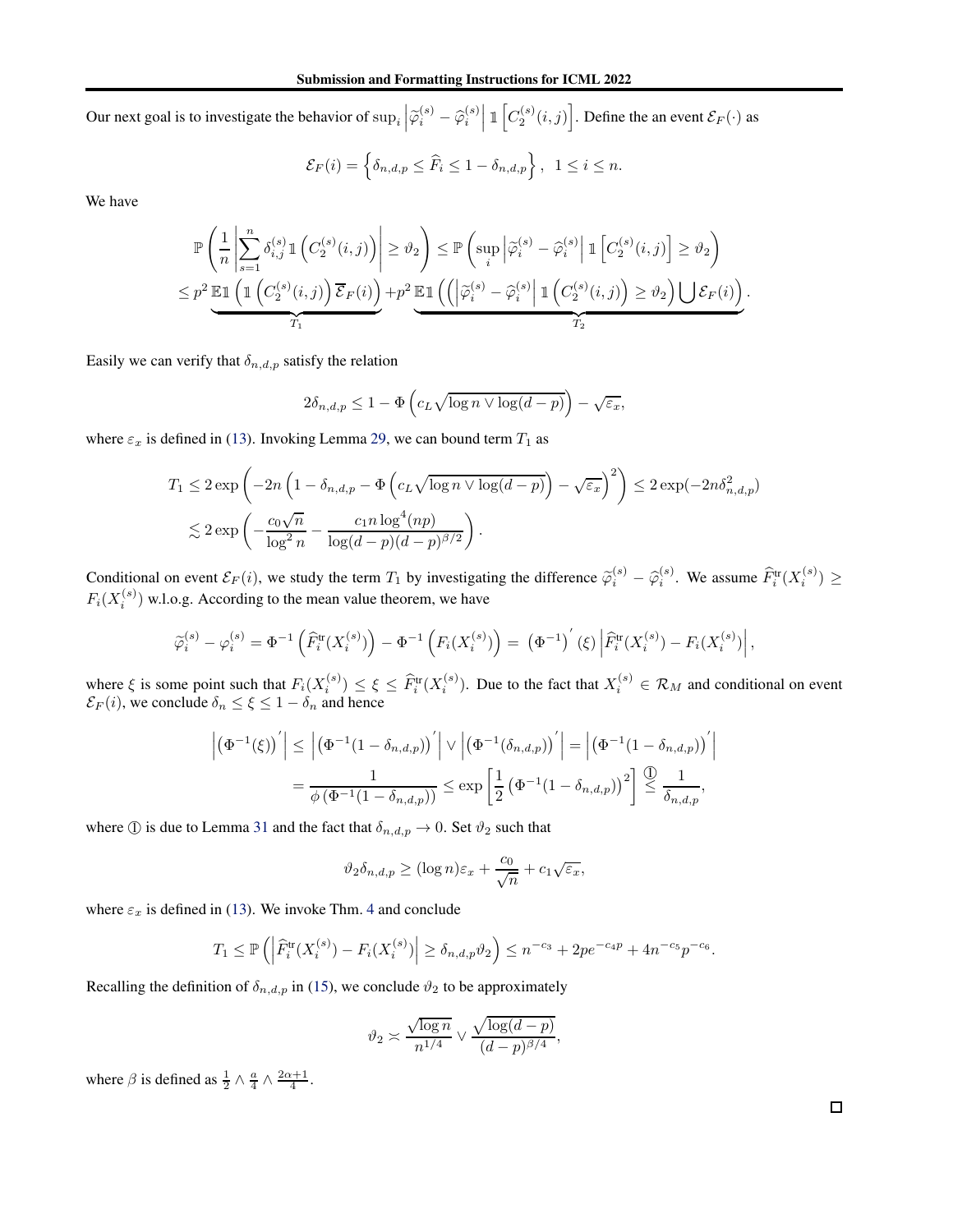<span id="page-36-0"></span>Lemma 27. *Under the Assumption [3,](#page-5-2) we have*

$$
\left\| \widehat{\Sigma}_n^{\text{non-param}} - \widetilde{\Sigma}_n^{\text{non-param}} \right\|_{\infty} \lesssim \sqrt{\log n \vee \log(d-p)} \left( \frac{\sqrt{\log n}}{n^{1/4}} \vee \frac{\sqrt{\log(d-p)}}{(d-p)^{\beta/4}} \right) + \frac{L\sigma(\log n \vee \log(d-p))}{c_0 \log^2(np)(d-p)^{1/4}} \triangleq \vartheta_3,
$$
\n(51)

*with probability exceeding*  $1 - e^{-c_0(n \wedge (d-p))} - e^{-c_1 n}$ .

*Proof.* The proof conditions on the event

$$
\left|\widetilde{\varphi}_i^{(s)}\right| \lesssim c_U \sqrt{\log n \vee \log(d-p)},
$$

holds for all s and i with probability exceeding  $1 - e^{-c_0(n \wedge (d-p))}$ .

Following the same argument as in Thm. [7,](#page-31-3) our analysis focus on the error  $n^{-1} \sum_{s=1}^{n} (\hat{\varphi}_i^{(s)} \hat{\varphi}_j^{(s)} - \varphi_i^{(s)} \varphi_j^{(s)})$ . Adopting the decomposition such that

$$
\widehat{\varphi}_i^{(s)} \widehat{\varphi}_j^{(s)} - \widetilde{\varphi}_i^{(s)} \widetilde{\varphi}_j^{(s)} = \widetilde{\varphi}_i^{(s)} \left( \widehat{\varphi}_j^{(s)} - \widetilde{\varphi}_j^{(s)} \right) + \widetilde{\varphi}_j^{(s)} \left( \widehat{\varphi}_i^{(s)} - \widetilde{\varphi}_i^{(s)} \right) + \left( \widehat{\varphi}_i^{(s)} - \widetilde{\varphi}_i^{(s)} \right) \left( \widehat{\varphi}_j^{(s)} - \widetilde{\varphi}_j^{(s)} \right),
$$

we have

$$
\frac{1}{n} \sum_{s=1}^{n} \left( \widehat{\varphi}_i^{(s)} \widehat{\varphi}_j^{(s)} - \varphi_i^{(s)} \varphi_j^{(s)} \right) = \underbrace{\frac{1}{n} \sum_{s=1}^{n} \widetilde{\varphi}_i^{(s)} \left( \widehat{\varphi}_j^{(s)} - \widetilde{\varphi}_j^{(s)} \right)}_{T_1} + \underbrace{\frac{1}{n} \sum_{s=1}^{n} \widetilde{\varphi}_i^{(s)} \left( \widehat{\varphi}_i^{(s)} - \widetilde{\varphi}_j^{(s)} \right)}_{T_2} + \underbrace{\frac{1}{n} \sum_{s=1}^{n} \left( \widehat{\varphi}_i^{(s)} - \widetilde{\varphi}_i^{(s)} \right) \left( \widehat{\varphi}_j^{(s)} - \widetilde{\varphi}_j^{(s)} \right)}_{T_3}.
$$

We only need to analyze the behavior of the terms  $T_1$  and  $T_2$ , since the term  $T_3$  is of higher order. Conditional on the event discussed in Thm. [4,](#page-5-0) we have

$$
\left| \hat{\varphi}_i^{(s)} - \tilde{\varphi}_i^{(s)} \right| = \left| \left( \Phi^{-1}(\xi) \right)' \right| \left| \hat{F}^{\text{tr}}(\hat{X}_i^{(s)}) - \hat{F}^{\text{tr}}(X_i^{(s)}) \right| \le \frac{1}{\delta_{n,d,p}} \left| \hat{F}^{\text{tr}}(\hat{X}_i^{(s)}) - \hat{F}^{\text{tr}}(X_i^{(s)}) \right|
$$
  

$$
\le \frac{1}{\delta_{n,d,p}} \left[ \left| \hat{F}^{\text{tr}}(\hat{X}_i^{(s)}) - F(\hat{X}_i^{(s)}) \right| + \left| F(\hat{X}_i^{(s)}) - F(X_i^{(s)}) \right| + \left| F(X_i^{(s)}) - \hat{F}^{\text{tr}}(X_i^{(s)}) \right| \right]
$$
  

$$
\stackrel{\text{(1)}{\le} \frac{2}{\delta_{n,d,p}} \left[ \left( \log n \right) \varepsilon_x + \frac{c_0}{\sqrt{n}} + c_1 \sqrt{\varepsilon_x} \right] + \frac{L \left| \hat{w}_i^{(s)} \right|}{\delta_{n,d,p}},
$$

where  $\Phi$  is because of the Lipschitz property in Assumption [3.](#page-5-2) Then we obtain

$$
T_1 \lesssim \underbrace{\frac{2\sqrt{\log n \vee \log(d-p)}}{\delta_{n,d,p}} \left[ (\log n)\varepsilon_x + \frac{c_0}{\sqrt{n}} + c_1 \sqrt{\varepsilon_x} \right]}_{T_{1,1}} + \underbrace{\frac{L\sqrt{\log n \vee \log(d-p)}}{n\delta_{n,d,p}} \sum_{s=1}^n |\widehat{w}_i^{(s)}|}_{T_{1,2}} \right]}_{T_{1,2}} \lesssim 2\sqrt{\log n \vee \log(d-p)} \left( \frac{\sqrt{\log n}}{n^{1/4}} \vee \frac{\sqrt{\log(d-p)}}{(d-p)^{\beta/4}} \right) + \frac{L\sqrt{\log n \vee \log(d-p)}}{\delta_{n,d,p}} \sqrt{\frac{\sum_{s=1}^n |\widehat{w}_i^{(s)}|^2}{n}},
$$

where in  $\oslash$  we plug in the definition of  $\varepsilon_x$  in [\(13\)](#page-5-5), that is,

$$
T_{1,1} \approx 2\sqrt{\log n \vee \log(d-p)} \left( \frac{\sqrt{\log n}}{n^{1/4}} \vee \frac{\sqrt{\log(d-p)}}{(d-p)^{\beta/4}} \right).
$$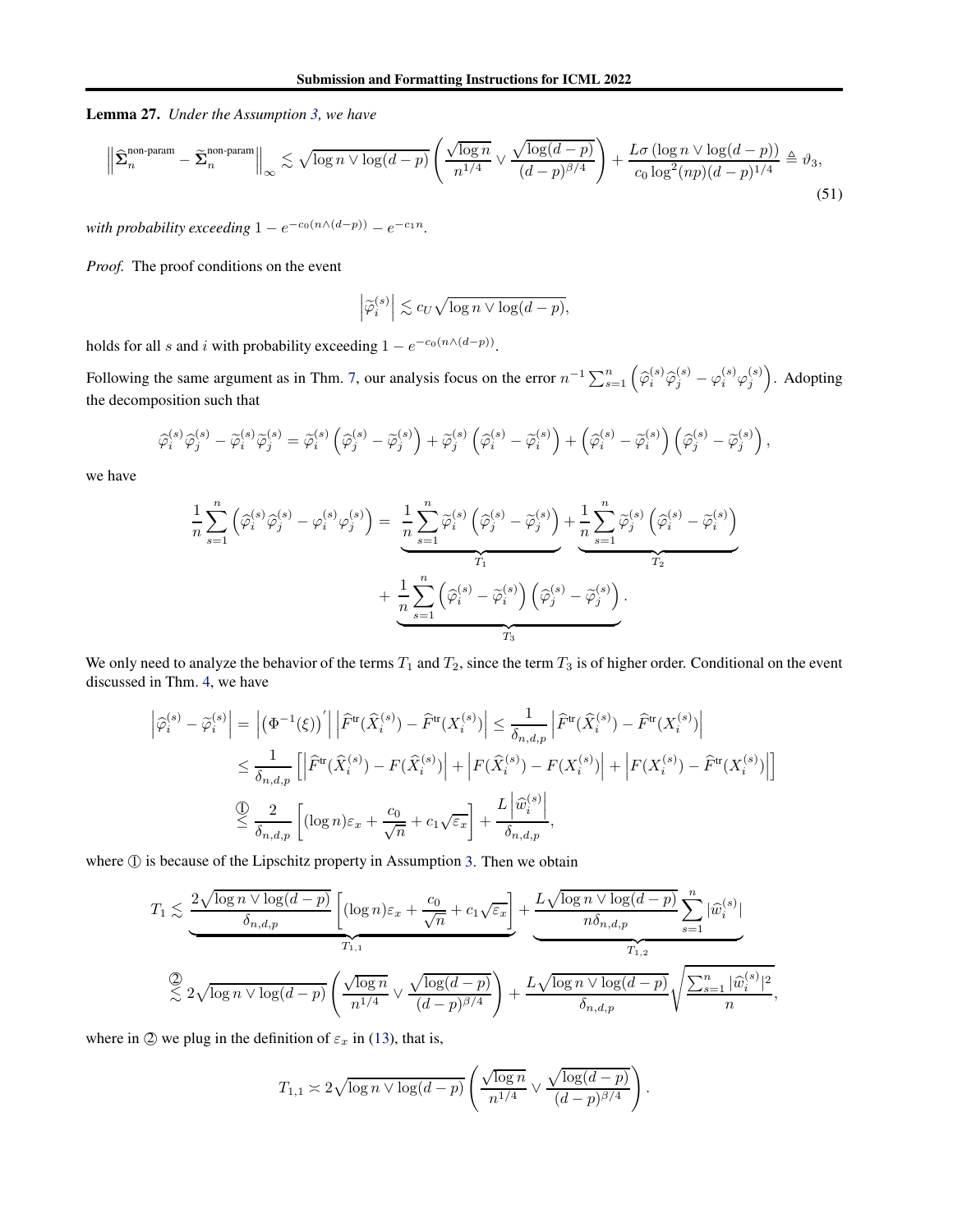Since the  $\widehat{w}_i^{(s)}$ <sup>(s)</sup> is approximately Gaussian distribution with mean zero and  $\sigma^2/(d-p)$  variance, we have  $(d-p)$  $\frac{p}{\sigma^2} \sum_{s=1}^n |\widehat{w}_i^{(s)}|^2$  be  $\xi^2$ -RV with freedom *n*, which means  $\sum_{s=1}^n |\widehat{w}_i^{(s)}|^2 \leq 2n\sigma^2/(d-p)$  holds with probability at least  $1 - e^{-cn}$ . To sum up, we obtain

$$
T_1 \lesssim \sqrt{\log n \vee \log(d-p)} \left( \frac{\sqrt{\log n}}{n^{1/4}} \vee \frac{\sqrt{\log(d-p)}}{(d-p)^{\beta/4}} \right) + \frac{L\sigma \sqrt{\log n \vee \log(d-p)}}{\delta_{n,d,p}\sqrt{d-p}} \lesssim \sqrt{\log n \vee \log(d-p)} \left( \frac{\sqrt{\log n}}{n^{1/4}} \vee \frac{\sqrt{\log(d-p)}}{(d-p)^{\beta/4}} \right) + \frac{L\sigma (\log n \vee \log(d-p))}{c_0 \log^2(np)(d-p)^{1/4}},
$$

and complete the proof.

### 10.3. Supporting Lemmas

<span id="page-37-0"></span>**Lemma 28.** *For all possible*  $i$  ( $1 \leq i \leq n$ ), we conclude

$$
\sup_{t \in \mathcal{R}_E} \left| \Phi^{-1}\left(\widehat{F}_i^{\text{tr}}(t)\right) - \Phi^{-1}\left(F_i(t)\right) \right| \le 2c_U \sqrt{\log n \vee \log(d-p)},
$$

*where*  $\mathcal{R}_E$  *is defined in* [\(47\)](#page-32-0).

*Proof.* We conclude that

$$
\left|\Phi^{-1}\left(\widehat{F}_i^{\text{tr}}(t)\right)-\Phi^{-1}\left(F_i(t)\right)\right|\leq \left|\Phi^{-1}\left(F_i(t)\right)\right|+\left|\Phi^{-1}\left(\widehat{F}_i^{\text{tr}}(t)\right)\right|.
$$

For the first term, we have

$$
\left|\Phi^{-1}\left(F_i(t)\right)\right| \leq c_U \sqrt{\log n \vee \log(d-p)},
$$

according to the definitions of  $\mathcal{R}_E$ . Meanwhile for the second term  $\left|\Phi^{-1}\left(\widehat{F}_i^{\text{tr}}(t)\right)\right|$ , we have

$$
\Phi^{-1}\left(\widehat{F}_i^{\text{tr}}(t)\right) \stackrel{\text{(1)}}{\leq} \Phi^{-1}\left(1-\delta_{n,d,p}\right) \stackrel{\text{(2)}}{\leq} \sqrt{2\log \frac{1}{1-\delta_{n,d,p}}} \stackrel{\text{(3)}}{\leq} c_U \sqrt{\log n \vee \log(d-p)},
$$

where in ① we exploit the fact  $\hat{F}_i^{\text{tr}}(t) \leq 1 - \delta_{n,d,p}$ , in ② we invoke Lemma 11 in [\(Liu et al.,](#page-8-3) [2009\)](#page-8-3) (cf. Lemma [31\)](#page-42-2), and in ③ we use the fact that  $\delta_{n,d,p} \geq \frac{1}{n} \vee \frac{1}{d-p}$ .

<span id="page-37-1"></span>**Lemma 29.** *Provided that*  $\delta_{n,d,p} \leq 1 - \Phi\left(c_L \sqrt{\log n \vee \log(d-p)}\right)$  $-\sqrt{\varepsilon_x}$ , we can bound the probability

$$
\mathbb{P}\left(\widehat{F}_i(g_i(c_L\sqrt{\log n\vee \log(d-p)}))\geq 1-\delta_{n,d,p}\right)\leq \exp\left(-2n\left(1-\delta_{n,d,p}-\Phi\left(c_L\sqrt{\log n\vee \log(d-p)}\right)-\sqrt{\varepsilon_x}\right)^2\right);
$$
  

$$
\mathbb{P}\left(\widehat{F}_i(g_i(-c_L\sqrt{\log n\vee \log(d-p)}))\leq \delta_{n,d,p}\right)\leq \exp\left(-2n\left(1-\delta_{n,d,p}-\Phi\left(c_L\sqrt{\log n\vee \log(d-p)}\right)-\sqrt{\varepsilon_x}\right)^2\right),
$$

*where*  $\varepsilon_x$  *is defined in* [\(13\)](#page-5-5).

*Proof.* We have

$$
\mathbb{P}\left(\widehat{F}_i(g_i(c_L\sqrt{\log n \vee \log(d-p)})) \ge 1 - \delta_{n,d,p}\right)
$$
\n
$$
= \mathbb{P}\left(\widehat{F}_i(g_i(c_L\sqrt{\log n \vee \log(d-p)})) - \mathbb{E}\widehat{F}_i(g_i(c_L\sqrt{\log n \vee \log(d-p)})) \ge 1 - \delta_{n,d,p} - \mathbb{E}\widehat{F}_i(g_i(c_L\sqrt{\log n \vee \log(d-p)}))\right)
$$
\n
$$
\le \exp\left[-2n\left(1 - \delta_{n,d,p} - \mathbb{E}\widehat{F}_i(g_i(c_L\sqrt{\log n \vee \log(d-p)}))\right)^2\right].
$$

 $\Box$ 

 $\Box$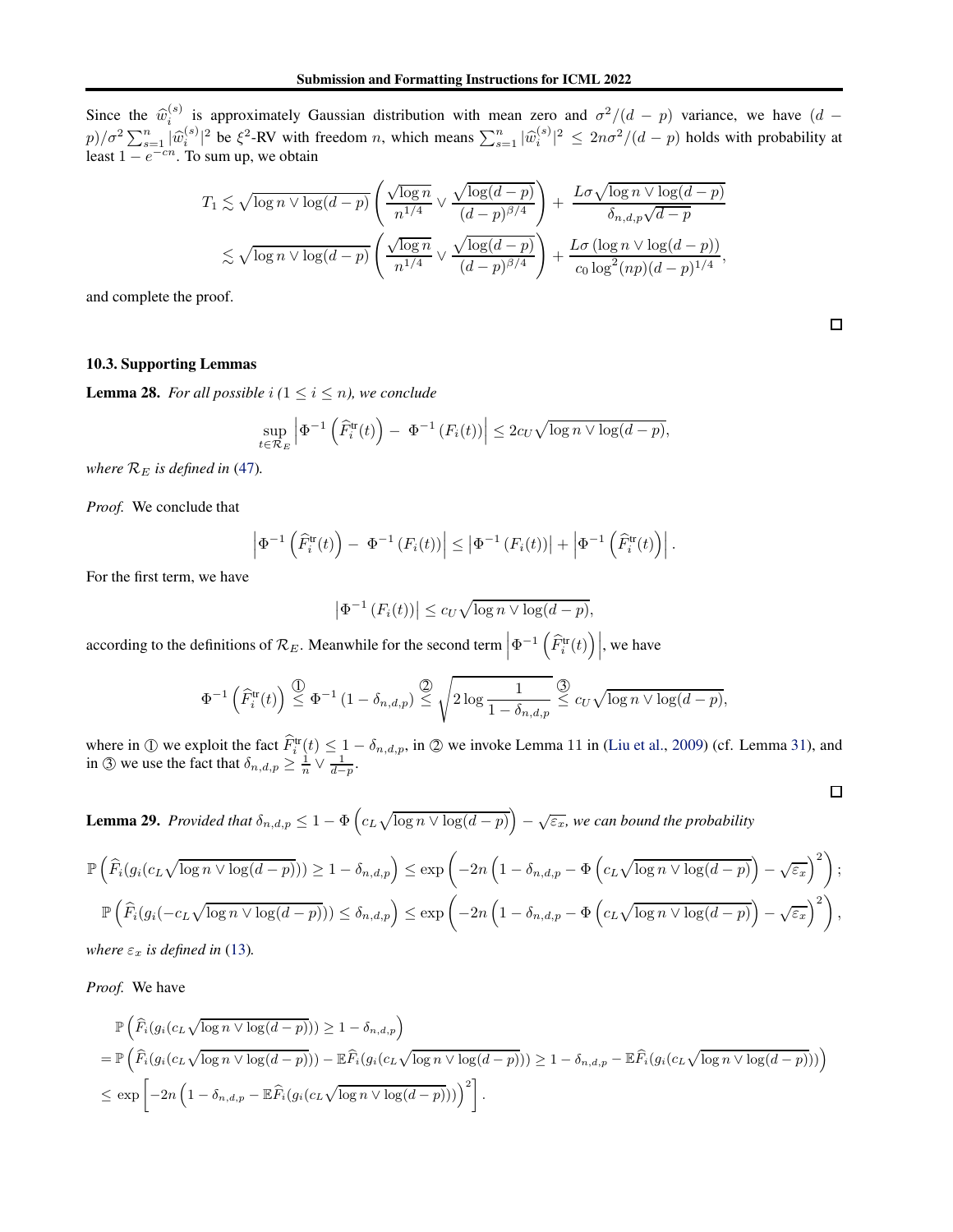The term is bounded as

$$
1 - \delta_{n,d,p} - \mathbb{E}\widehat{F}_i\left(g_i(c_L\sqrt{\log n \vee \log(d-p)})\right)
$$
  
\n
$$
\geq \left|1 - \delta_{n,d,p} - F_i\left(g_i(c_L\sqrt{\log n \vee \log(d-p)})\right)\right| - \left|F_i\left(g_i(c_L\sqrt{\log n \vee \log(d-p)})\right) - \mathbb{E}\widehat{F}_i(g_i(c_L\sqrt{\log n \vee \log(d-p)}))\right|
$$
  
\n
$$
= \left|1 - \delta_{n,d,p} - \Phi\left(c_L\sqrt{\log n \vee \log(d-p)}\right)\right| - \sqrt{\varepsilon_x}.
$$

Similarly, we can prove

$$
\mathbb{P}\left(\widehat{F}_i(g_i(-c_L\sqrt{\log n\vee \log(d-p)}))\leq \delta_{n,d,p}\right)\leq \exp\left(-2n\left(1-\delta_{n,d,p}-\Phi\left(c_L\sqrt{\log n\vee \log(d-p)}\right)-\sqrt{\varepsilon_x}\right)^2\right).
$$

# 11. Additional Simulations

This section presents additional simulation results with synthetic data. Here we adopt different underlying structures of  $\Theta^{\natural}$ and study the performance of our algorithm.

#### 11.1. Synthetic data with parametric method

We adopt the same graph construction in the main context.



Figure 4. We study the impact of sample size  $n$  on the recall rate. The signal dimension  $p$  is fixed as 2000.

### 11.2. Synthetic data with non-parametric method

This subsection uses the same setting as that in the main context but evaluates the performance of our estimator via the recall rate and the precision rate of the edge selection, which is shown in Tab. [2.](#page-40-0)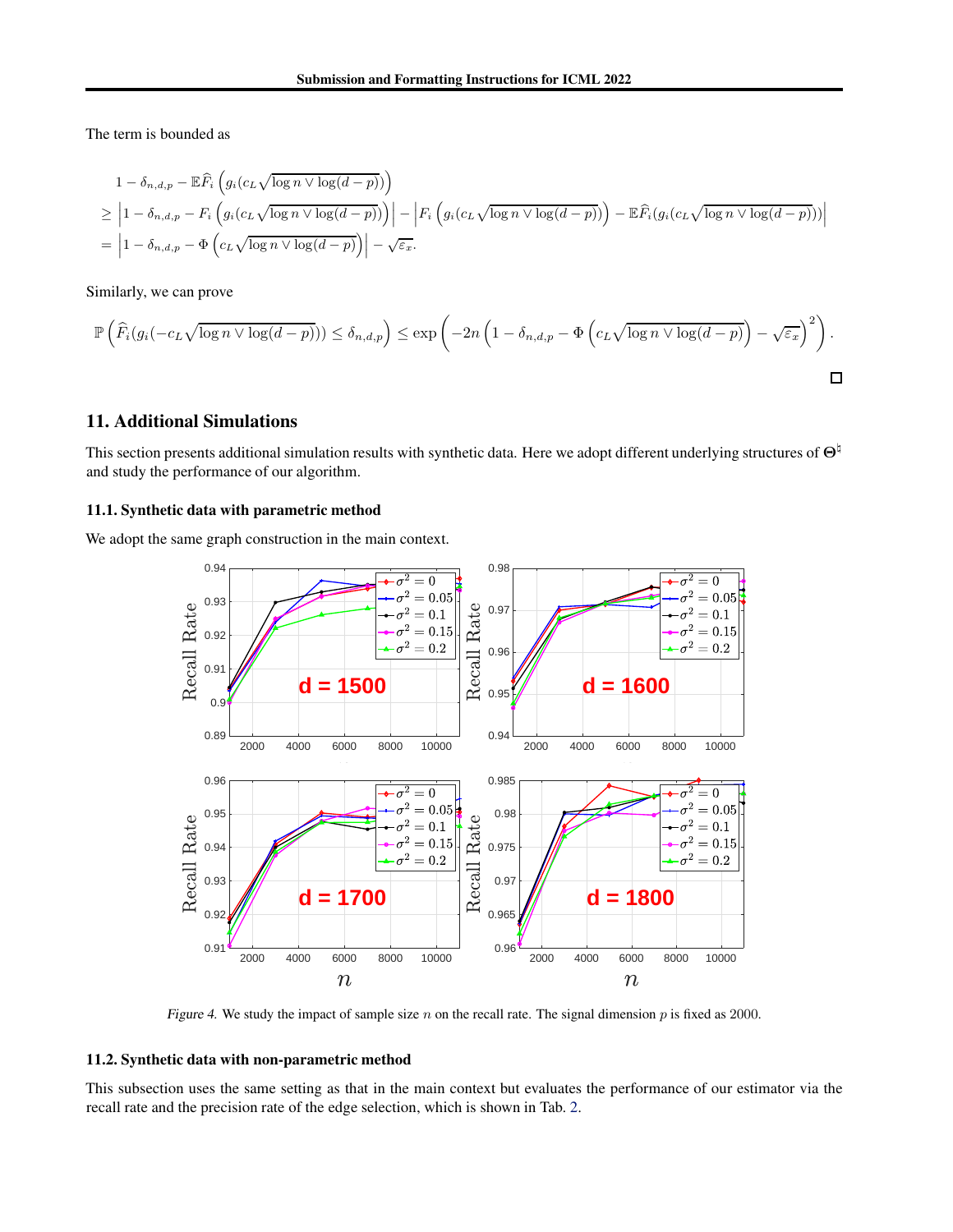Submission and Formatting Instructions for ICML 2022



<span id="page-39-0"></span>Figure 5. We study the impact of sample size n on the precision rate. The signal dimension p is fixed as 2000.

We construct the sparse precision matrix  $\Theta$  as

$$
\Theta_{i,j} = \begin{cases} \rho_1, & \text{if } i = j; \\ \rho_2, & \text{if } |i - j| = 1; \\ 0. & \text{otherwise,} \end{cases}
$$

which is previously adopted in [\(Ravikumar et al.](#page-9-0), [2011](#page-9-0)). The corresponding edge set of is denoted as  $E$ . We fix the signal length p as 100 and evaluate the performance with the following three types of marginal distribution for the random vector X:

- uniform distribution within the region  $[0, 1]$ ;
- exponential distribution, i.e.,  $e^{-z}$  for  $z \ge 0$ ;
- Gaussian mixture, i.e.,  $0.25 \sum_{i=1}^{4} N(\mu_i, 10^{-2})$ , where  $\mu_i \in {\pm 0.25, \pm 0.5}$ .

We set  $\rho_1$  and  $\rho_2$  as 1 and 0.4, respectively. For the baseline in [3,](#page-41-3) we assume the underlying distribution of **X** to be jointly Gaussian. With direct observations, we learn the graphical structure with graphical lasso. The recall rate and precision rate is shown in [3.](#page-41-3) For the uniform and exponential distribution, our algorithm has a significant improvement in terms of both the recall rate and precision rate. While for mixture Gaussian, the improvement is modest. This phenomenon may justify the approximation of mixture Gaussian with Gaussian distribution, which is widely used in the field of coding theory, machine learning, etc.

#### 11.3. Real-World Data

We now consider the real-world databases, which consists of 5 databases: Carolina Breast Cancer (GSE148426) with 2497 samples (patients) [\(Bhattacharya et al.](#page-8-19), [2020\)](#page-8-19), Lung Cancer (GSE137140) with 3924 samples [\(Asakura et al.,](#page-8-20) [2020\)](#page-8-20), Ovarian Cancer (GSE106817) with 4046 samples [\(Yokoi et al.,](#page-9-10) [2018\)](#page-9-10), Colorectal Cancer (GSE115513) with 1513 samples [\(Slattery et al.](#page-9-11), [2016](#page-9-11)), and Esophageal Squamous Cell Carcinoma (GSE122497) with 5531 samples [\(Sudo et al.](#page-9-12), [2019\)](#page-9-12).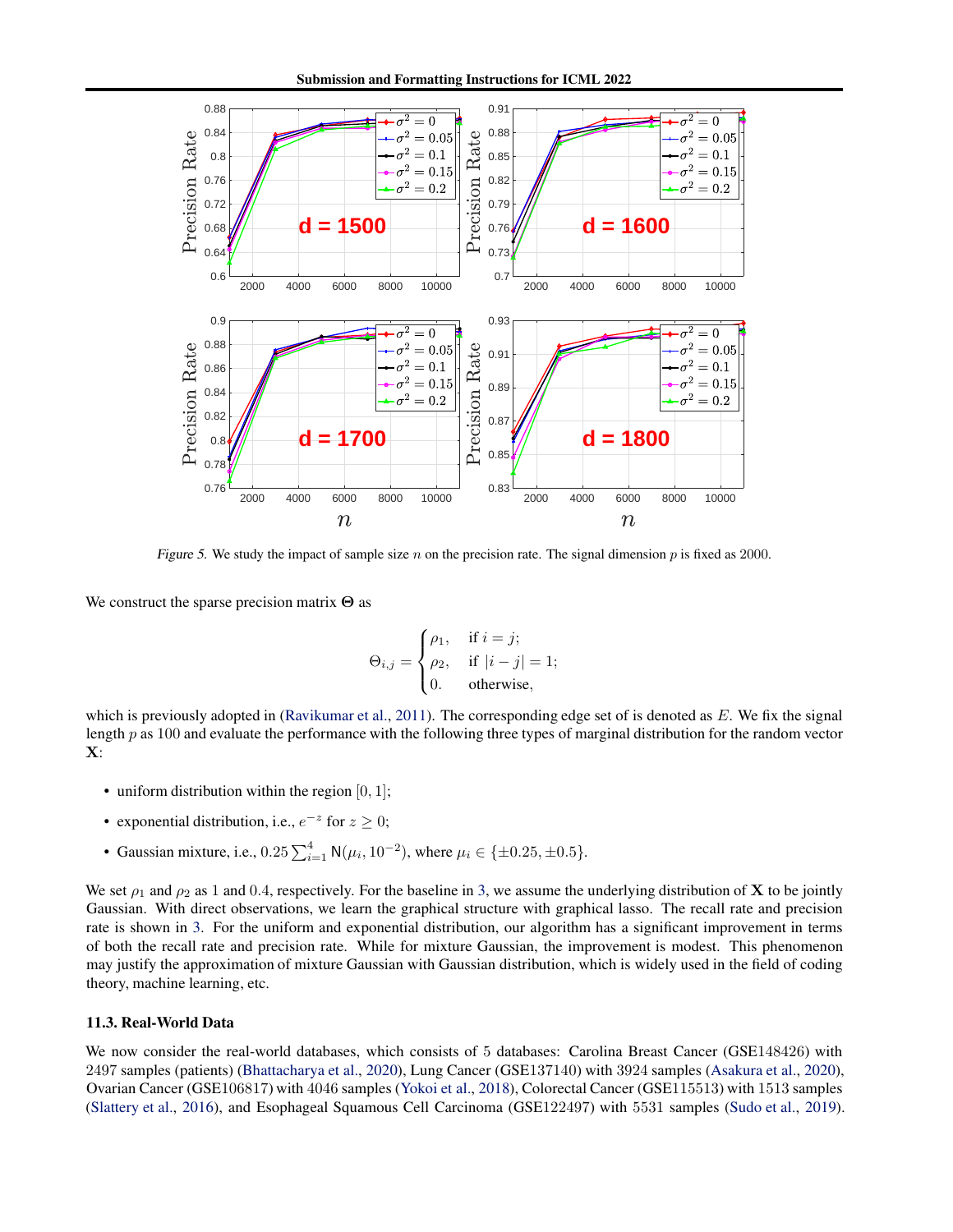Submission and Formatting Instructions for ICML 2022

|                  |                    | <b>Uniform</b> |                    | <b>Exponential</b> | <b>Gauss Mixture</b> |                       |  |
|------------------|--------------------|----------------|--------------------|--------------------|----------------------|-----------------------|--|
| $\boldsymbol{n}$ | <b>Recall Rate</b> | Precision Rate | <b>Recall Rate</b> | Precision Rate     | <b>Recall Rate</b>   | <b>Precision Rate</b> |  |
| $d = 200$        |                    |                |                    |                    |                      |                       |  |
| 100              | 0.9315             | 0.9257         | 0.9839             | 0.9029             | 0.9732               | 0.9114                |  |
| 115              | 0.9342             | 0.9527         | 0.9866             | 0.9043             | 0.9758               | 0.9331                |  |
| 130              | 0.9369             | 0.9555         | 0.9906             | 0.9323             | 0.9826               | 0.9363                |  |
| 145              | 0.9450             | 0.9655         | 0.9946             | 0.9375             | 0.9866               | 0.9534                |  |
| 160              | 0.9490             | 0.9756         | 0.9946             | 0.9527             | 0.9866               | 0.9638                |  |
| 175              | 0.9490             | 0.9793         | 0.9946             | 0.9504             | 0.9879               | 0.9712                |  |
| $d = 300$        |                    |                |                    |                    |                      |                       |  |
| 100              | 0.9584             | 0.9347         | 0.9852             | 0.9074             | 0.9852               | 0.9176                |  |
| 115              | 0.9651             | 0.9400         | 0.9799             | 0.9070             | 0.9906               | 0.9191                |  |
| 130              | 0.9812             | 0.9545         | 0.9919             | 0.9276             | 0.9933               | 0.9290                |  |
| 145              | 0.9812             | 0.9549         | 0.9933             | 0.9333             | 0.9933               | 0.9298                |  |
| 160              | 0.9852             | 0.9597         | 0.9973             | 0.9411             | 0.9946               | 0.9376                |  |
| 175              | 0.9839             | 0.9656         | 0.9973             | 0.9458             | 0.9960               | 0.9513                |  |
| $d = 500$        |                    |                |                    |                    |                      |                       |  |
| 100              | 0.9745             | 0.9455         | 0.9812             | 0.9097             | 0.9879               | 0.9126                |  |
| 115              | 0.9758             | 0.9758         | 0.9866             | 0.9320             | 0.9893               | 0.9320                |  |
| 130              | 0.9758             | 0.9813         | 0.9919             | 0.9467             | 0.9906               | 0.9343                |  |
| 145              | 0.9826             | 0.9826         | 0.9946             | 0.9470             | 0.9933               | 0.9477                |  |
| 160              | 0.9879             | 0.9879         | 0.9946             | 0.9502             | 0.9946               | 0.9537                |  |
| 175              | 0.9893             | 0.9893         | 0.9973             | 0.9619             | 0.9960               | 0.9604                |  |
| <b>Baseline</b>  | 0.3356             | 0.1834         | 0.3765             | 0.0497             | 0.8188               | 0.8538                |  |

<span id="page-40-0"></span>Table 2. Recall rate and precision rate. The signal length p is fixed as 100 and  $\sigma^2$  is fixed as 1.0. The sample number corresponding to the baseline is set as 175, the maximum sample number.

Each database is divided into two categories, i.e., Healthy group and Unhealthy group, where the measurements are given as the concentration of miRNAs. The miRNAs are known to have dependency among each other, i.e., a non-diagonal precision matrix, and hence there is an underlying graphical model describing these dependency structure based on the associated precision matrix.

Preprocess For each database, there are multiple types of data, namely, healthy vs non-healthy, benign cancer vs nonbenign cancer, etc. Based on the labels, we first divide the whole dataset into two types of data and separately preprocess them. For each type, we split the data into the training and testing sets  $\{\mathcal{D}_{\text{train}}^i, \mathcal{D}_{\text{test}}^i\}$ ,  $i \in \{1, 2\}$ . The sensing matrix **A** is assumed to be  $A_{ij} \stackrel{\text{i.i.d}}{\sim} N(0, 1)$  and the measurement noise w is set to be zero.

**Training** Using the training set  $\mathcal{D}_{\text{train}}^i$ , which are directly observed from the desired signal (miRNAs), we first select the penalty coefficients in graphical lasso via cross-validation. Then estimate the precision matrix via the graphical Lasso and use it as the baseline  $\Theta_i$ ,  $i \in \{1,2\}$  as they are obtained through direct observation. We denote  $\Theta_1$  for  $\mathcal{D}^1$  while  $\Theta_2$  for  $\mathcal{D}^2$ . Then we mask the training set with the synthetic sensing matrix **A** and create indirect observation of data. Last we estimate the precision matrix  $\widehat{\Theta}_i$ , from the indirect observations, i.e.,  $A\mathcal{D}_{\text{train}}^i$  using M-gLasso,  $i \in \{1, 2\}$ .

**Testing** Notice that the ground-truth precision matrix  $\mathbf{\Theta}_i^{\natural}$ ,  $i \in \{1,2\}$  cannot be obtained in the real-world applications, even with the direct observations. Hence a direct comparison between  $\Theta_i^{\dagger}$  and  $\hat{\Theta}_i$  cannot be performed. To evaluate the performance of the algorithm, we take an indirect way by using *quadratic discriminant analysis* [\(Hastie et al.](#page-8-23), [2009](#page-8-23)) to perform classification in the testing set  $\left\{ \mathcal{D}_{\text{test}}^1 \bigcup \mathcal{D}_{\text{test}}^2 \right\}$ , with the estimated matrix  $\hat{\Theta}_i$ ,  $i \in \{1,2\}$ . Then we compare with the classification accuracy when using  $\Theta_i$ ,  $i \in \{1, 2\}$ . The summary of the classification rates are shown in Tab. ??.

**Discussion** From the tables we conclude that our estimated precision matrix  $\hat{\Theta}_i$  achieves almost the same classification accuracy with the baseline  $\Theta_i$  when  $d = p$ , and is only a slightly worse when  $d = 0.5p$ , i.e., the dimension of the projection space under the indirect observation is half of the dimension of the signal space. In some special cases, we even see some improvements with indirect observations. One possible reason is that the features are mixed by sensing matrix A, which lead to better quantities for the classification.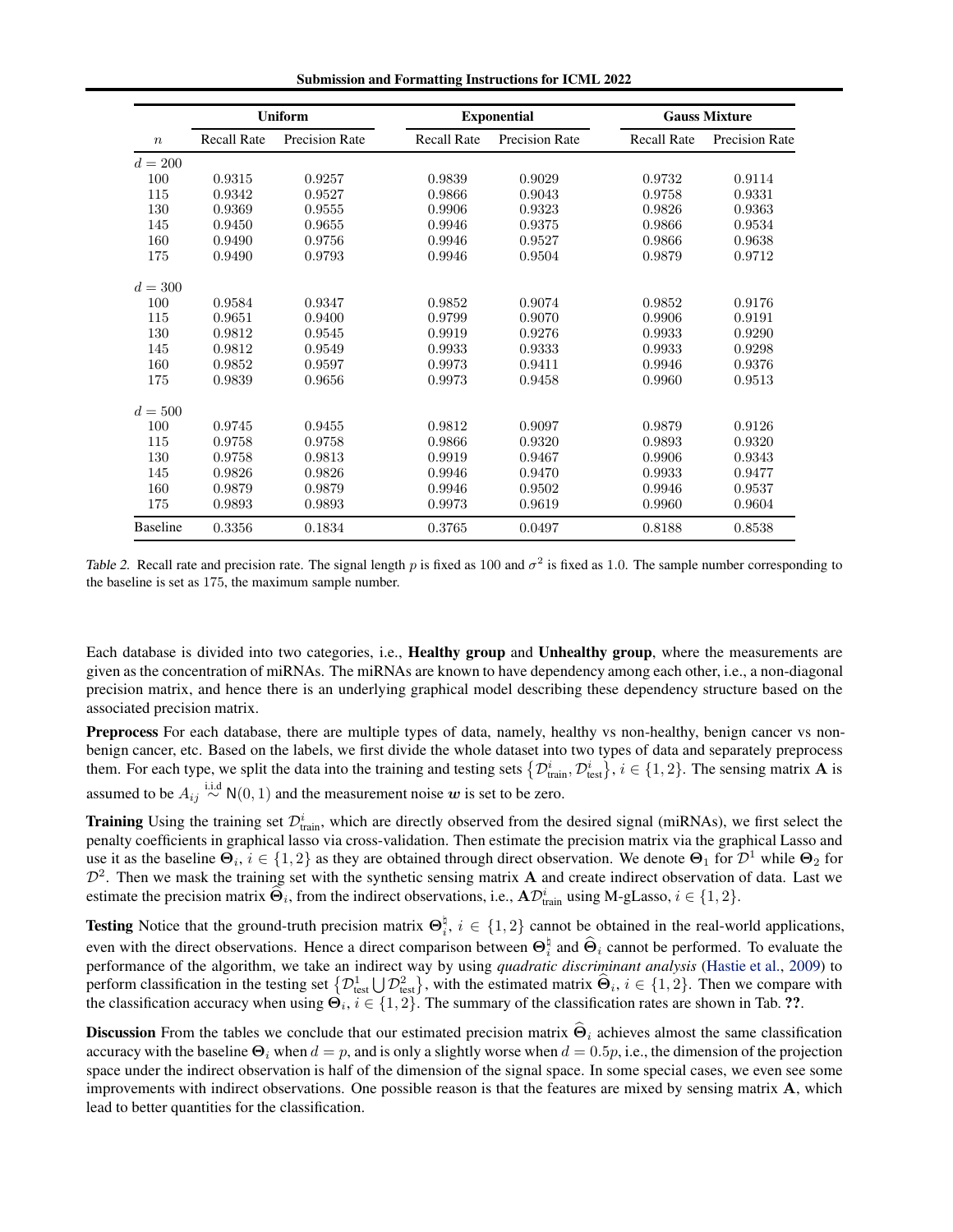<span id="page-41-3"></span>

|                  |                    | <b>Uniform</b>        |                    | <b>Exponential</b>    | <b>Gauss Mixture</b> |                       |  |
|------------------|--------------------|-----------------------|--------------------|-----------------------|----------------------|-----------------------|--|
| $\boldsymbol{n}$ | <b>Recall Rate</b> | <b>Precision Rate</b> | <b>Recall Rate</b> | <b>Precision Rate</b> | <b>Recall Rate</b>   | <b>Precision Rate</b> |  |
| $d = 200$        |                    |                       |                    |                       |                      |                       |  |
| 100              | 0.9315             | 0.9257                | 0.9839             | 0.9029                | 0.9732               | 0.9114                |  |
| 115              | 0.9342             | 0.9527                | 0.9866             | 0.9043                | 0.9758               | 0.9331                |  |
| 130              | 0.9369             | 0.9555                | 0.9906             | 0.9323                | 0.9826               | 0.9363                |  |
| 145              | 0.9450             | 0.9655                | 0.9946             | 0.9375                | 0.9866               | 0.9534                |  |
| 160              | 0.9490             | 0.9756                | 0.9946             | 0.9527                | 0.9866               | 0.9638                |  |
| 175              | 0.9490             | 0.9793                | 0.9946             | 0.9504                | 0.9879               | 0.9712                |  |
| $d = 300$        |                    |                       |                    |                       |                      |                       |  |
| 100              | 0.9584             | 0.9347                | 0.9852             | 0.9074                | 0.9852               | 0.9176                |  |
| 115              | 0.9651             | 0.9400                | 0.9799             | 0.9070                | 0.9906               | 0.9191                |  |
| 130              | 0.9812             | 0.9545                | 0.9919             | 0.9276                | 0.9933               | 0.9290                |  |
| 145              | 0.9812             | 0.9549                | 0.9933             | 0.9333                | 0.9933               | 0.9298                |  |
| 160              | 0.9852             | 0.9597                | 0.9973             | 0.9411                | 0.9946               | 0.9376                |  |
| 175              | 0.9839             | 0.9656                | 0.9973             | 0.9458                | 0.9960               | 0.9513                |  |
| $d = 500$        |                    |                       |                    |                       |                      |                       |  |
| 100              | 0.9745             | 0.9455                | 0.9812             | 0.9097                | 0.9879               | 0.9126                |  |
| 115              | 0.9758             | 0.9758                | 0.9866             | 0.9320                | 0.9893               | 0.9320                |  |
| 130              | 0.9758             | 0.9813                | 0.9919             | 0.9467                | 0.9906               | 0.9343                |  |
| 145              | 0.9826             | 0.9826                | 0.9946             | 0.9470                | 0.9933               | 0.9477                |  |
| 160              | 0.9879             | 0.9879                | 0.9946             | 0.9502                | 0.9946               | 0.9537                |  |
| 175              | 0.9893             | 0.9893                | 0.9973             | 0.9619                | 0.9960               | 0.9604                |  |
| <b>Baseline</b>  | 0.3356             | 0.1834                | 0.3765             | 0.0497                | 0.8188               | 0.8538                |  |

Table 3. Recall rate and precision rate. The signal length p is fixed as 100 and  $\sigma^2$  is fixed as 1.0. The sample number corresponding to the baseline is set as 175, the maximum sample number.

Table 4. Recall rate of edge selection on real-world databases, namely, GSE148426 [\(Bhattacharya et al.,](#page-8-19) [2020](#page-8-19)), GSE137140 [\(Asakura et al.,](#page-8-20) [2020](#page-8-20)), GSE106817 [\(Yokoi et al.](#page-9-10), [2018](#page-9-10)), GSE115513 [\(Slattery et al.](#page-9-11), [2016](#page-9-11)), and GSE122497 [\(Sudo et al.,](#page-9-12) [2019\)](#page-9-12). The precision matrix Θ learned by direct observations is assumed to be the ground-truth.

<span id="page-41-0"></span>

| Healthy group |                      |                      |                      |                      |                      | Unhealthy group      |               |                      |                      |                      |  |  |
|---------------|----------------------|----------------------|----------------------|----------------------|----------------------|----------------------|---------------|----------------------|----------------------|----------------------|--|--|
| d/p           | <b>GSE</b><br>148426 | <b>GSE</b><br>137140 | <b>GSE</b><br>106817 | <b>GSE</b><br>115513 | <b>GSE</b><br>122497 | <b>GSE</b><br>148426 | GSE<br>137140 | <b>GSE</b><br>106817 | <b>GSE</b><br>115513 | <b>GSE</b><br>122497 |  |  |
| 2             | 0.9494               | 0.8892               | 0.9                  | 0.9856               | 0.7659               | 0.9424               | 0.9692        |                      | 0.9856               | 0.8379               |  |  |
| 5             |                      | 0.9950               |                      |                      | 0.9220               |                      | 0.9692        |                      |                      | 0.9632               |  |  |
| 10            |                      |                      |                      |                      | 0.9707               |                      |               |                      |                      | 0.9963               |  |  |
| 12            |                      |                      |                      |                      | 0.9805               |                      |               |                      |                      |                      |  |  |
| 15            |                      |                      |                      |                      | 0.9902               |                      |               |                      |                      |                      |  |  |
| 20            |                      |                      |                      |                      |                      |                      |               |                      |                      |                      |  |  |

### 12. Useful Facts about Probability Inequalities and Random Matrices

For the self-containing of this paper, we list some useful facts about probability inequalities and random matrices in this section.

<span id="page-41-1"></span>**Lemma 30** ([\(Wainwright,](#page-9-3) [2019\)](#page-9-3) (Example 2.11, P29)). *For a*  $\chi^2$ -RV Z with  $\ell$  degrees of freedom, we have

$$
\mathbb{P}(|Z-\ell|\geq t) \leq 2\exp\left(-\left(\frac{t^2}{8\ell}\wedge\frac{t}{8}\right)\right), \ \forall t\geq 0.
$$

<span id="page-41-2"></span>**Theorem 8** (Theorem 2.35 in [\(Tulino et al.](#page-9-16), [2004](#page-9-16))). *For a*  $d \times p$  *matrix* **A** *whose entries are independent zero-mean real*  $R$ Vs with variance  $d^{-1}$  and fourth moment of order  $O(d^{-2})$ , we have the empirical distribution of the eigenvalues of  ${\bf A}^\top {\bf A}$ *converge to the distribution with density*